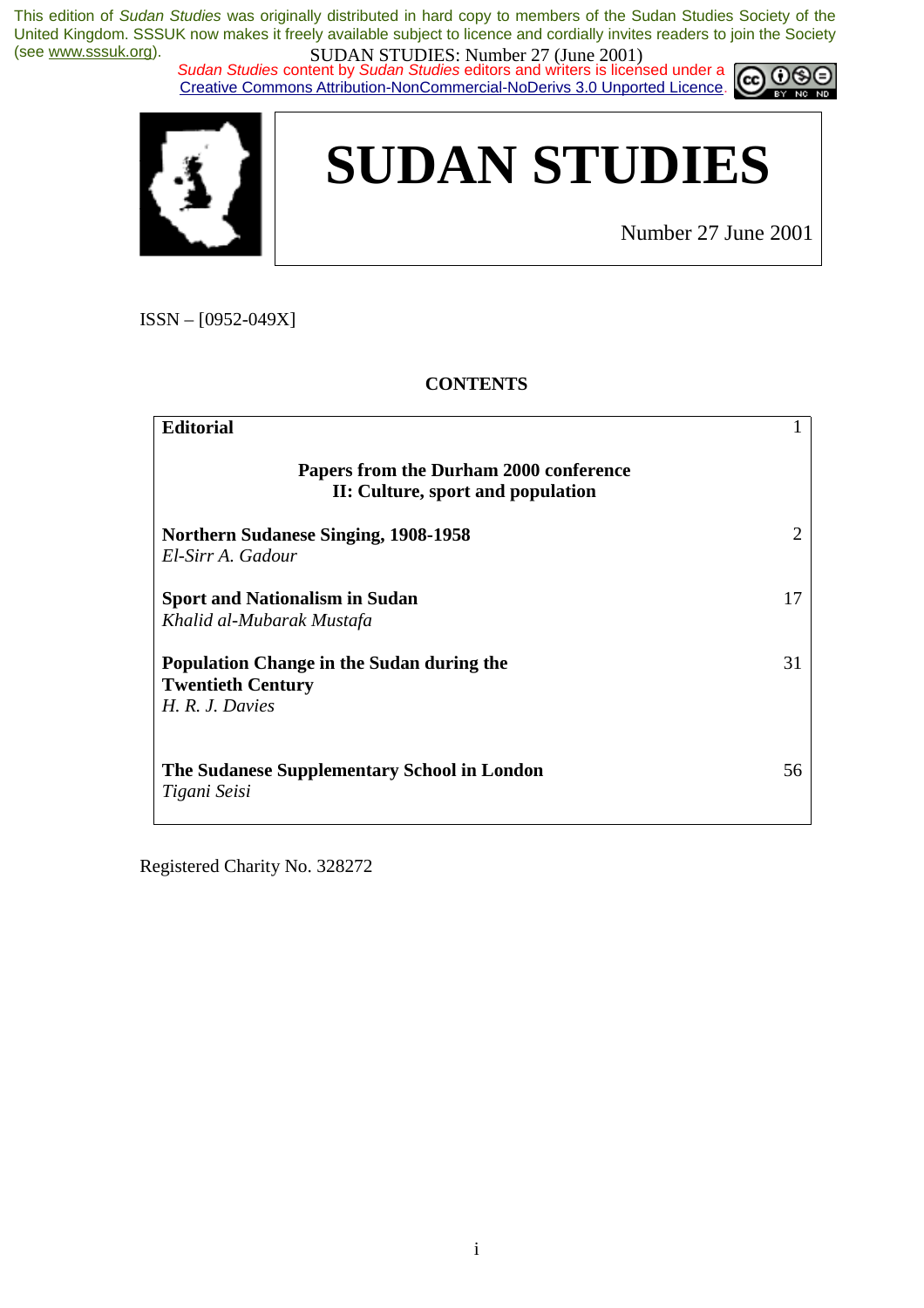**SUDAN STUDES.** Number 27 (June 2001)<br>*Sudan Studies* content by *Sudan Studies* editors and writers is licensed under a Creative Commons Attribution-NonCommercial-NoDerivs 3.0 Unported Licence.



## **SUDAN STUDIES SOCIETY - UK**

The Sudan Studies Society - UK was founded in 1987 to encourage and promote Sudanese studies in the United Kingdom and abroad, at all levels and in all disciplines. SSSUK is a registered charity (no. 328272).

General enquiries about Society matters and membership should be addressed to:

 Hon. Secretary Flat 5 136 Sutherland Avenue London W9 1HP

## **Membership**

Anyone with an interest in the Sudan, general or specialized, is welcome to join the SSSUK. Membership is by annual subscription payable in January each year. Current subscription rates are:

| Individuals:                                                 | Institutions:                                                |
|--------------------------------------------------------------|--------------------------------------------------------------|
| $*$ in UK £10 (US\$24)<br>* elsewhere in Europe £13 (US\$28) | $*$ in UK £18 (US\$36)<br>* elsewhere in Europe £22 (US\$43) |
| $*$ elsewhere £15 (US\$32)                                   | $*$ elsewhere £25 (US\$48)                                   |

NB: dollar subscription rates take into account the bank charges incurred in converting to sterling.

Members receive two issues each year of *Sudan Studies*; the right to a reduced rate on copies of the Society's occasional papers; and the right to attend the joint Annual General Meeting and Symposium and other occasional meetings organized by the Society.

| <b>SSSUK President:</b> | <b>Chair:</b>                      |
|-------------------------|------------------------------------|
| Tayeb Salih             | Gill Lusk                          |
| Vice-chair:             | <b>Hon. Treasurer:</b>             |
| Dr. Anisa Dani          | Dr D. K. Lindley                   |
| <b>Hon. Secretary:</b>  | <b>Hon. Editor, Sudan Studies:</b> |
| Aliya Mahmoud           | Dr. Justin Willis                  |

**Editorial Board**, *Sudan Studies*: Dr John Alexander; Dr Anisa Dani; Dr H.R.J. Davies; Dr. D. K. Lindley; Khalid Mustafa; Dr W.T.W. Morgan; Prof. Peter Woodward; Jane Hogan.

**Reviews Editor**: Professor M. W. Daly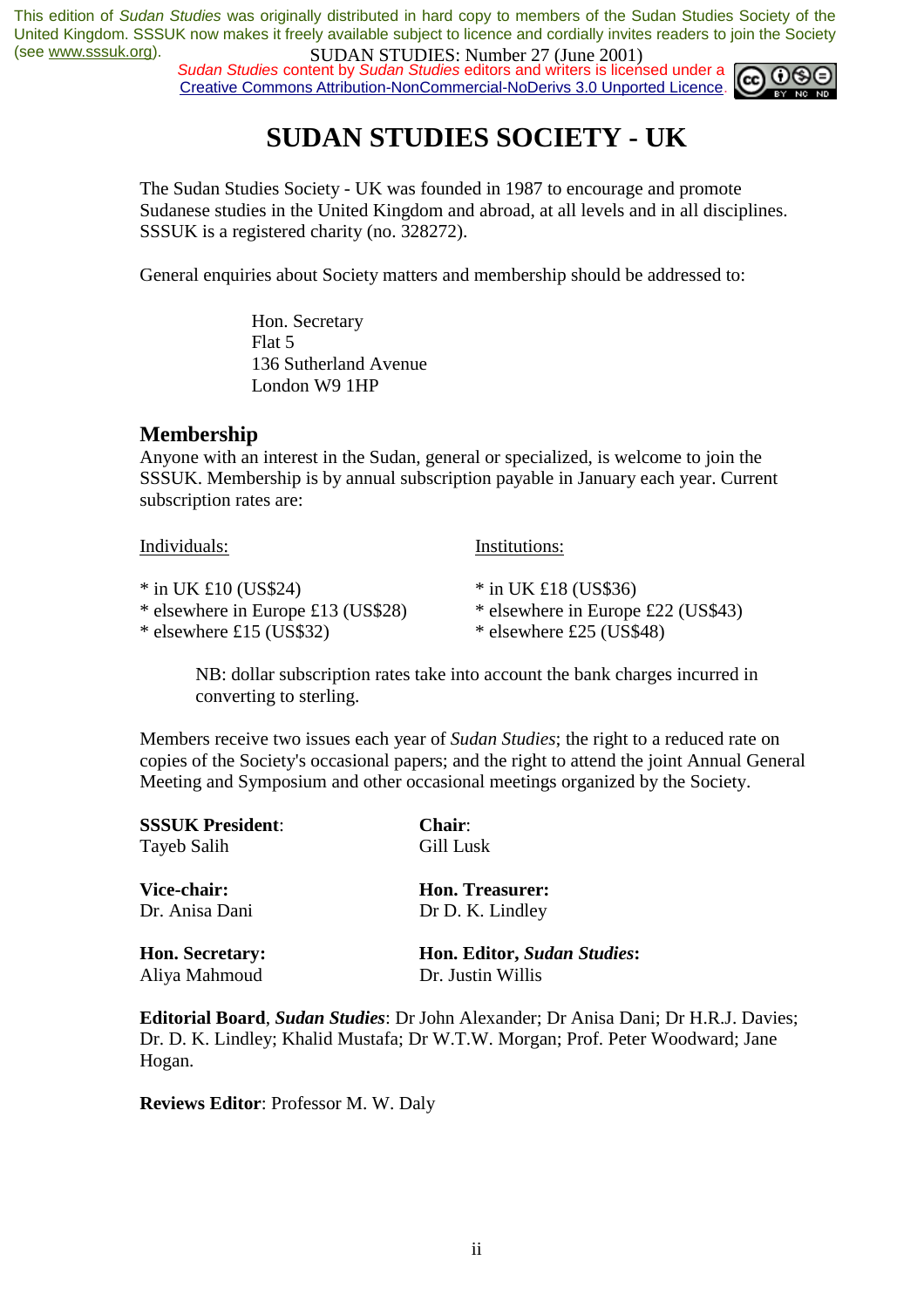*Sudan Studies content by Sudan Studies editors and writers is licensed under a* Creative Commons Attribution-NonCommercial-NoDerivs 3.0 Unported Licence.



## **EDITORIAL**

Issue No. 27 of Sudan Studies should arrive at the same time as Issue No. 26: they are bound separately largely because the limitations of the binding format make it impossible to have a single, thicker, issue. We hope to send out Issue No. 28 in October.

I will not add much to the comments already offered in the editorial of No. 26, *except* to reiterate the encouragement to people to get in touch: with articles, with notes and news, with books for review. I hope that you enjoy reading this issue, and I look forward to hearing from you.

Justin Willis

Hon. Editor, *Sudan Studies* Durham, June 2001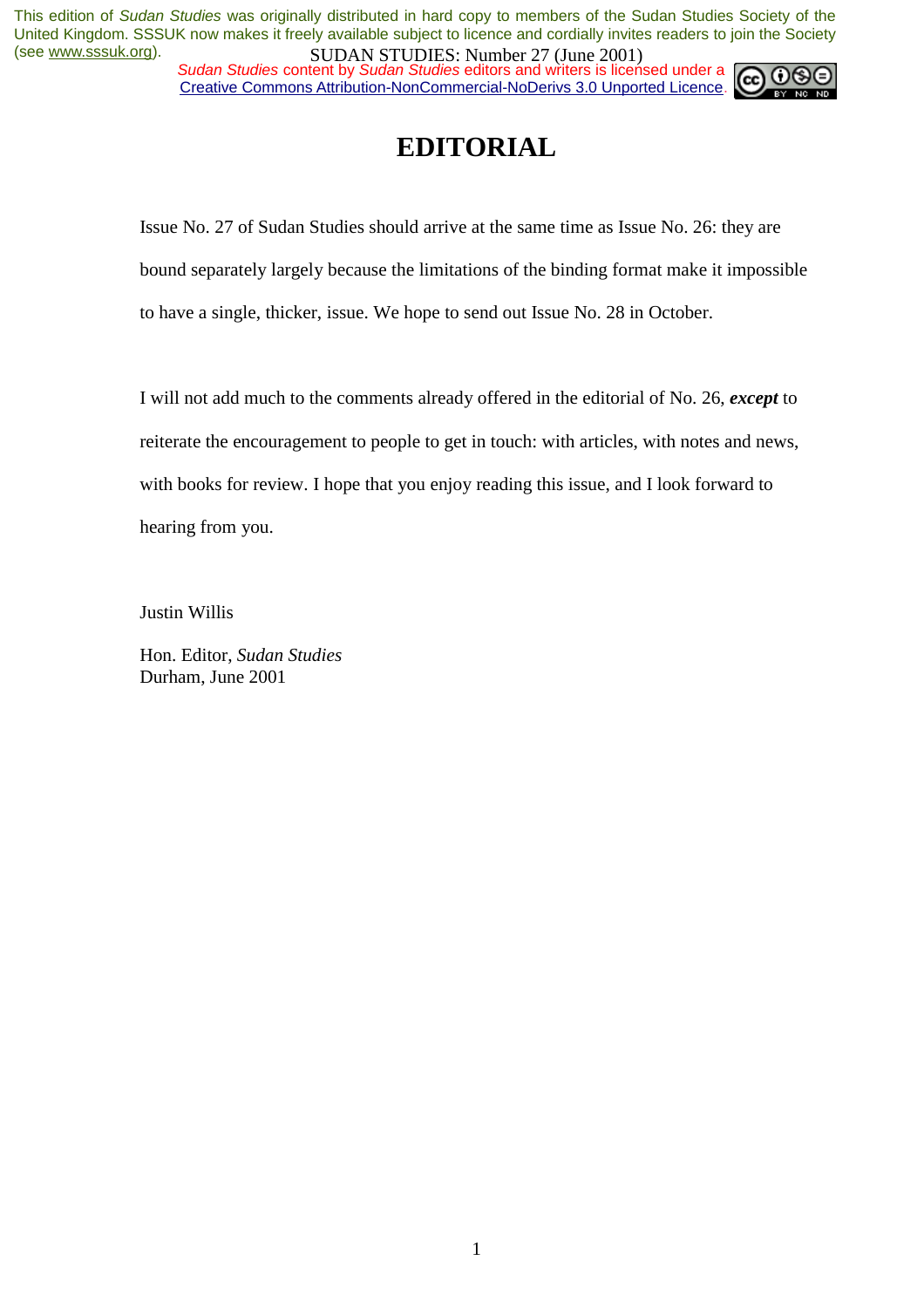*Sudan Studies content by Sudan Studies editors and writers is licensed under a* Creative Commons Attribution-NonCommercial-NoDerivs 3.0 Unported Licence.



# **NORTHERN SUDANESE SINGING 1908-1958**  El-Sirr A. Gadour<sup>∗</sup>

## **Introduction**

 $\overline{a}$ 

The roots of Sudanese singing and music can be traced back to the ancient Nubian Kingdoms and to the Christian era as well as the Islamic Kingdoms. The most powerful and influential of the latter flourished in the area which bears today the name "The Republic of Sudan". The area is a crucible for the fusion of musical influences emanating from the East, the West, the North and South. For ages it was at the cross-roads of caravans from the North and East heading West and South; as well as caravans (after the advent of Islam) heading East towards the Islamic holy shrines.

At the beginning of the nineteenth century Sudanese melodies and tunes, arising from human endeavour during agriculture, hunting and herding matured, in different ways and patterns. The most important of these were the Sufi canticles, dirges, songs for weddings and festivals and the DOUBEIT arts which spread among cattle herders. The modern MADIEH ('praising the prophet') developed in this environment. This is different from the choral Sufi canticles. A number of men excelled in *madieh*: Ahmed Wad Saad, Ahmed Wad Tamiem, Ahmed Abu Shariah and others. Their creativity established the art of individual *madieh*, chanted by one person, and different from choral group *Zikr* performed by many. This meant the emergence of the individual performer in front of an

<sup>∗</sup> El-Sirr A. Gadour is a journalist and actor with a life-long interest in singing. These observations "from his notebook" were complemented at the conference with his own rendition of the cited songs and *madieh*.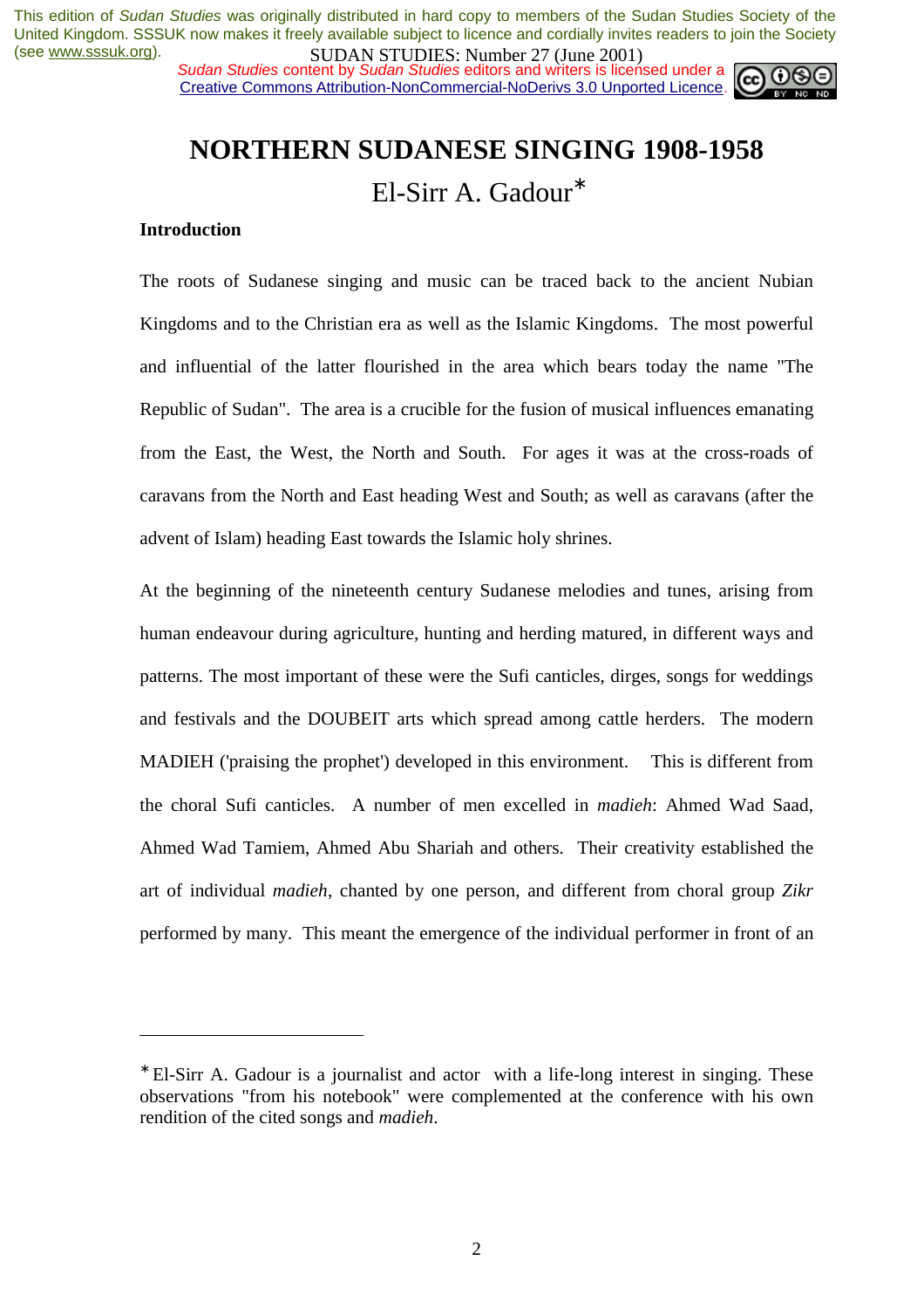*Sudan Studies content by Sudan Studies editors and writers is licensed under a* Creative Commons Attribution-NonCommercial-NoDerivs 3.0 Unported Licence.



audience, receiving and appreciating. A parallel development took place in the music and singing on social occasions.

During the Mahdist state another dimension was added, when Omdurman in particular witnessed the mixture of tunes and melodies of Western Sudan with those of central Sudan, especially in *madieh*, Mahdist mobilisation chants and the *Jalalat* military march music of the Mahdist soldiers.

By the end of the nineteenth century, the main features of Sudanese national music were in place.

## **Beginnings of Modern Sudanese Singing**

Some people, when discussing modern singing in northern Sudan, mention Sarour, Karouma, al-Abbadi and Khalil Farah. They seldom refer to Mohamed Wad al-Faki who is the first founder of modern singing. When mentioned, he is seen as an historical figurerecord, so much so that he has become like a teacher at whose hands tens of high flyers have learned their craft. People remember their achievement but rarely refer to the teacher.

Mohamed Wad al-Faki came to the capital in early middle age in 1908 (the same year in which Khalil Farah came as a child). At that time Omdurman, which became prominent as the capital of the Mahdist state, was home to communities which represented most Sudanese tribes. As a result tribal, ethnically-based singing was the order of the day. Each community sang the songs which they brought with them.

There was no famous singer in Omdurman; but there were many with good voices who intoned songs to accompany dancing girls in TAMBOUR (not to be confused with the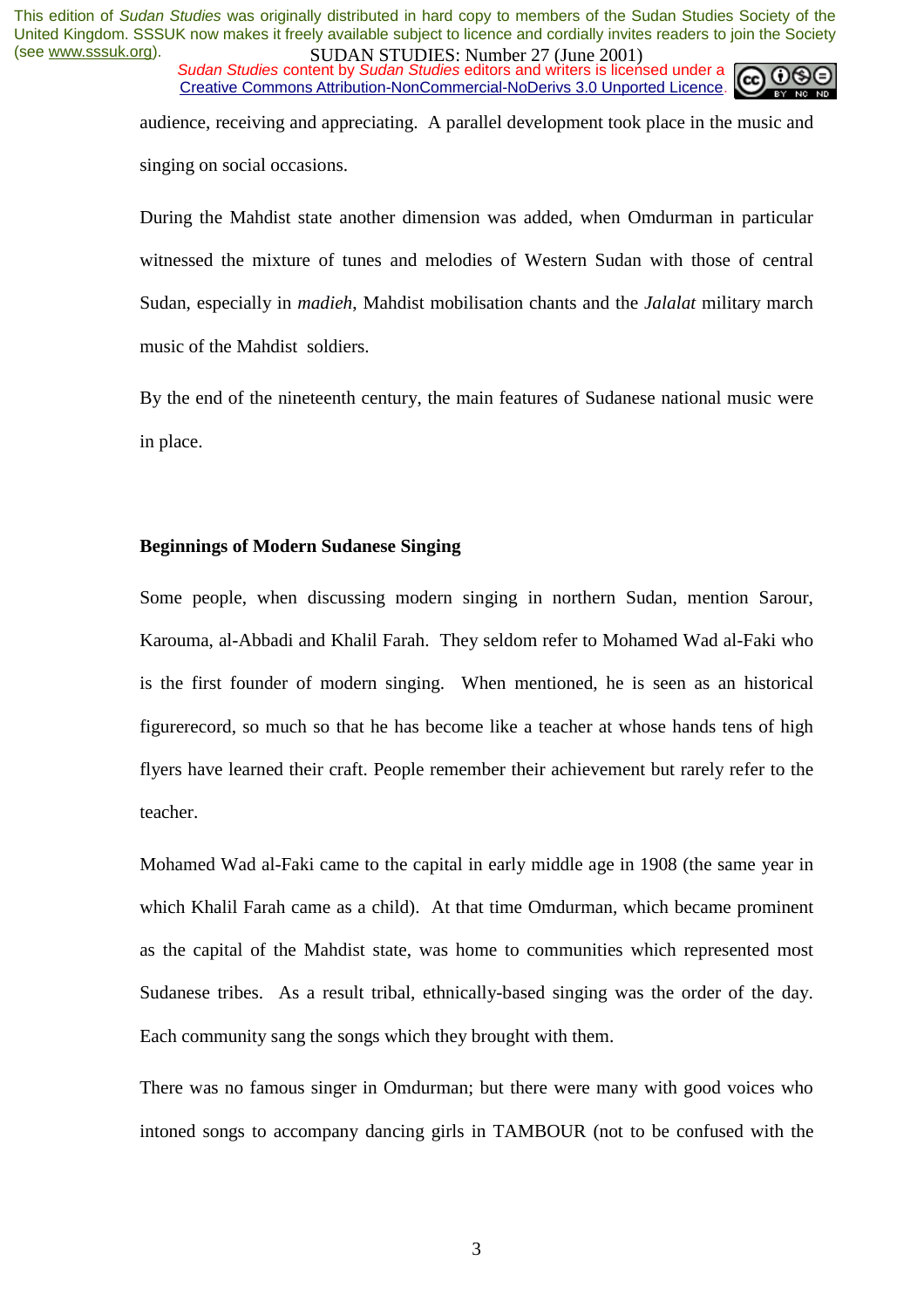*Sudan Studies content by Sudan Studies editors and writers is licensed under a* Creative Commons Attribution-NonCommercial-NoDerivs 3.0 Unported Licence.



musical instrument of the same name). The Jaaliyin (Sheikh Mohamed Wad al-Faki's

tribe) were famous for *tambour*.

These *tambour* songs were very short lines delivered by the first singer before the group

join in. It is usually started when the female dancer stands up and gets ready to dance.

An example of the lines:

O beautiful one, draw near

Reveal your cheek's [cosmetic] marks

Let my elation

Be hallucination

In love

The sting of a scorpion

Is more bearable

Than your disdain

We notice that these lines are similar to the song "Firei al-Ban" which Wad al-Faki later developed in the next stage of his contributions: It says:

O listener to supplication

As I say Farewell to Um Ruaba;

Beauty is inherited not acquired,

My captive heart is asunder

Wad al-Faki's contribution was a turning point in the style of these RAMIAT as they came to be known. He was the vanguard of modern singing in Northern Sudan, especially because many singers and poets were influenced by him.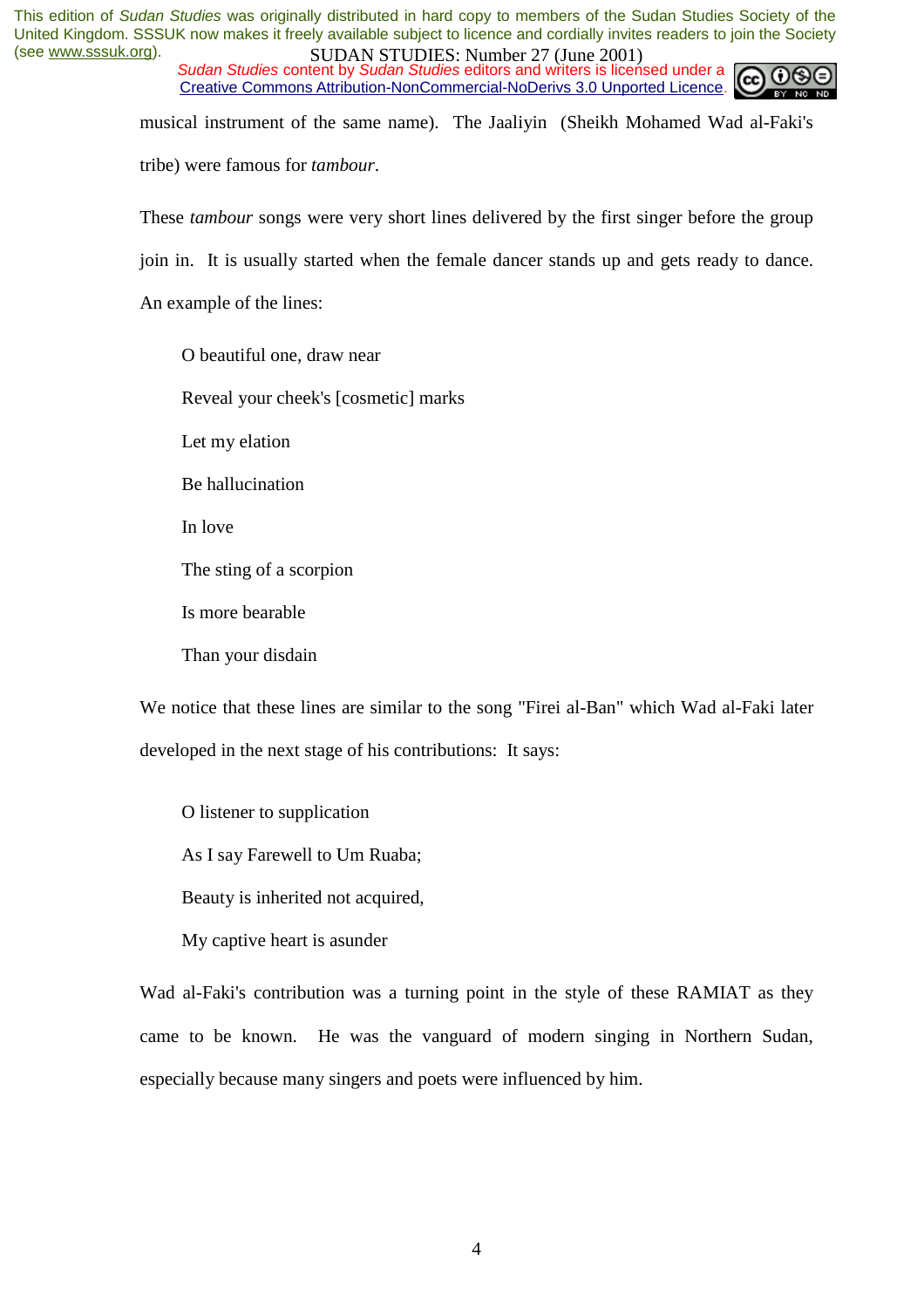*Sudan Studies content by Sudan Studies editors and writers is licensed under a* Creative Commons Attribution-NonCommercial-NoDerivs 3.0 Unported Licence.



Wad al-Faki came to Omdurman from an area which had a strong musical tradition, centred around the town of Kaboushiya which can be dubbed the capital of singing. Some believe that its name was derived form the Arabic word for "Parish", *Abrashiya*, or from the word Cathedral; for it falls geographically in the region which used to be Christian, with a past traceable to the Meroitic kingdom. North of it are the remains of pyramids in Masawarat. Fame in music and singing was associated with Kaboushiya town until recently. It was the home town of the most famous woman folk singer in the twentieth century, Al-Jumaira Bint al-Joud, who inherited the talent of singing from her mother Al-Joud who was a distinguished singer.

Apart from singing, the area is famous for *madieh*, poetry recitation over and above *doubeit* both sung and recited. Mohamed Wad al-Faki, as his family name denotes (*fakih* means 'cleric', in Arabic), was the son of a Koranic schoolteacher. His religious upbringing ensured a mastery of proper reading, voice control and correct pronunciation. Another aspect which served him well was the fact that he was careful not to identify with any of the main ethnic communities in Omdurman. This freed him from narrow identity and made him a "general" singer crossing the tribal barrier to broader national affiliation. Together with a group of singers and poets, he laid the cornerstones of national singing in Sudan, instead of tribal ethnic singing. Thus, Wad al-Faki became a star who moved with his group from one quarter of Omdurman to the next singing on festive occasions, and was accepted across the board in a town still marked by ethnic and regional loyalties.

Understandably, he had to rely in the beginning on what he brought with him from his home base; but he soon sought to renew his repertoire with the help of some young men who were striving to usher in a new era, e.g.: Yousif Hasaballa (nicknamed The Sultan of Lovers), Mohamed Osman Badri and Ibrahim al-Abbadi. Before the arrival of Wad al-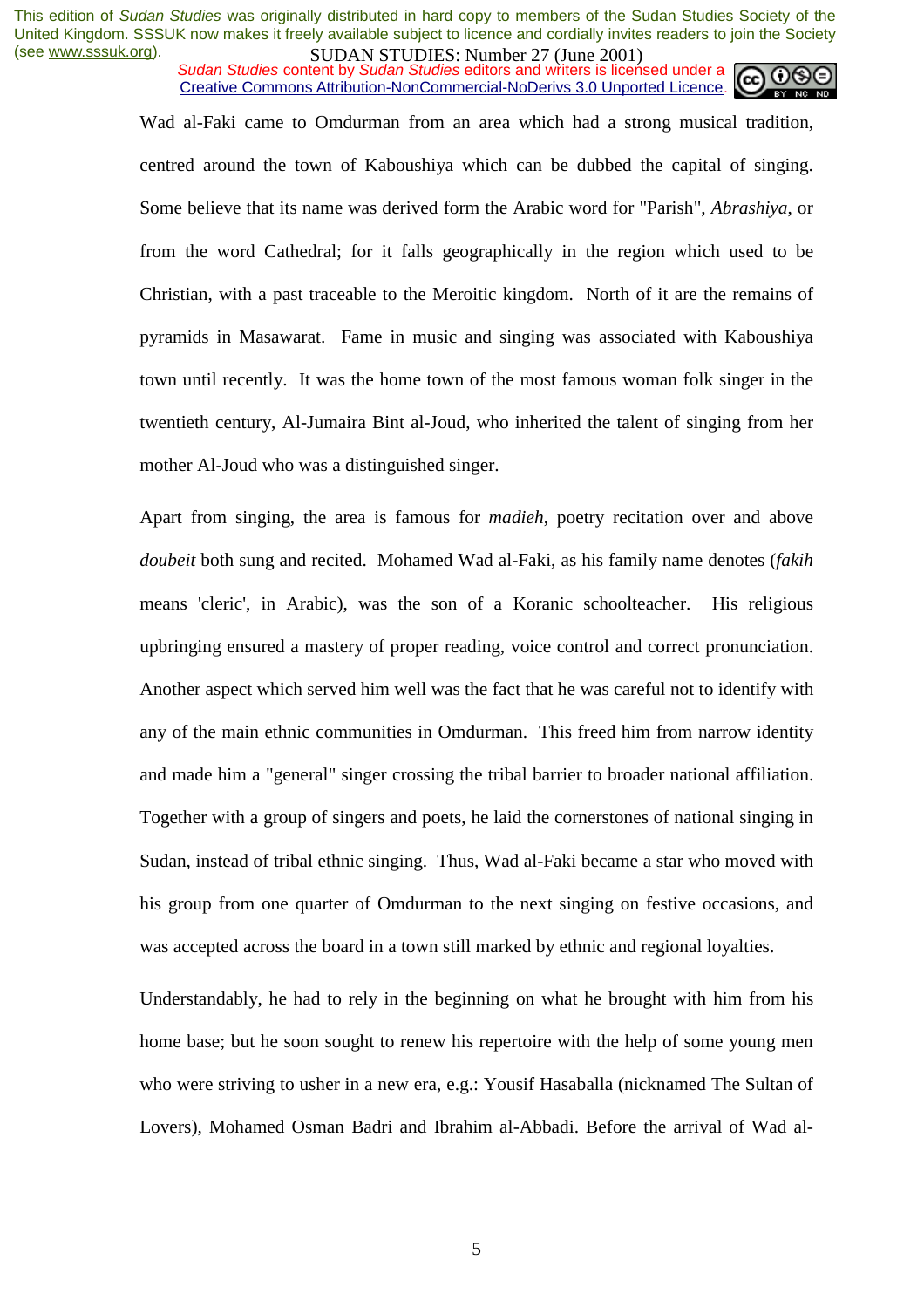*Sudan Studies content by Sudan Studies editors and writers is licensed under a* Creative Commons Attribution-NonCommercial-NoDerivs 3.0 Unported Licence.



Faki to Omdurman, they used to write the *ramiat* (referred to above) which made them

famous. An example is Yousif Hasaballa's

Moringa twig

Dew-soft, bending

By Allah's, peace

This was later developed into a complete song which is considered by some to be the first ever full-length modern northern Sudanese song, opening with the lines:

The moringa twig

Who is she, dears

I yearn for her

In this song, the chorus plays an important role by rhythmically repeating the last words in every stanza (*Ya salaam*).

After becoming the number one singer in Omdurman, Wad al-Faki abandoned his "regional" style and adopted a new one, steering a middle course between folk songs and the melodies of *madieh*. This new stage showed the influence of his new Omdurman environment on him. An example can be found in the famous lines performed by the chorus before Wad al-Faki's *ramiat*. Many people remember it and the late singer Hassan Atiya used to sing it occasionally. It goes like this, describing the traditional dancer:

Allah Allah, O Allah's people The goose swims, O Allah's people With breast strokes, O Allah's people Just like a dove, O Allah's people Like the Governor General, O Allah's people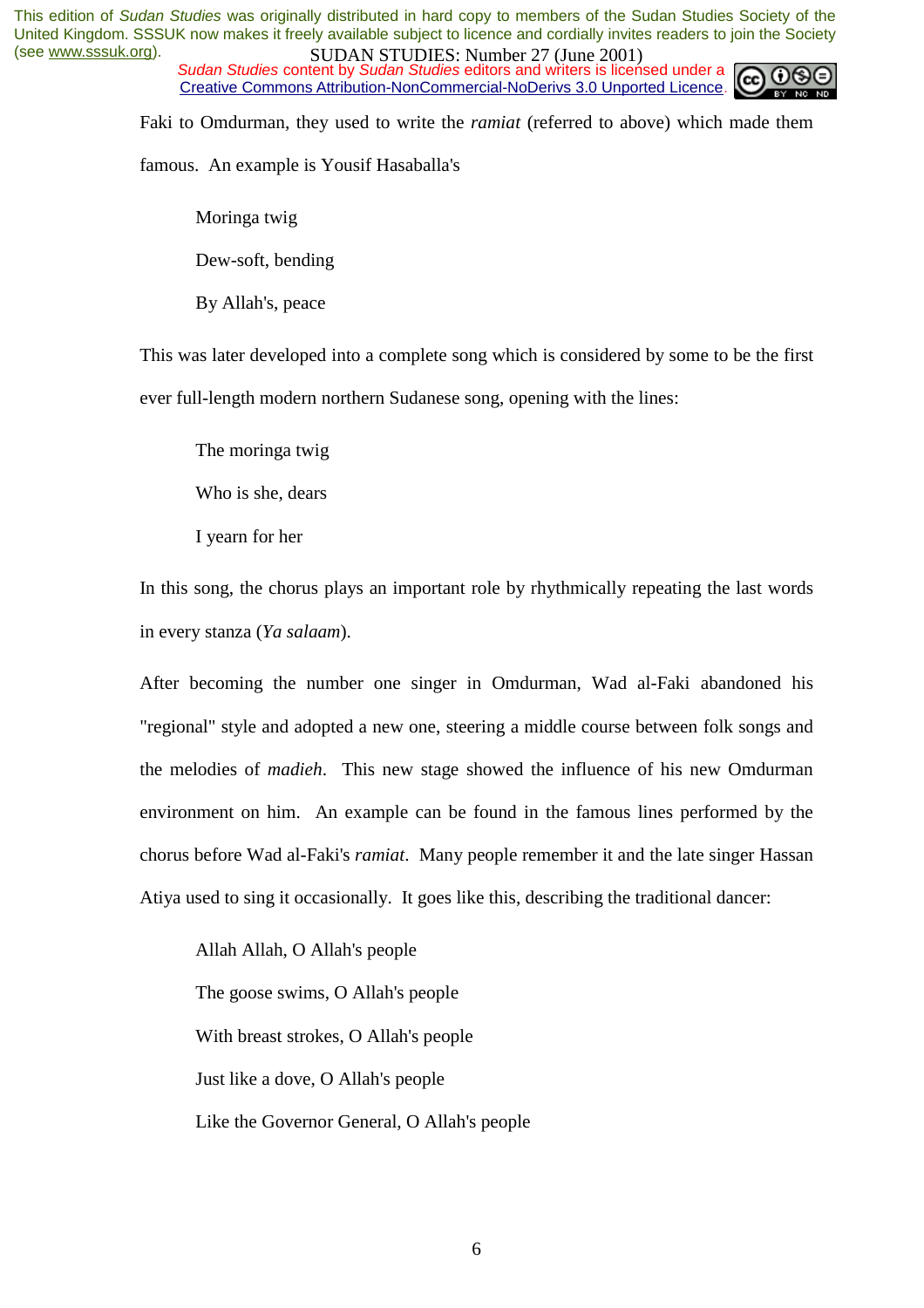*Sudan Studies content by Sudan Studies editors and writers is licensed under a* Creative Commons Attribution-NonCommercial-NoDerivs 3.0 Unported Licence.



At the Treasury Courtyard, O Allah's people

Sauntering at ease, O Allah's people

This, by the chorus is followed by Wad al-Faki's *ramia* song. An example is:

The attractive one approached, swaying

Our souls are with her, enamoured

Captivated and jailed by the eyes

Tell our families not to expect

Us soon [We'll be with her a while]

Among the young men who started to write new songs for Wad al-Faki was the poet Mohammed Wad ar-Radi who developed the *ramiat* and gave them some cohesion and organic unity, avoiding piecemeal or disconnected presentation.

One of his most famous contributions is 'Tabiq al-Boukha' which was taken up later by the old singer Abdallah al-Mahi. This is about the traditional perfumed incense of women in Sudan. The opening stanza goes like this:

All try to reach the original gem

May you never experience what has happened to me

Torture has many facets all similar

My detractors are overjoyed

Because of my pains

---------------

Rising from the second Sandal perfumed sauna Dripping scented dewy drops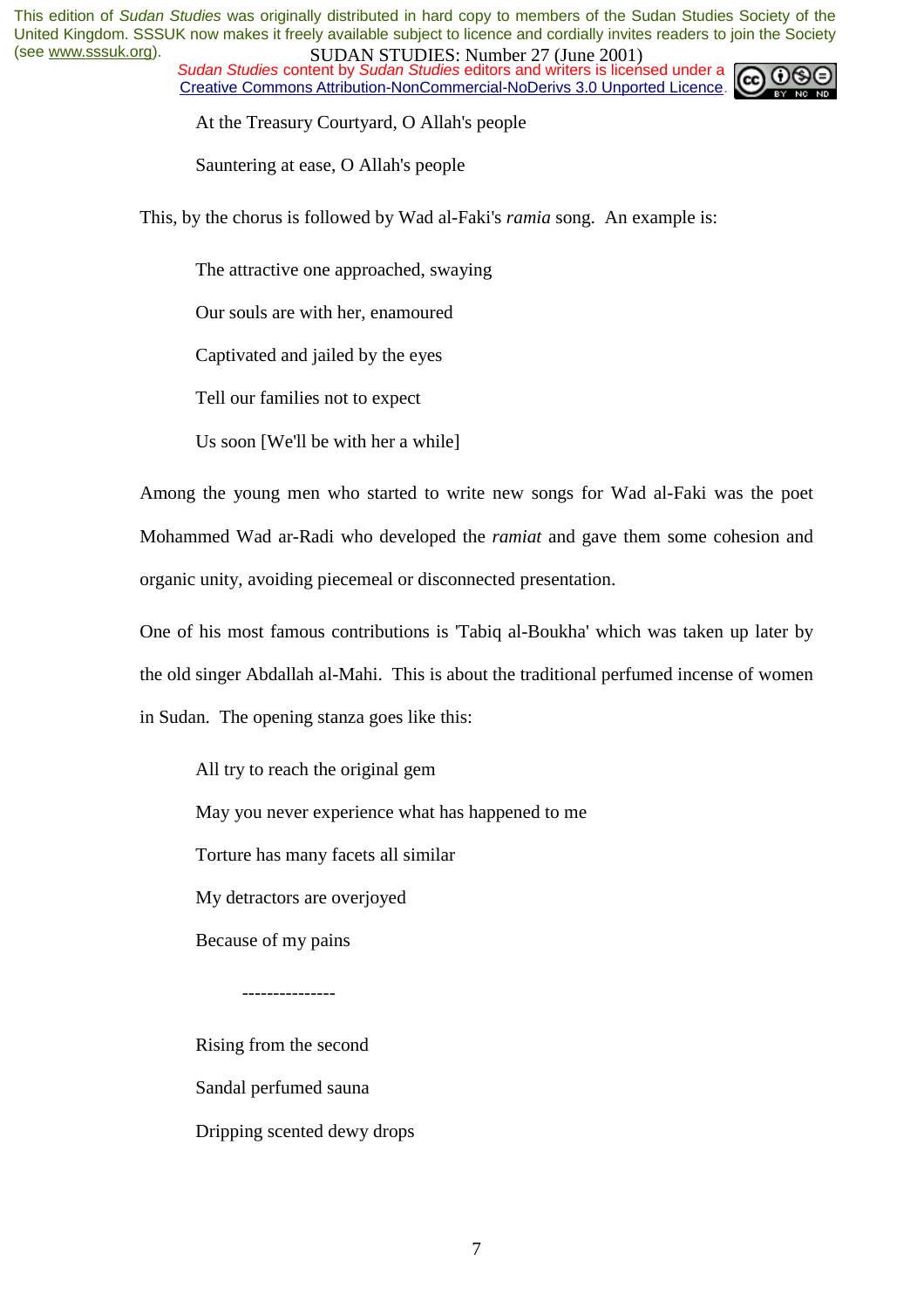*Sudan Studies content by Sudan Studies editors and writers is licensed under a* Creative Commons Attribution-NonCommercial-NoDerivs 3.0 Unported Licence.



Drowsily asleep

Her gentle arm pulling

The sauna blanket behind

Wrapping the thin waist

Gently

In the wake of the resounding success of the new style by Wad ar-Radi, Wad al-Faki continued to present more songs by this poet. One of these is still well known today after its choice by the veteran broadcaster Salah Ahmed as a signature tune for his programme "Haqibat al-Fan" (from the bag of musical archives) in the 1950s. Most of the singers who perform old songs perform the songs of the poet Wad ar-Radi as performed by Wad al-Faki. The best features of this style - as mentioned earlier is organic unity, as the following example illustrates:

The cause of my boredom and tears Running non-stop [is]: I was standing in the courtyard Unaware When I saw her Passing quickly with a friend I was disheartened My neighbour does not know What befell me I stood there, forgotten

-------------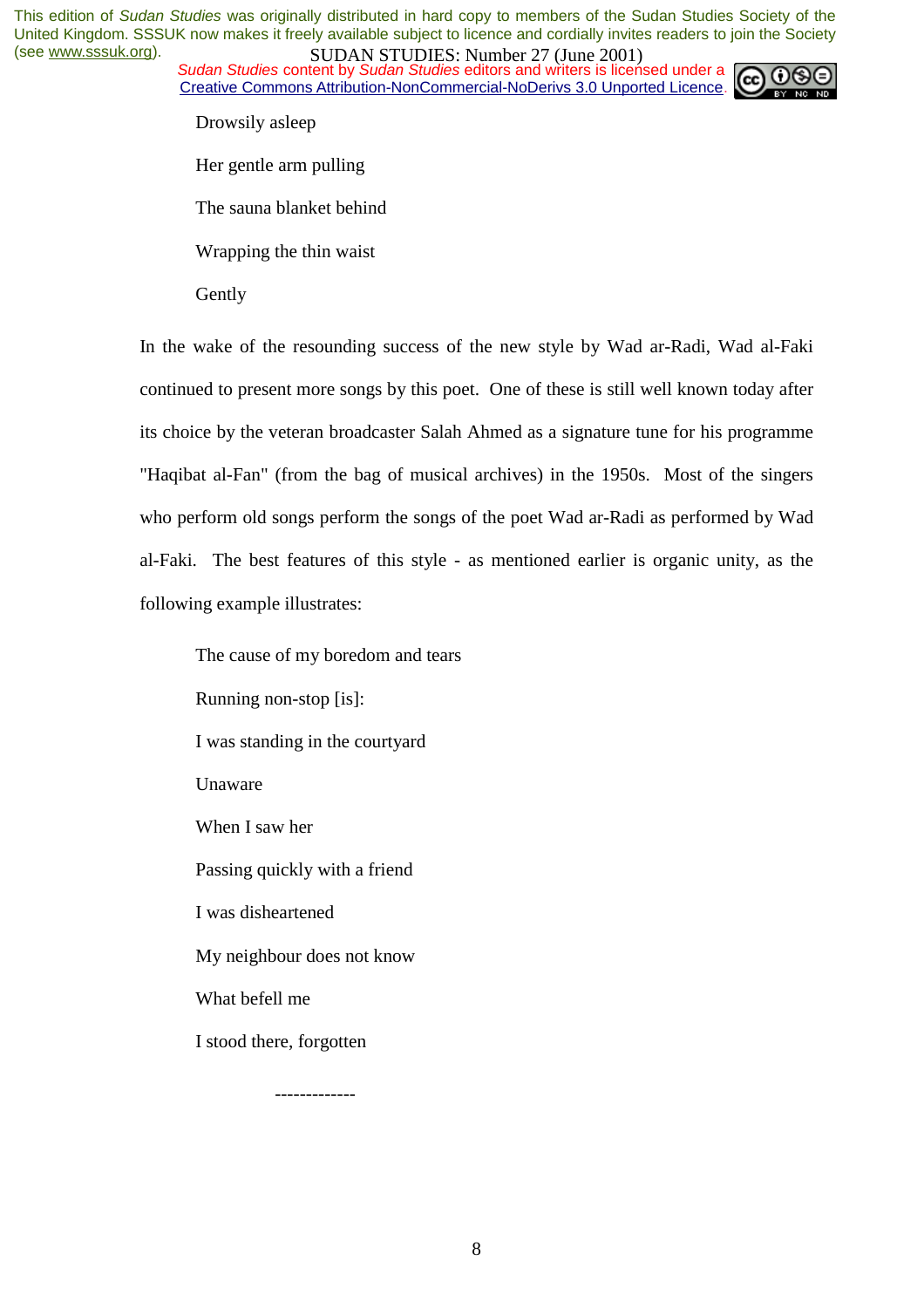**SUDAN STUDES. NUTTER 27 (JULIS 2004)**<br>Sudan Studies content by Sudan Studies editors and writers is licensed under a Creative Commons Attribution-NonCommercial-NoDerivs 3.0 Unported Licence.



May you prosper and end my misery

May your attractions increase

I answered those who told

Me to pull myself together:

"Take it easy

They Said: Is this the way it is?

Fear Allah's wrath

My beloved neighbour"

The lines represent a unified whole in form and content; with the chorus tying the different sections together with the line:

Fear Allah

Yalla O neighbour

In this song the timing with a stick was used as a rhythmical accompaniment.

This was the second stage in the development of Mohamed Wad al-Faki. It paved the way for the birth of the modern song which has come to be known as "bag of archives" song. Many poets have contributed to this development including Al-Abbadi, Abu Salah and Omer al-Banna. Some of these songs are still being performed today.

This development took place during a ten year period 1918-1928. Then another star appeared, one of Mohamed Wad al-Faki's pupils called Mohamed Ahmed Sarour. The younger man accompanied his mentor for years, learning and establishing a network of contacts with younger poets. In the mean-time the social environment in Omdurman was becoming even more conducive to new styles. In the new era many of Wad al-Faki's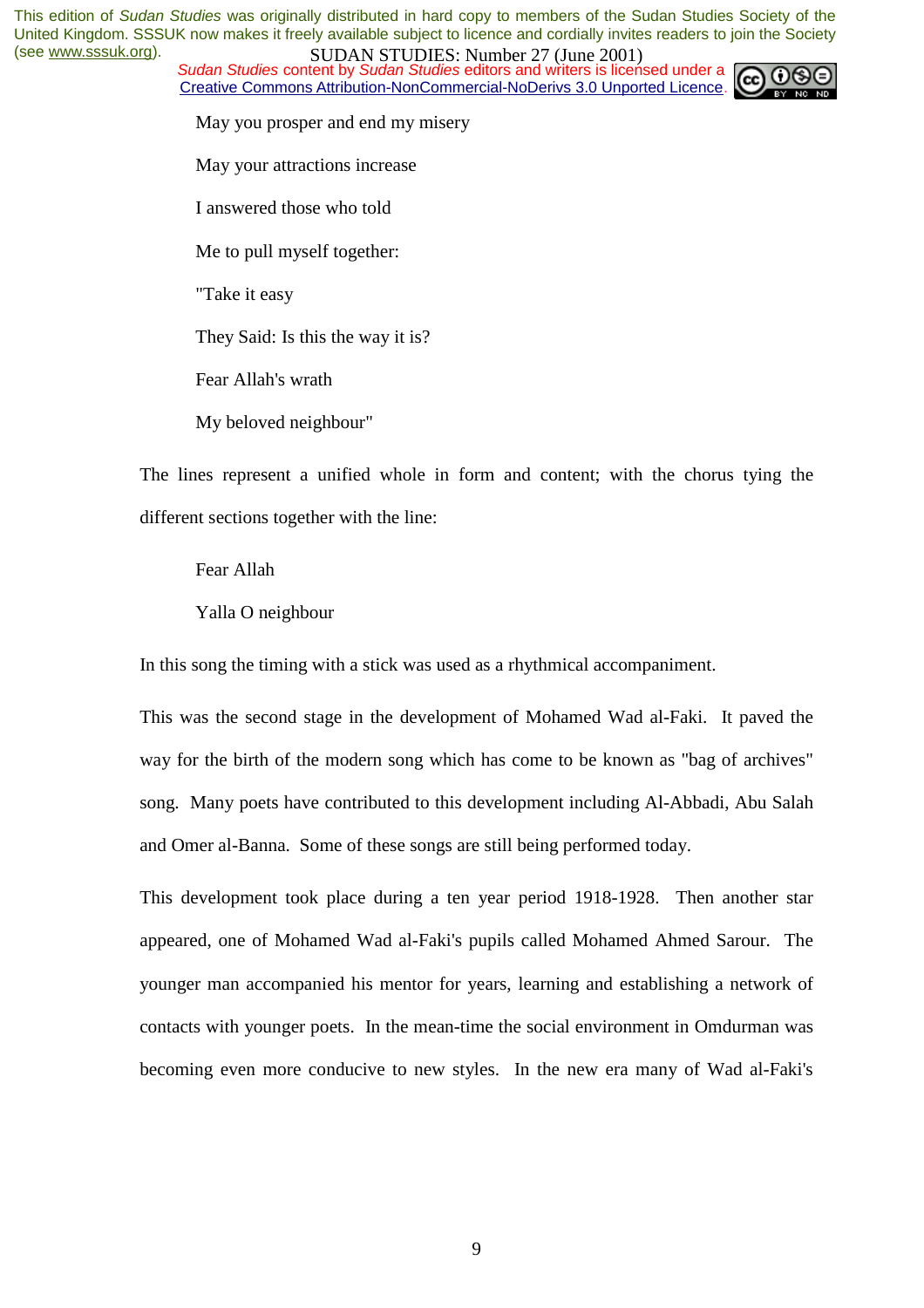*Sudan Studies content by Sudan Studies editors and writers is licensed under a* Creative Commons Attribution-NonCommercial-NoDerivs 3.0 Unported Licence.



pupils have become more famous than him. Their songs spread all over; but history will preserve his place as the real founder of the school of modern singing in Sudan.

#### **Beginnings**

Simultaneous to the activities of Wad al-Faki, the musical scene in Sudan witnessed other far-reaching factors.

Official music was being played since the early years of the century, in public squares on British and Egyptian occasions. It was also played publicly on other occasions like the Birth of Prophet Mohamed's procession, the eve of Eidul Fitr at the end of Ramadan and Easter holidays. The musical companies were military, part of the British and Egyptian forces. The most famous was the Scottish company with its distinctive bag-pipe music. These military musicians wrote down and played Sudanese music and transformed some local folk music into military march music. One of these was March 14G which adapted a well known folk song. Another was March Shulkawi No 1, adapted from the songs of the Shilluk ethnic group in southern Sudan.

Moreover, military companies involved many Sudanese in the writing and playing of music. These in turn taught others who played leading roles in non-military music.

The most famous of these was Khalil Farah who used to live in "at-Tirs" quarter in southern Khartoum, near the living quarters of senior Egyptian employees. Some of these played the lute (*oud*) and taught Khalil Farah. He also listened to Egyptian songs from the then new invention, the phonograph. Others who followed a similar path were Abdul Qadir Suleiman, the pioneering musician who taught many singers including the "Prince of Oud", Hassan Atiya. There was also Abdul Qadir's brother, Hassan.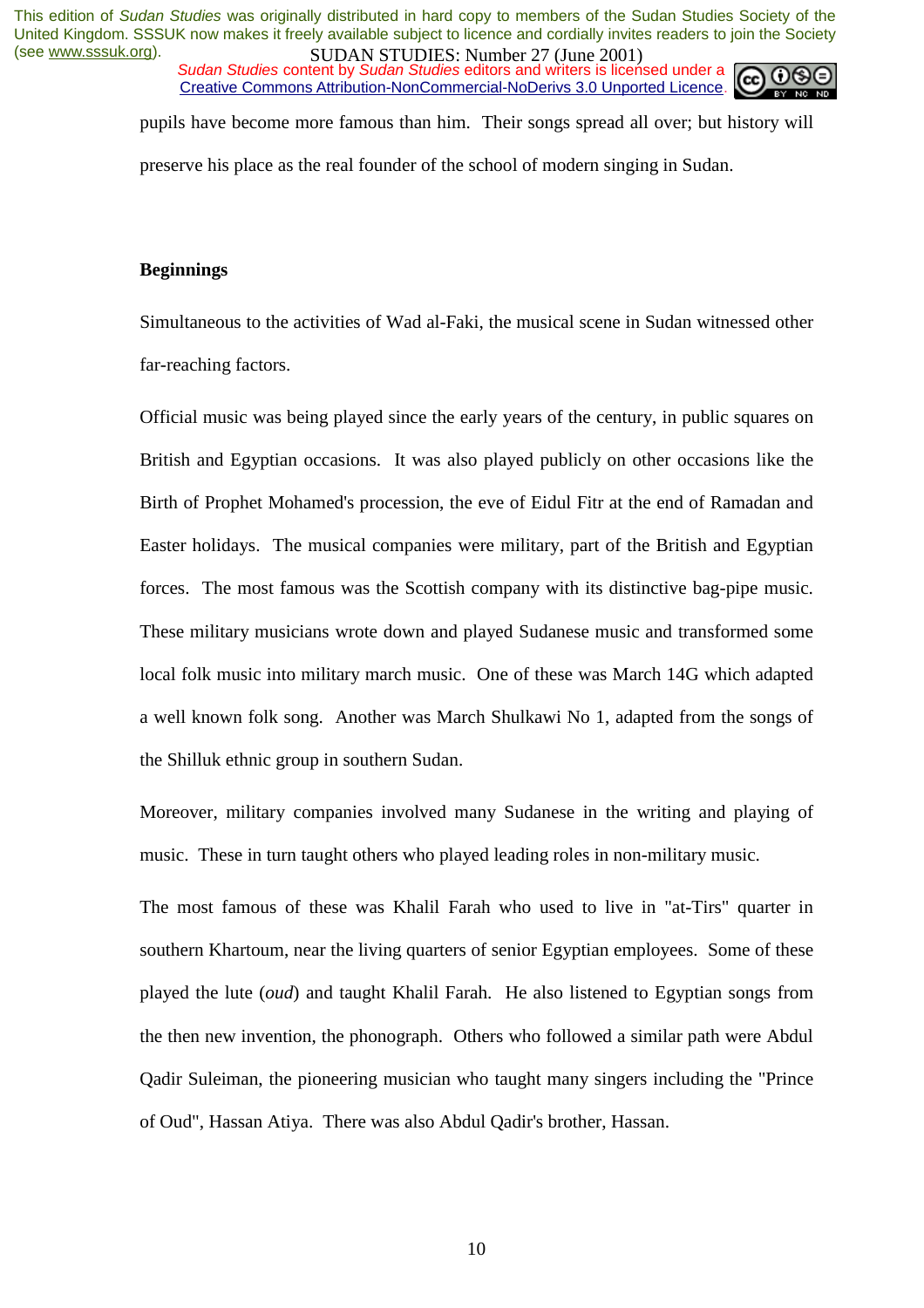*Sudan Studies content by Sudan Studies editors and writers is licensed under a* Creative Commons Attribution-NonCommercial-NoDerivs 3.0 Unported Licence.

> All this should be set against the background of the musical, theatrical and general artistic activities of Arab and European communities: the Greek, Italian, English, Jewish and Armenian communities, as well as the Egyptian and Syrian communities.

> By the 1930s, the Sudanese capital was well acquainted with records of music and the phonograph. The number of educated people had increased and several musical companies mushroomed, the most famous of which was the Gordon Memorial College musical company. One of its members, Mohamed Adam Adham (who went on to become a famous physician and politician) wrote a piece of music which is arguably the first Sudanese musical composition, called the Adhamiya. It is still played to this day.

#### **Haqibat al-Fan (Bag of Archives)**

With the end of the 1920s the stage was set for the birth of modern singing in Sudan. School leavers increased in numbers, college graduates, police and military graduates were numerous. *Hadarat as-Sudan* appeared as the first Sudanese newspaper and published articles by Sudanese writers as well as poems. Siddiq Farid formed a theatre company performing "Salahuddin al-Ayyoubi" (Saladin) and other plays.

In music the new songs were maturing and spreading. As for the name Haqibat al-Fan, it was coined in the early 1950s to describe an earlier period. Ahmed Mohamed Saleh, who presented a radio programme about music began to collect and broadcast old songs which he kept in a briefcase (bag) in his office. When he decided to devote a whole programme to these songs, he selected them out of the "bag" archive.

No doubt Mohamed Wad al-Faki was the father of the modern song. Equally true is the statement that Ibrahim al-Abbadi, the poet, was the man who took the process one step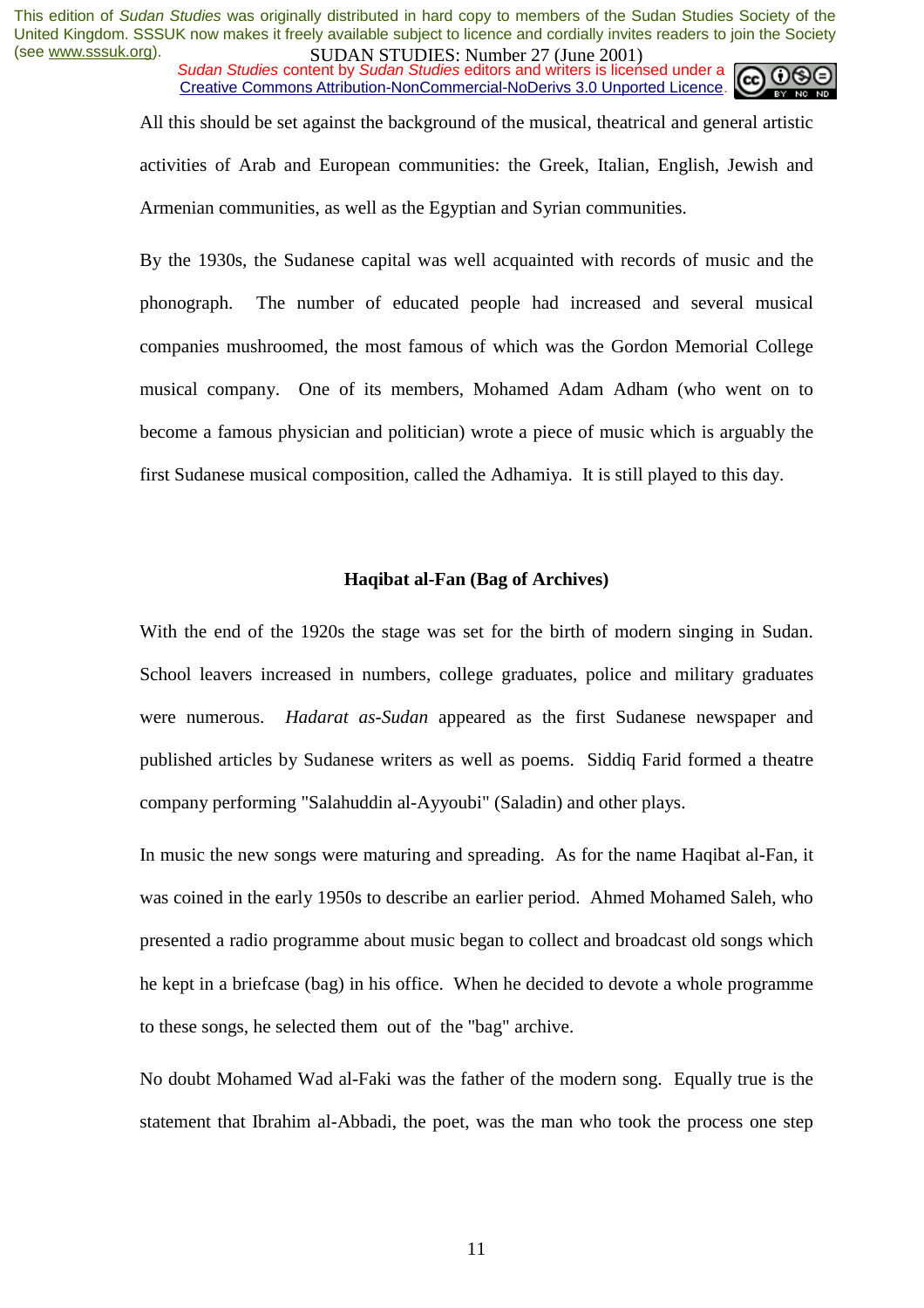*Sudan Studies content by Sudan Studies editors and writers is licensed under a* Creative Commons Attribution-NonCommercial-NoDerivs 3.0 Unported Licence.

forward; by encouraging Sarour, the most talented pupil of Wad al-Faki and writing poetry for him, like "Alam al-Buaad" and "Zan al-Uzaz" and other songs.

Al-Abbadi called for a meeting in 1923 bringing together songwriters and singers. He then published a collection of lyrics marking the new style. He was a versatile man, who wrote for the theatre (al-Mak Nimir was performed in 1937). The veteran Wad ar-Radi was also around together with names like Omar al-Banna, Saleh Abdus Sid, Yousif Hasaballah, Burhan, Ali ash-Shaigi, Beshir ar-Rubatabi and not least the singer Abdul Karim Abdalla (known as Karouma).

The poets writing for Haqibat al-Fan never wandered away from the roots of *madieh*. They were influenced by Sheikh Mohamed Abu Shariah (who lived in both the Mahdist state and the Anglo-Egyptian Condominium) and adhered strictly to rhyme in his poetry. Often the last three letters rhymed in his lines, as in:

I have entertained a human being (Insana) With an eye which is not sleepy (Nasana) She gave me water from a cup (Kisana) And covered me with a green garment (Tailasana) And said to me: Forget me not (Tansana) Come on, it is almost night (Amsana)

They tried to emulate this (excessive) style. Al-Abbadi wrote:

O my angel, my difficult circumstances ('Asieba) Stand between us, through no fault of mine (Seiba) She said: Listen to some true words (Musieba) Every person makes his own share (Nasieba)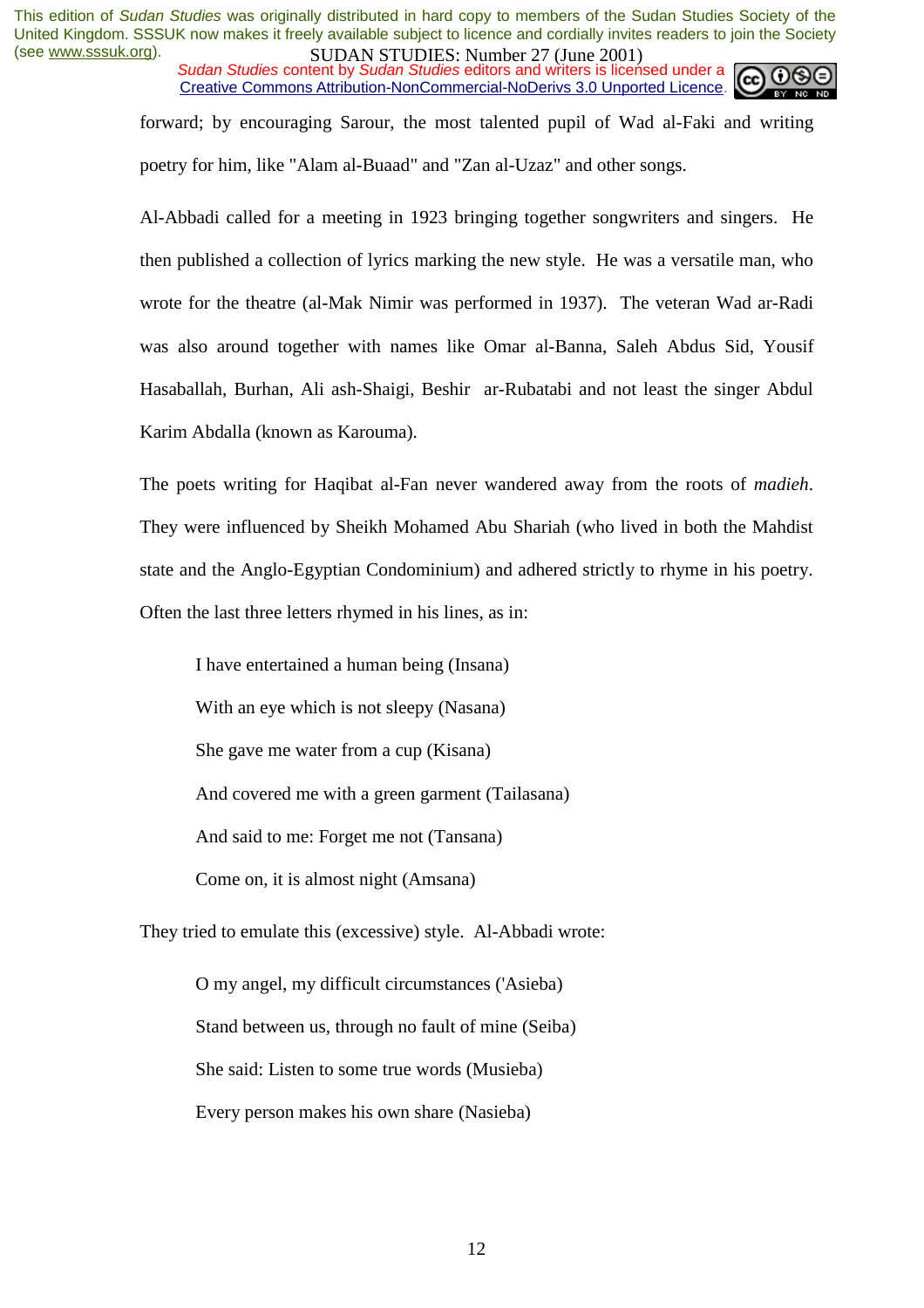*Sudan Studies content by Sudan Studies editors and writers is licensed under a* Creative Commons Attribution-NonCommercial-NoDerivs 3.0 Unported Licence.



The same influence can be seen in the ending of poems. In *madieh* the end was usually a

supplication in praise of the prophet Mohamed. Wad Tamiem says:

My prayers are complete

Combined and comprehensive

From me, Wad Tamiem

To the meeting eye

And the giving hand

Another example is from Wad Saad:

My prayers resound as long as

Pilgrims jostled in Mecca

In honour of [Allah and] the prophet

Hoping that I, Wad Saad, attain Salvation.

Poets, writing lyrical poetry borrowed this style; but replaced the religious ending with a

message to the beloved. This is how Abu Salah put it:

As long as rain fell I'll water your quarter And smell your perfume,

As long as poets wrote in praise

Of your attraction

I'll send my salvation

To your beauty O spoiled one

With my veneration

Sayyid Abdul Aziz contributed the following example: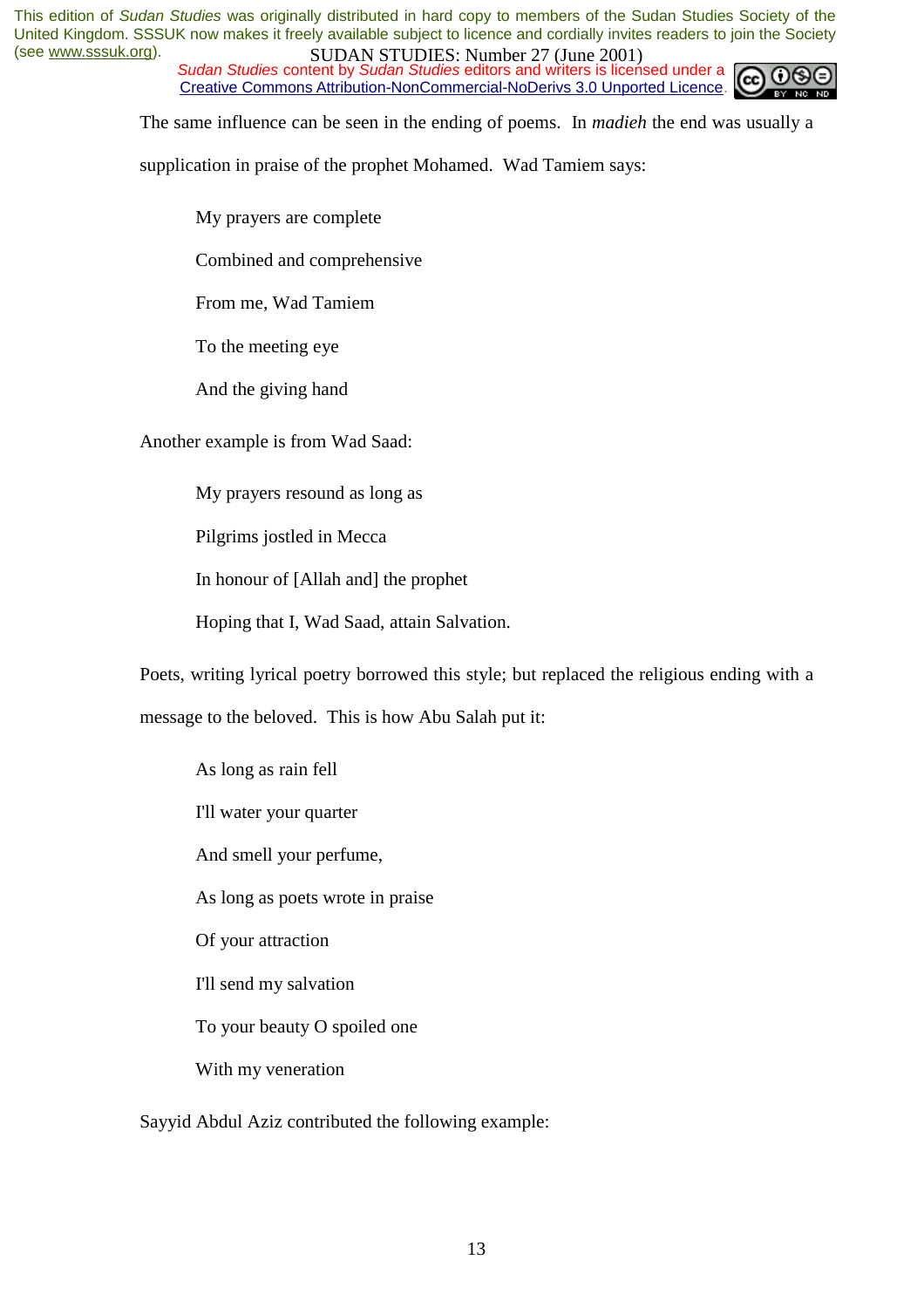*Sudan Studies content by Sudan Studies editors and writers is licensed under a* Creative Commons Attribution-NonCommercial-NoDerivs 3.0 Unported Licence.



As long as a singer sang

(in Arabic or another tongue)

I greet you.

As long as a stranger yearned

For homeland

I greet you

The henna dye on your fingers like the line of a vein

Hoping that you accepted me

O Queen, daughter of a Sultan.

The influence of *madieh* was not only felt in poetry. It left its mark on the melodies too.

Most of the first modern Haqibat songs borrowed *madieh* melodies. Some have become very famous, others less so. An example is the Sufi chant:

"Allah the Great, has no partner

Has no equal. Allah"

Along the melody of these lines Abu Salah wrote "Wasf al-Khuntaila"; Omer alBanna wrote " Al-Mafi Mathiela"; al-Abbadi wrote "Addawi Jabienna"; Wad ar-Radi wrote "Tieh"; Sayed Abdul Aziz wrote "Safwat Jamalik", to put the melody of "Busna ar-Rasool Yassien".

Another *madieh* melody (which was less wide-spread) was also used extensively. It said:

O pilgrims on the way to Medina Convey a thousand greetings To the prophet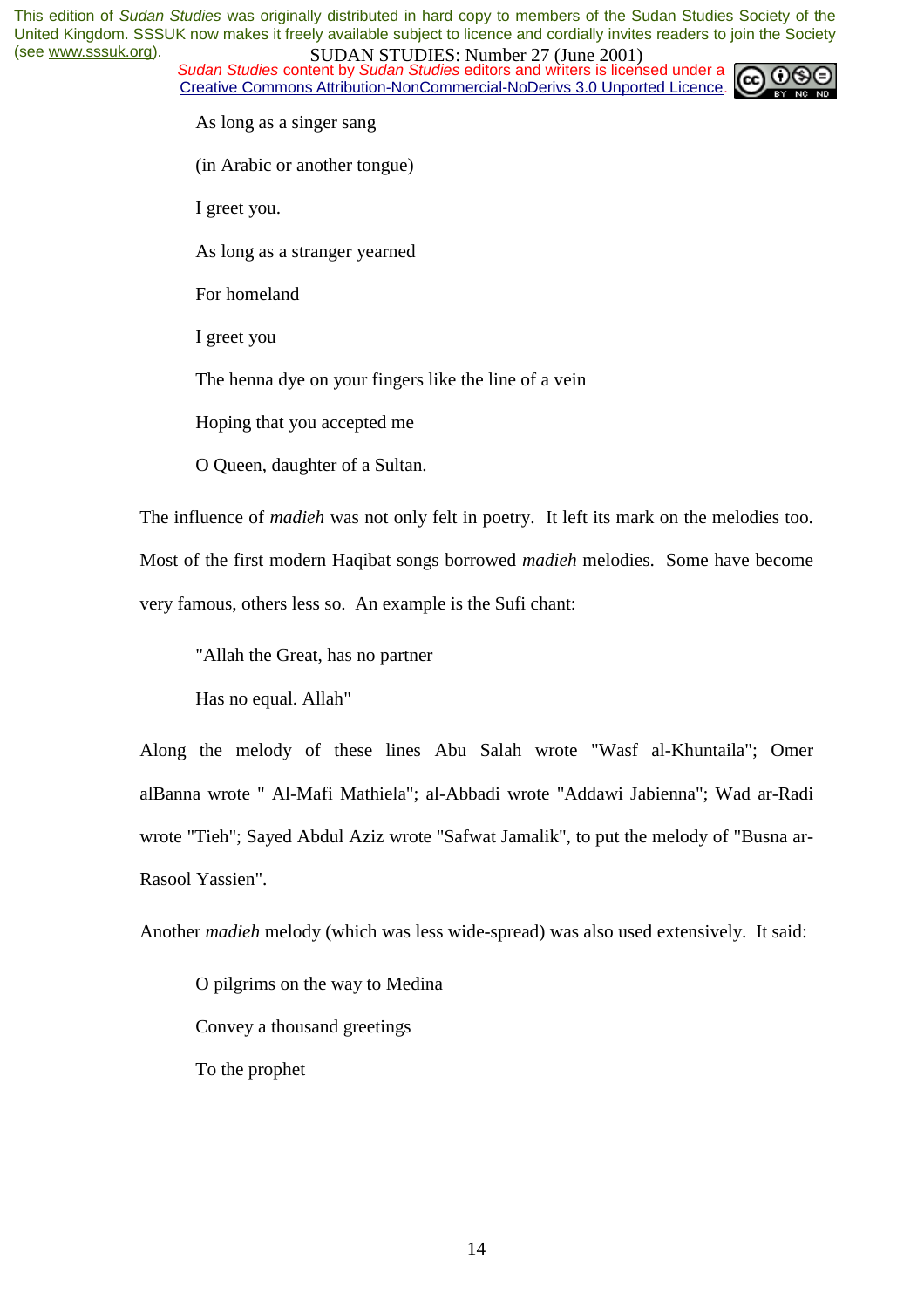*Sudan Studies content by Sudan Studies editors and writers is licensed under a* Creative Commons Attribution-NonCommercial-NoDerivs 3.0 Unported Licence.



It later provided the mould for the most famous songs. We can thus say that the national song continued to be closely linked to the *madieh* in words and melodies.

A significant point of departure from this pattern was provided by Abdul Kariem (Karouma) who broke away providing new melodies and songs [which are wholly secular]. He co-operated in this with the poet Mohamed Beshir Atiq.

The success of the new songs was boosted by the introduction of records in the 1930s. From 1924 until 1940 the pioneers recorded hundreds of songs for Abdalla al-Mahi, Al-Fadil Ahmed, Mohamed Ahmed Sarour, al-Ameen Burhan Abdul Karim (Karouma) and Ibrahim Abdul Jalil. Women too contributed: Fatima Khamees, Um al-Hassan ash-Shaygiya and Mahala al-Abbadiya.

The phonograph spread in homes and cafes. By the 1940s the Omdurman-born song had already reached most other urban centres, helped by the tours of singers. The great Sudanese leader, Abdur Rahman al-Mahdi, said about the doyen of Sudanese singing, Haj Mohamed Ahmed Sarour, that he had become a leader in his field because he moved singing from tribal and ethnic, to national expression.

The next stage in the history of singing in Sudan came in the 1940s as a direct result of the second world war. Apart from the role of Omdurman Radio in mobilisation and counter-news, singers and musicians were introduced, including some who soon became household names through radio, like Ahmed al-Mustafa, Hassan Atya, Ibrahim al-Kashif, Ismail Abdul Mueen and others. These had access to the public not in festivals and private occasions but in and through a studio for broadcasting and recording; with microphones which boosted their voices. The need for the chorus was reduced and a more intimate individual style developed.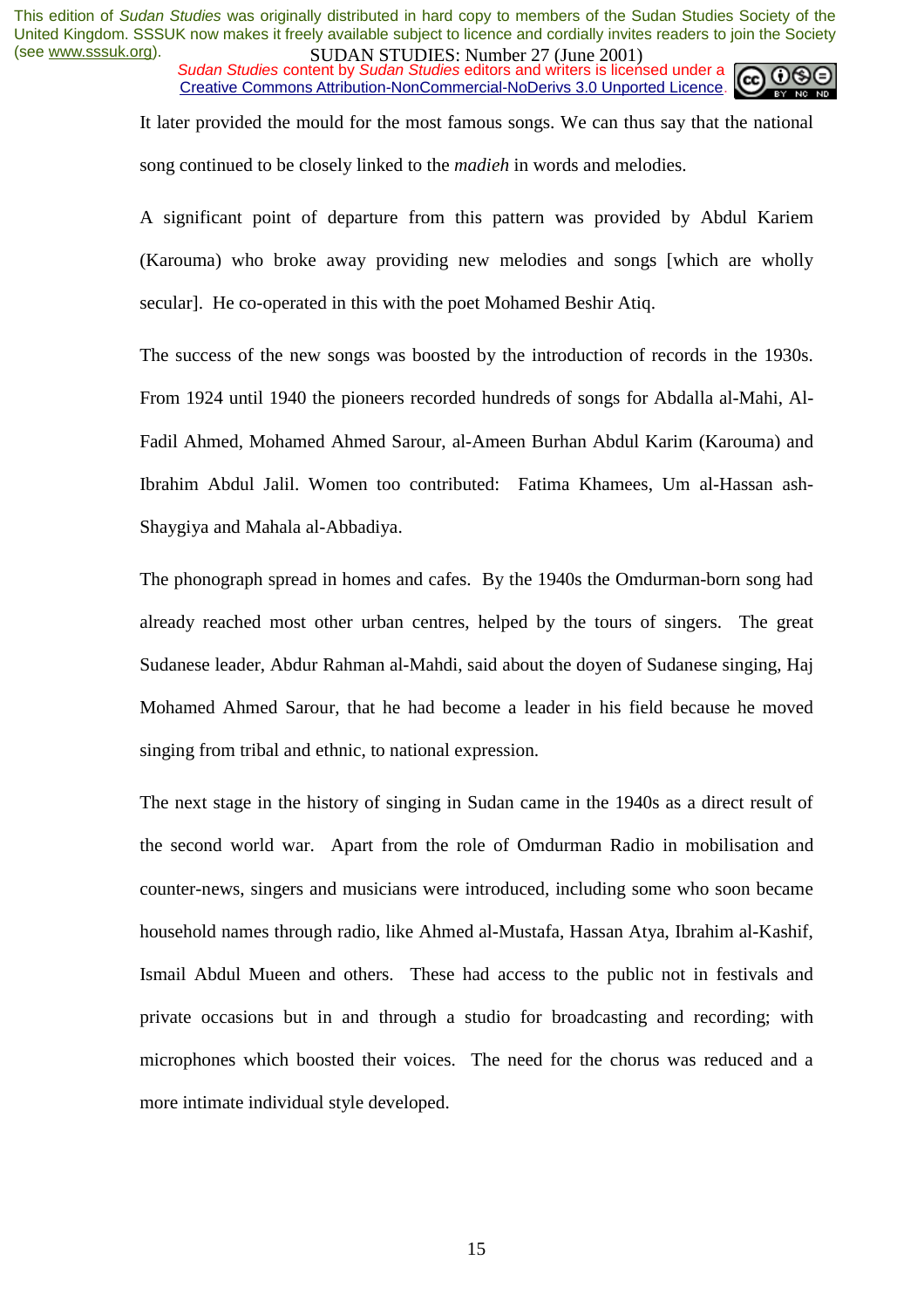*Sudan Studies content by Sudan Studies editors and writers is licensed under a* Creative Commons Attribution-NonCommercial-NoDerivs 3.0 Unported Licence.

In this respect Ismael Abdul Mueen was a pioneer who strove to adapt to the new conditions and desert the old style. He was followed by a poet-singer called Ahmed Ibrahim Falah. But both were soon overtaken by Ibrahim al-Kashif who became known as the "Father of modern singing". Al-Kashif began to sing under the influence of Haj Mohamed Ahmed Sarour and relied on what Karouma had started, but he renewed singing in three main ways:

- He was accompanied regularly by a musical group which replaced the vocal chorus of old.
- He introduced new melodies.
- He introduced new musical expressions to emphasise the meaning of words.

Landmark songs like "Fishshati" - "Allayle" "Rihla", "Ar-Rihla Fishambat", "Al-Mugran Fis Sabah" put him in a category of his own. He dominated the scene for almost twenty years until independence and two years after that (1958). He influenced a younger generation who, in turn, struck their own way to usher in another stage. Mohamed Wardi, Abdul Karim al-Kabli, Salah Mustafa, Salah Ibn al-Badia and others represent the current stage of music and singing in Sudan. They are all still active.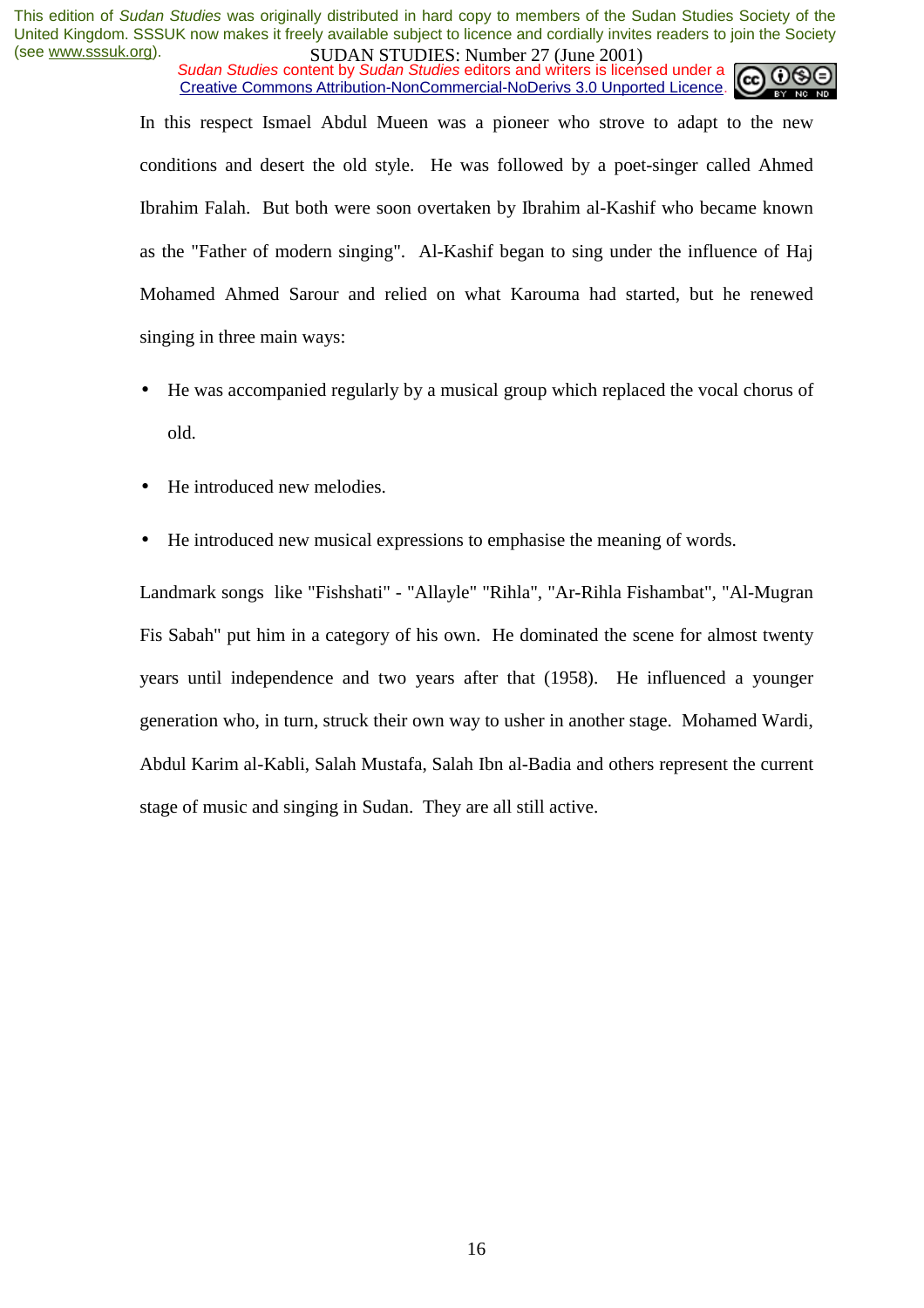*Sudan Studies content by Sudan Studies editors and writers is licensed under a* Creative Commons Attribution-NonCommercial-NoDerivs 3.0 Unported Licence.



## **SPORT AND NATIONALISM IN SUDAN**  By Khalid alMubarak Mustafa

This paper will focus on the rise of Al-Hilal Sports Club in Omdurman, putting it in a historical and political context and tracing the threads which link it to similar sporting phenomena in the world.<sup>1</sup> In a reflection of the 'elitist' mentality of most Sudanese intellectuals, certain fields of endeavour have been judged unworthy of serious academic attention. Sport tops the list of these fields. It is my hope that the exceptional example set by Kamal Shaddad, who combined a career in teaching philosophy at the university with a life-long and passionate involvement with football practice and management will be cited as a positive pioneering example, not - as is the case now - an object of unconcealed derision and snide remarks.<sup>2</sup>

#### **History**

 $\overline{a}$ 

Although the roots of football can be traced back to ancient China, the modern game reached maturity on 26th October 1832 when the Football Association (FA) was set up in London (adopting Cambridge University Football Rules). The FA was non-governmental;

<sup>2</sup> When I returned to the University of Khartoum from the United Kingdom in 1975, I designed a course in 'Practical drama.' Some of those who objected to it in Senate reportedly said "If we approve this we might next be offering a course in football!" To its credit, the Senate approved the course, thanks to the insistence of my Faculty Dean, Professor Y. F. Hasan

<sup>&</sup>lt;sup>1</sup> An Arabic version of this paper was presented at the conference 'The National Movement in Sudan', University of Khartoum, IAAS, 1-5 Jan. 1985.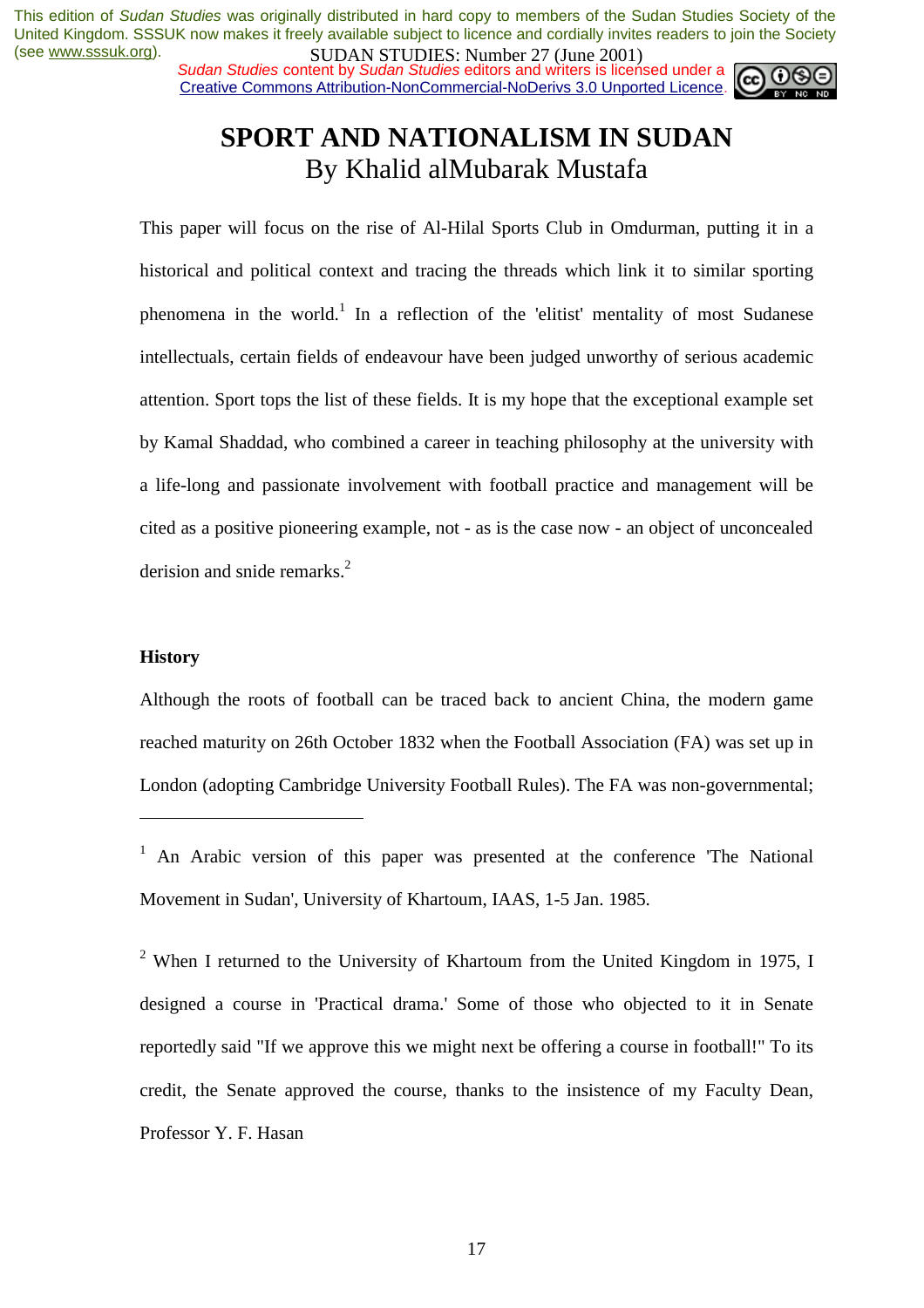*Sudan Studies content by Sudan Studies editors and writers is licensed under a* Creative Commons Attribution-NonCommercial-NoDerivs 3.0 Unported Licence.



and the sport developed within the context of industrialisation, the reduction of working hours and agitation for a Saturday half holiday.<sup>3</sup> The Great Reform Act of 1832 had increased democracy in elections. The railways, the telegraph and postage stamps were parallel agents of modernisation in a peaceful era of development.<sup>4</sup>

It is indisputable that the spread of football worldwide was 'caused by Britain's world power status and active presence in commerce, industrial production, territorial control and international finance'.<sup>5</sup> An important aspect of Britain's colonial experience (viewed with the wisdom of hindsight after the end of British rule and contemporary Sudanese political reactions to it) is the fact that the colonialists carried with them some features of their modern democracy. The institutions of civil society, including political parties, philanthropic organisations and active trade unions were free to organise, mobilise and in some cases call for strikes or self-determination. This is the context in which sport, and football in particular, was allowed to flourish as an initiative of the 'natives', free from the colonial administration's prohibitive shackles. Just as sport in England was deemed to foster the spirit of discipline and fair play; there is little doubt that the colonial administration was heeding Machiavelli's advice to provide a safety-valve for the people.

<sup>3</sup> The FA, *History of the Football Association* (London, 1953), p. 480

<sup>4</sup> The FA, *History of the Football Association*, pp. 1-19.

<sup>&</sup>lt;sup>5</sup> Eduardo P. Archetti, 'In Search of National Identity: Argentinian Football and Europe', in J. A. Mangan (ed.), *Tribal Identities: Nationalism, Europe, Sport* (London, Frank Cass, 1996), pp. 202-219.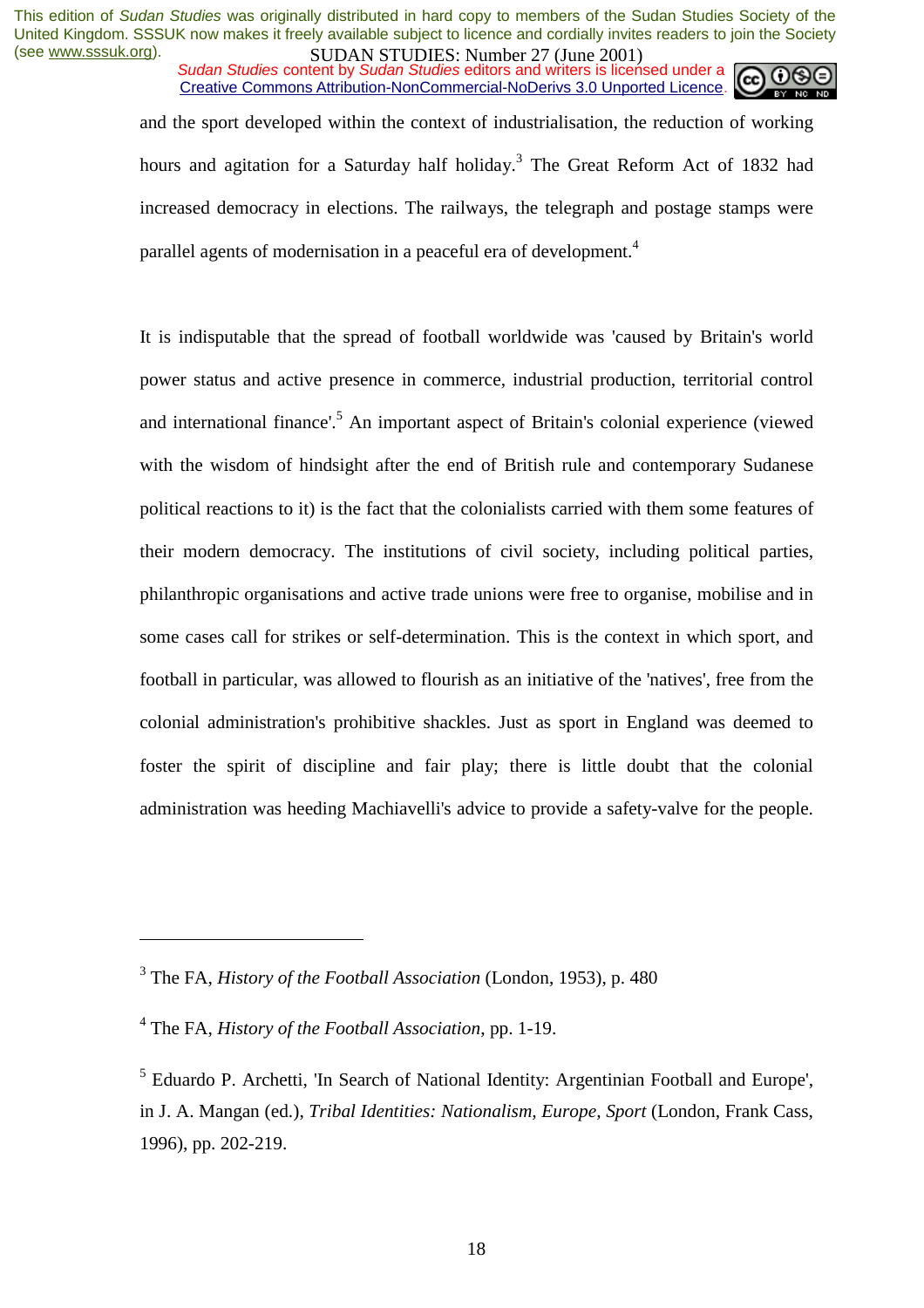*Sudan Studies content by Sudan Studies editors and writers is licensed under a* Creative Commons Attribution-NonCommercial-NoDerivs 3.0 Unported Licence.



In his words, the Prince - at proper times - 'engages the people's attention with festivals and shows'.<sup>6</sup>

## **Sudanese Nationalism**

 $\overline{a}$ 

The Graduates' Club was formed in 1918 in Omdurman, signalling the first stirrings of the national spirit.<sup>7</sup> Like the Indian Congress - which inspired it - it did not start confrontationally, and was cradled under the patronage of the colonial administration. The torch was held high by many intellectuals like Mohamed Ashri as-Siddiq, who wrote *in Hadarat as-Sudan* in 1929: 'I envisage this Sudan as a huge baby, stretching and trying to wake up. If someone said to us that it was not yet a Nation, [we would reply] that nothing will hinder it from becoming one in the near future. The differences in religions, traditions, peoples, weather and lifestyles will not obstruct the materialisation of this virgin wish. At the beginning of their creation, Nations cannot be otherwise [free from differences].'<sup>8</sup>

Two years after as-Siddqi's article Mohamed Ahmed Mahjoub (the poet who went on to become Prime Minister after independence) wrote the following: 'As a people trying to build its future, we should - at the first steps on the road - determine the ways in which we can disseminate national feelings in our community and implement them in the face of

<sup>6</sup> Quoted in Robert Malcolmson, 'Sport in Society. A Historical Perspective', in *The British Journal of Sports History*, (1984) 1, 1, pp. 60-72.

<sup>7</sup> *Speech by Ismail alAzhari on the occasion of the 50th anniversary of the Graduates' Club* (Khartoum, Almatbaa alhukumiyya, 1968), p. 24.

<sup>8</sup> Mohamed Ashri as Siddiq, *Araa wa Khawatir* (Khartoum, nd), p. 50.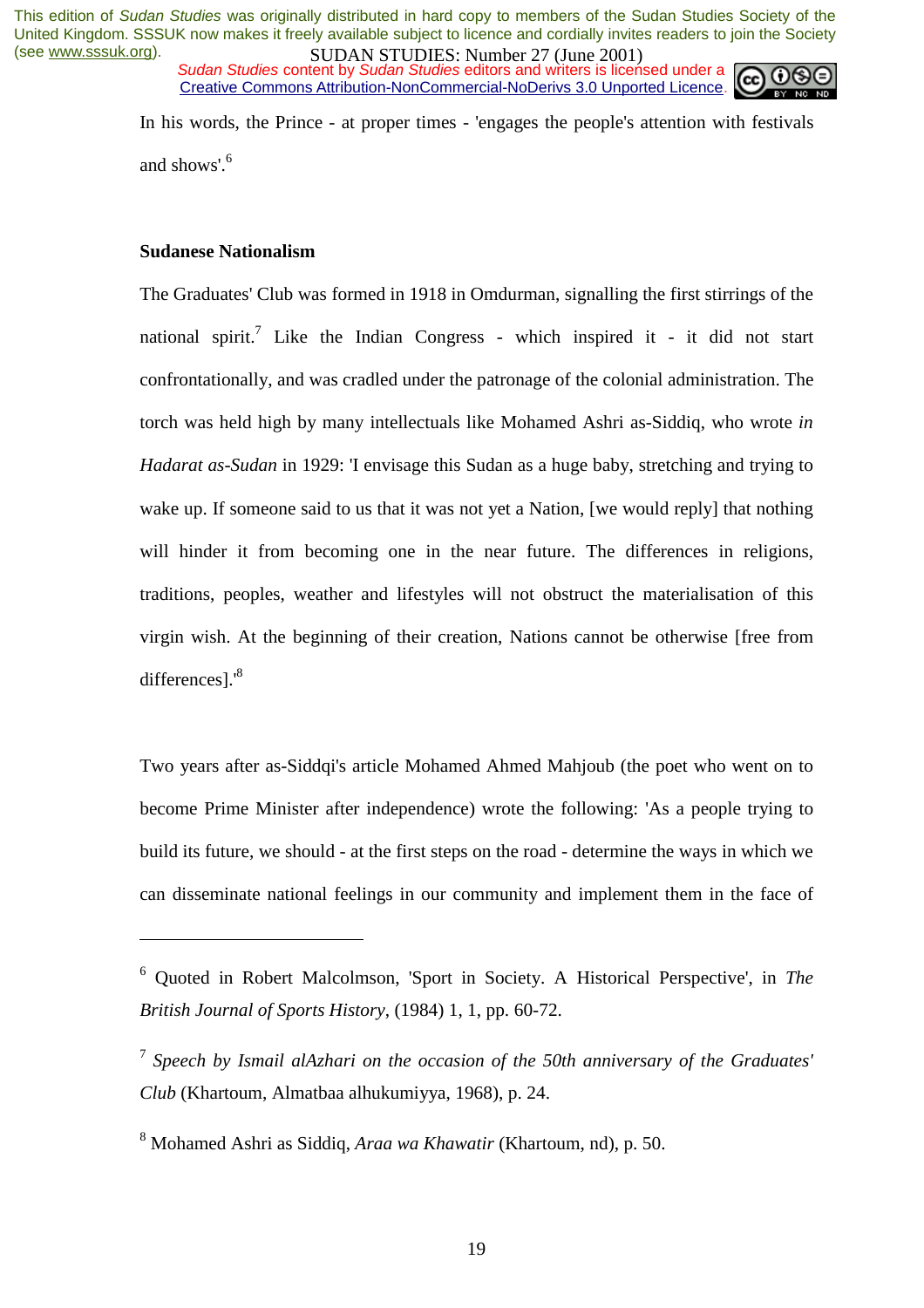*Sudan Studies content by Sudan Studies editors and writers is licensed under a* Creative Commons Attribution-NonCommercial-NoDerivs 3.0 Unported Licence.



difficulties, because the lack of national feelings hampers public projects.<sup>9</sup> Tens of examples can be quoted from the writings of Mohamed Abdur Rahim, Hamza al-Malik Tambal and others to illustrate the pattern of national expressions.

The end of the 1930s witnessed the gradual loosening of the clampdown which followed the 1924 mutiny/uprising. By 1938, the most mature expression of nationalism, the Graduates' Congress, was formed, insisting on 'Sudanism' instead of tribal identities and instructing its members and others to write the word 'Sudanese' in the space allocated for tribal affiliation in birth certificates and similar official documents. As is usually the case, art was ahead of politics and playwright Ibrahim alAbbadi wrote in his play 'Al-Makk Nimr' (performed in 1937, one year before the Graduates' Congress):

Let us be the sons of one man So that others take note of us. What do I reap from being called Jaali, Dongolawi or Shaigi? These can only give rise to differences Which make a brother an enemy. Let the news reach far and near: The Nile is our father and It's enough that our nationality Is Sudanese $10$ 

<sup>9</sup> Mohamed Ahmed Mahjoub, *Nahw al-Ghad* (Khartoum, KUP, 1970), p. 59

<sup>10</sup> Ibrahim alAbbadi, *Al-Makk Nimir* (Khartoum, Wazarat ath-Thaqafa, 1969), p. 118.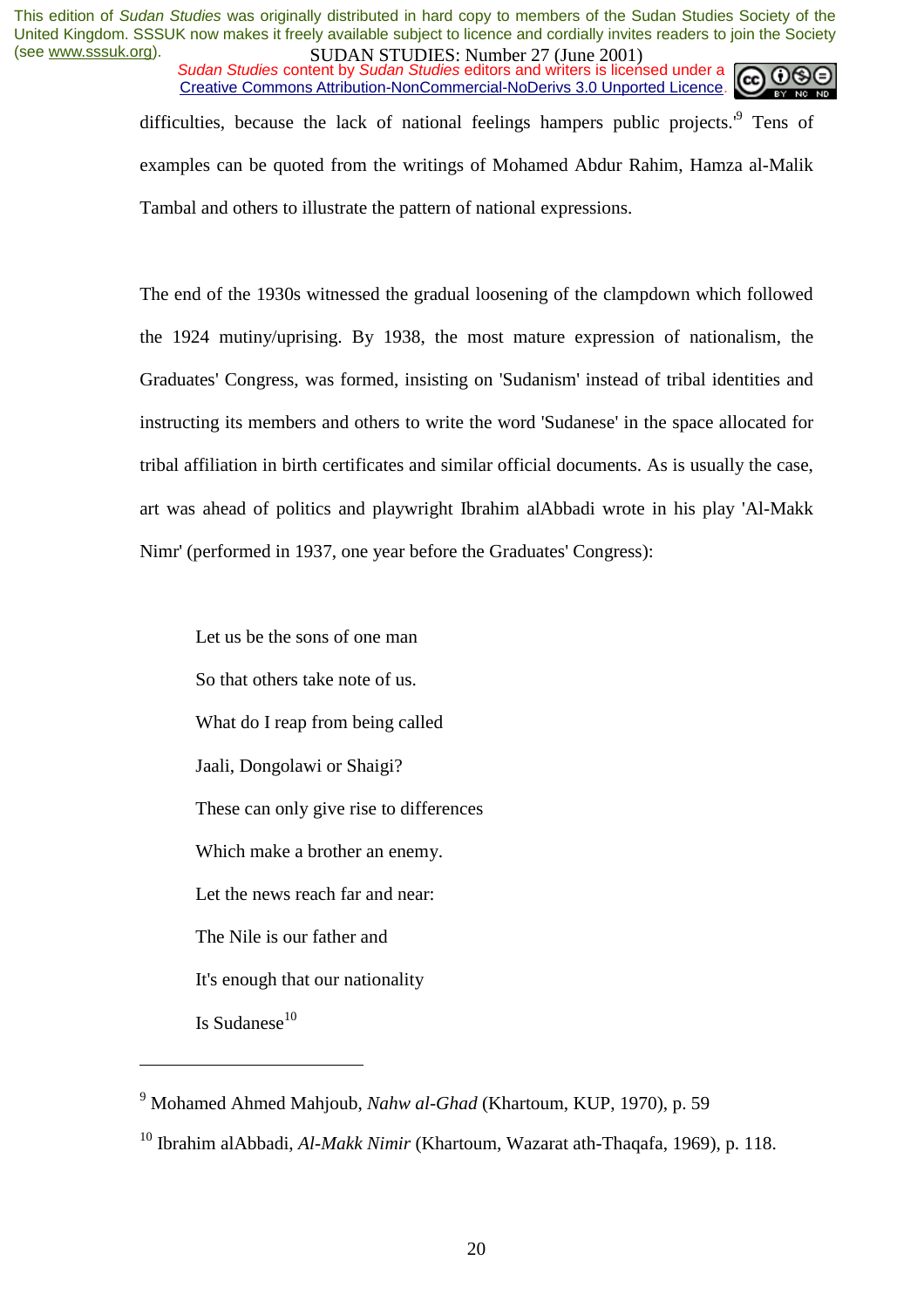*Sudan Studies content by Sudan Studies editors and writers is licensed under a* Creative Commons Attribution-NonCommercial-NoDerivs 3.0 Unported Licence.



The shift in the status of the word Sudanese is highly significant, because it was originally used to refer to emancipated slaves, whereas the northern Sudanese were identified by 'tribe' or by the term 'Awlad al-Balad'. The shift, which started in the 1920s with the Sudanese Union Society, was carried to its national conclusion in the 1930s.

## **Politicisation of sport**

 $\overline{a}$ 

The poet and religious radical Sheikh Muddathir al-Boushi, a leading member of the Sudanese Union Society (which paved the way for the White Flag Society and its 1924 mutiny/uprising) wrote the following about the way sport was utilised after the failure of the uprising: 'After a

while young people started to show interest in sport. The government encouraged them. The intellectuals did the same, because they saw sport as a way to bring classes together. Clubs were opened in the name of sport. We encouraged them as avenues for lawful congregation. Joined clubs in order to use them for different social activities.<sup>'11</sup> One of the organisers of the Graduates' Congress (who went on to become a member of the fiveman head of state Sovereignty Council which took over from the British Governor-General) was more open in his memoirs about the politics of sport: 'Sport was not an end in itself. [For us] all activities were geared towards either national or political ends.<sup>12</sup>

<sup>11</sup> Muddathir A. al-Boushi, *Al-Baath Al-watani wa Rawafiduhu* (Khartoum, Dar al-Fikr al-Hadith, 1966), p. 41.

<sup>12</sup> Khidir Hamad, *Muthakkirat Khidir Hamad* (Sharjah, Maktabat as-Sharq wal-Gharb, 1980), p. 62.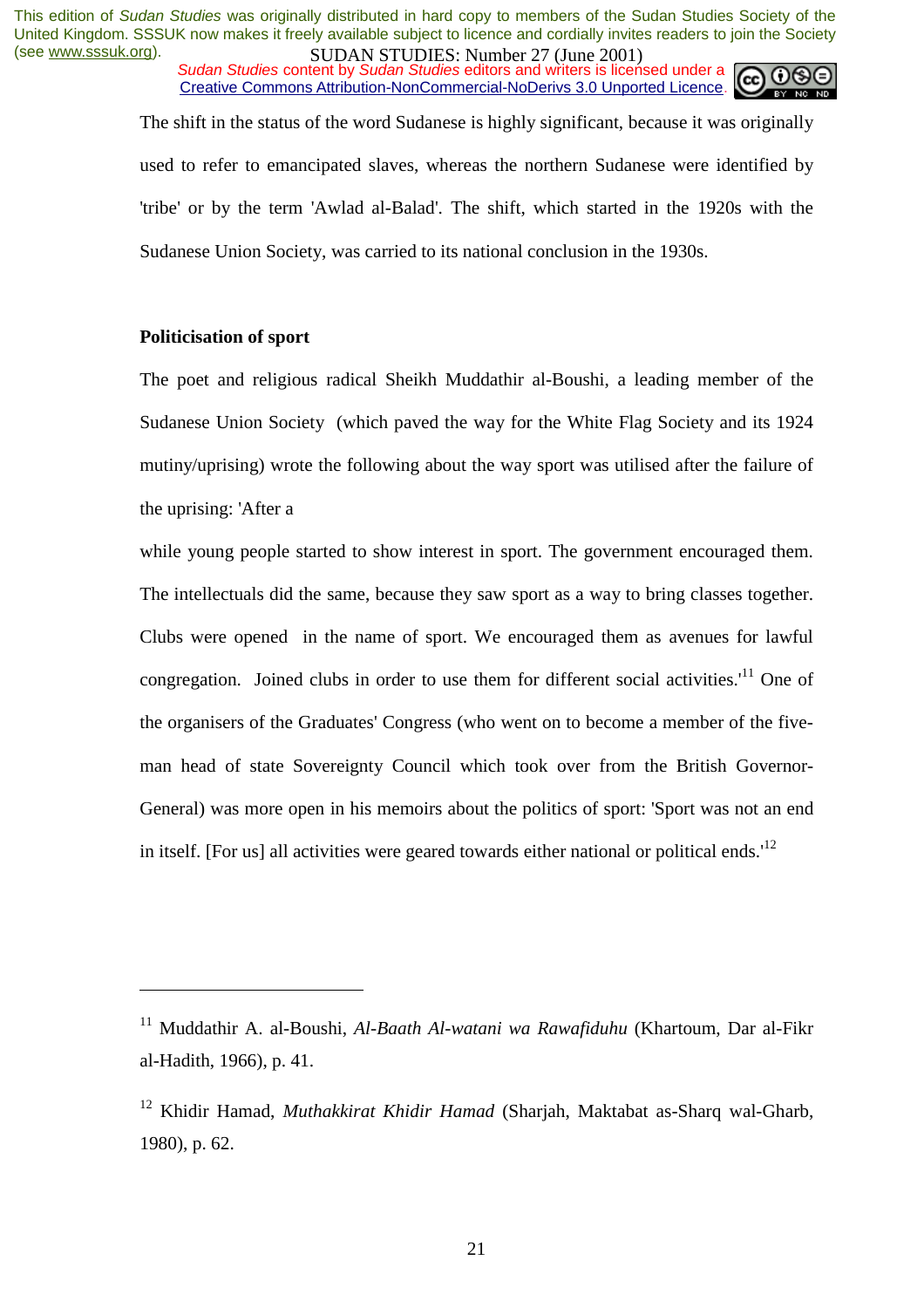*Sudan Studies content by Sudan Studies editors and writers is licensed under a* Creative Commons Attribution-NonCommercial-NoDerivs 3.0 Unported Licence.



#### **Al-Hilal Sports Club**

 $\overline{a}$ 

The foundation in 1930 of Al-Hilal Sports Club represents a link between sport and politics. The name ('the Crescent moon') was suggestive of Arab-Islamic values, at a time when the intellectuals, who identified themselves with Arab-Islamic anti-colonialism and culture, sought inspiration in the crescent as a symbol of past glories and present solidarity. They saw no contradiction between their Sudanism and their pride in the crescent, because they knew that black people were among the first disciples of the prophet and that a considerable number of the population of the Arabian peninsula, Egypt and other Arab countries was black as were scores of leading figures in Islamic and Arab civilisation. The renowned poet Abdallah Omer al-Banna wrote a poem in 1921 in which he addressed the crescent:

O Crescent, tell me about life and religion

What you say will fill me with nostalgia

The long poem had such an impact that the colonial intelligence services took a copy to Mr Hillelson, history lecturer and orientalist at the Gordon Memorial College, for analysis and recommendations.<sup>13</sup>

Another national poet, Obeid Abd an-Nur wrote a famous poem (set to music as a popular anti-colonial song in 1924) in which he too invokes the image of the crescent in his words to Sudanese women:

<sup>13</sup> Hassan Najiela, *Maalim min al-Mujtamaa as-Sudani* (Beirut, Dar Maktabat Al-Hayat, 1964), p. 102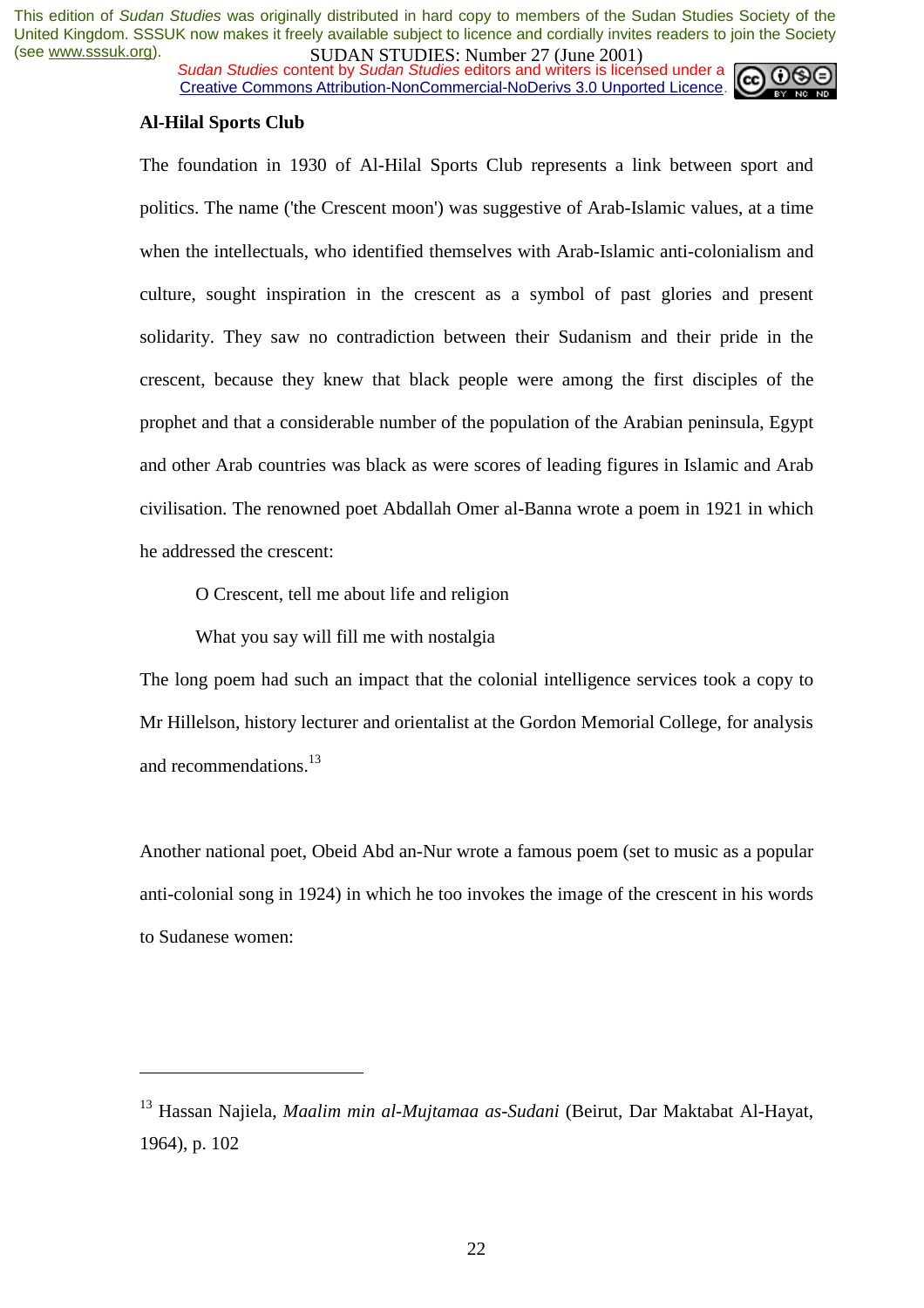*Sudan Studies content by Sudan Studies editors and writers is licensed under a* Creative Commons Attribution-NonCommercial-NoDerivs 3.0 Unported Licence.



Young men are racing to save you

Holding crescents in their right hands

Yelling loud enough to shake mountains

And transform people from one state to another

 A contemporary, Hasan Najiela, explained the significance of the word 'crescent' in the poem: 'It was a reference to the White Flag Society, whose members used to demonstrate

carrying a white flag adorned with the map of the Nile Valley and the crescent.<sup>14</sup>

Yet another poem which annoyed the colonial authorities used the crescent as a symbol.

Ibrahim al-Abbadi's song says:

Love is 'occupying' [my heart]

Rejection by you is not halal

O for a sip from your sweet Nile

And long may your crescent eyebrow glow

One of the founders of Al-Hilal Sports Club, Hamadnalla Ahmed, wrote about the aims of the club:

We felt that graduates needed to link up with other citizens in order to achieve national aspirations. Since the colonial government at that time prohibited gatherings of more than five people (except in football) we thought of launching a 'sport moon' as a springboard for political, social, cultural and sport revolution'.<sup>15</sup>

<sup>14</sup> Najiela, *Maalim min al-Mujtamaa*, p. 211.

<sup>15</sup> Hamadnalla Ahmed, 'Ayyuha al-Mutasariun ala Idarat al-Hilal', in *Al-Ayyam*, 5 June 1984, p. 10.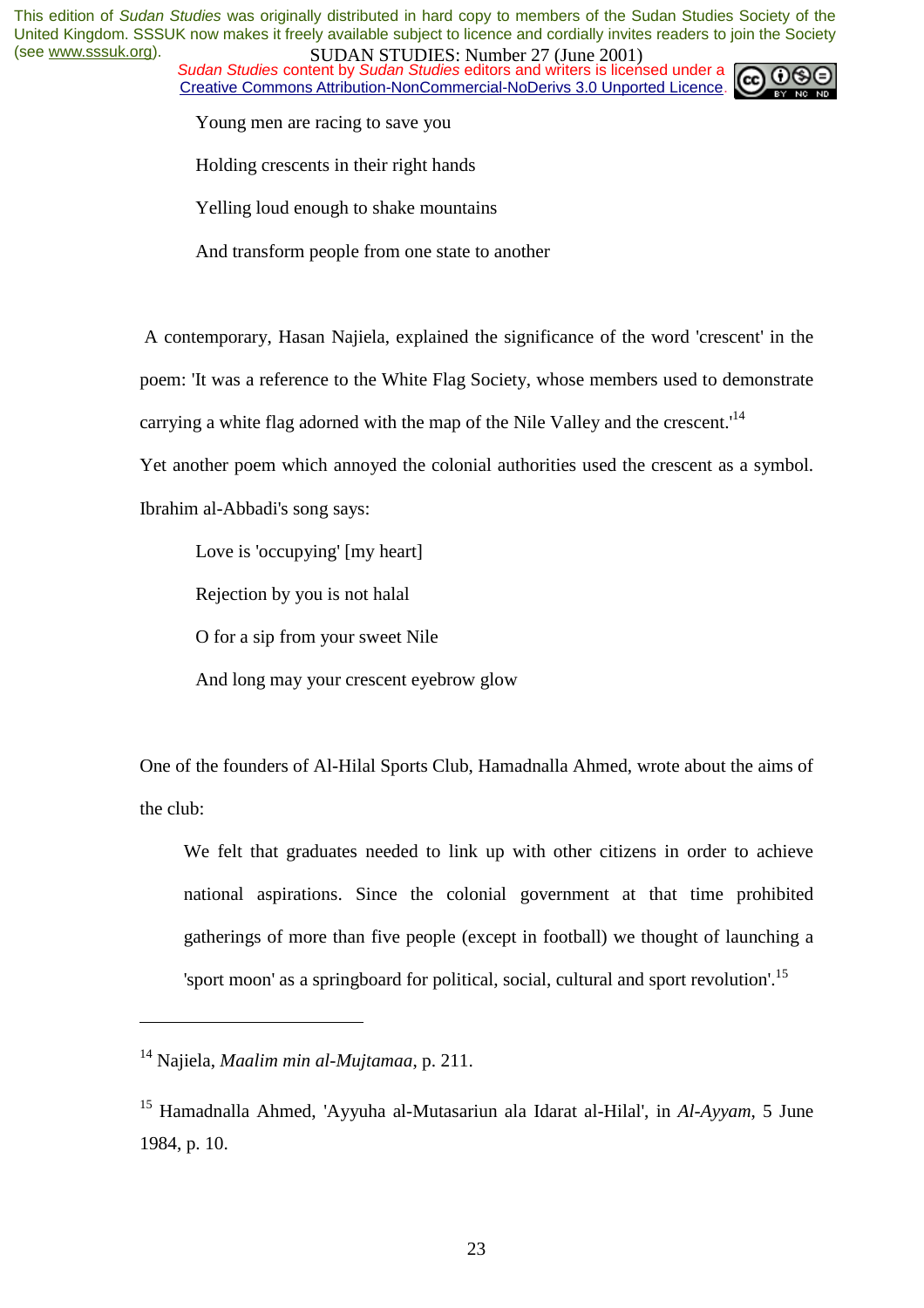*Sudan Studies content by Sudan Studies editors and writers is licensed under a* Creative Commons Attribution-NonCommercial-NoDerivs 3.0 Unported Licence.

It is significant that one of the founders was the poet (later diplomat) Yousif at-Tinay, who wrote the national movement's anthem. His collection of poetry - published in 1938was dedicated to Arafat Mohamed Abdalla, founder of *Al-Fajr* magazine, the beacon of national thought. Another founder, the only one whom I interviewed, Babiker al-Qabbani, was a member of the Sudanese Union Society (recruited by his neighbour Obeid Haj al-Amin) and had close links with its other leaders Suliman Kisha and Mohamed Ali Shawqi. Al-Qabbani confirmed the political dimension in the foundation of Al-Hilal Sport Club.<sup>16</sup> A Preparatory Committee was formed in 1929. In 1930, he was elected Chairman and held the office until 1935. That fits with Hamadnallah Ahmed's claim that leading members of the Ashiqa party (formed 1943-44) like Ismail al-Azhari (later Sudan's first Prime Minister), Mohamed al-Fadli, Yahya al-Fadli, Mubarak Zarrouq and others joined Al-Hilal Sports Club.<sup>17</sup>

A prominent fan (and financier) of Al-Hilal, Mustafa Kamal Rashid (Keisho) did not confirm al-Azhari's membership; but maintained that the Ashiqa, since the foundation of the party were well known supporters of Al-Hilal. Ashiqa in Arabic means brothers. The leadership of the party included the al-Fadli brothers (Mahmoud and Yahya), al-Qabbani

<sup>&</sup>lt;sup>16</sup> Interviewed at his home in Omdurman on 13 Dec. 1985. His membership of the Sudanese Union Society has been verified and confirmed by M. O. Beshir, quoting G. M. A. Bakheit's thesis.

<sup>17</sup> Hamadnalla Ahmed, 'Lam Yakun Al-Hilal Nadian Lir Riyadha Fahasb', in *Al-Ayyam*, 8 June 1984.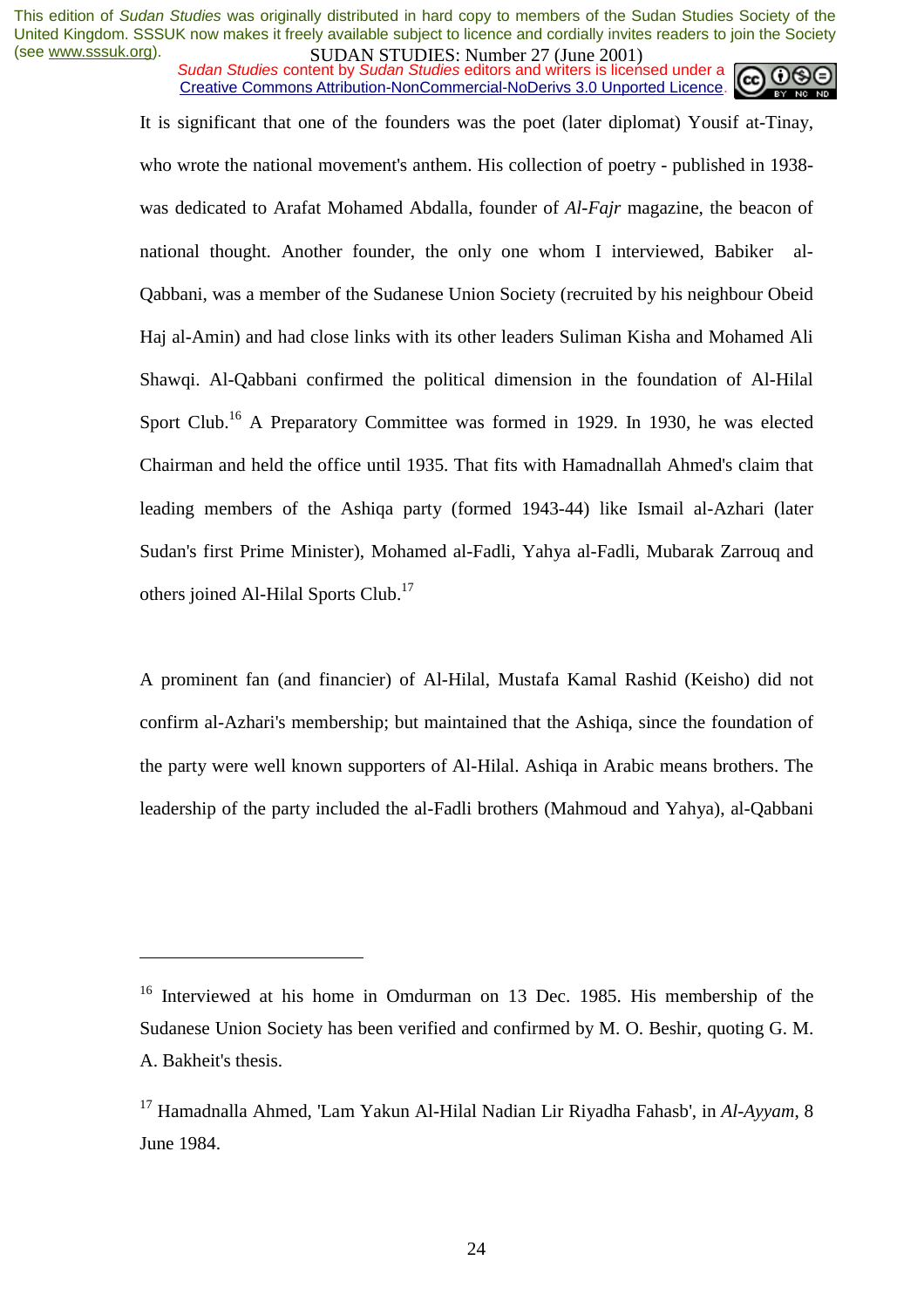*Sudan Studies content by Sudan Studies editors and writers is licensed under a* Creative Commons Attribution-NonCommercial-NoDerivs 3.0 Unported Licence.



brothers (Babiker and Mohamed Said), and Awadallah brothers (al-Haj and Hassan). All were party members and Al-Hilal members.<sup>18</sup>

The most concrete corroborating evidence is the fact that Hassan Awadallah ( who went on to become Minister of Interior) actually played football for Al-Hilal as a robust fullback for many years.

It is worth noting that although the Ashiqa (who changed their name in 1952 when they co-founded the National Unionist Party) and other Unionists were predominant in Al-Hilal, Yousif at-Tinay who was one of the founders of the club joined the rival Umma Party when it was formed in 1945. Sayyed Abdur Rahman al-Mahdi (patron of the Umma Party) reportedly donated the premises which Al-Hilal used as a centre. If this were confirmed, it would mean that both sides of the national divide (Unionists and Umma) were keen to promote the club.

Events from history and past politics provided Al-Hilal with a solid national platform. In 1885 Khartoum fell to the Mahdist forces which then made Omdurman - across the river their new capital until reconquest in 1898. In an act of political insecurity the Mahdi's successor, Khalif Abdullahi at-Taa'ishi, ordered many tribal leaders from all over the country (including southern Sudan) to move to the new capital, together with their followers. The controversial policy was never fully implemented; but enough people relocated and - together with those who came to the capital as victorious soldiers - helped to make Omdurman a veritable 'melting pot' and crucible for detribalisation. The players

<sup>&</sup>lt;sup>18</sup> Mustafa Kamal Rashid, interviewed at his Khartoum Hotel on 11 Dec. 1985.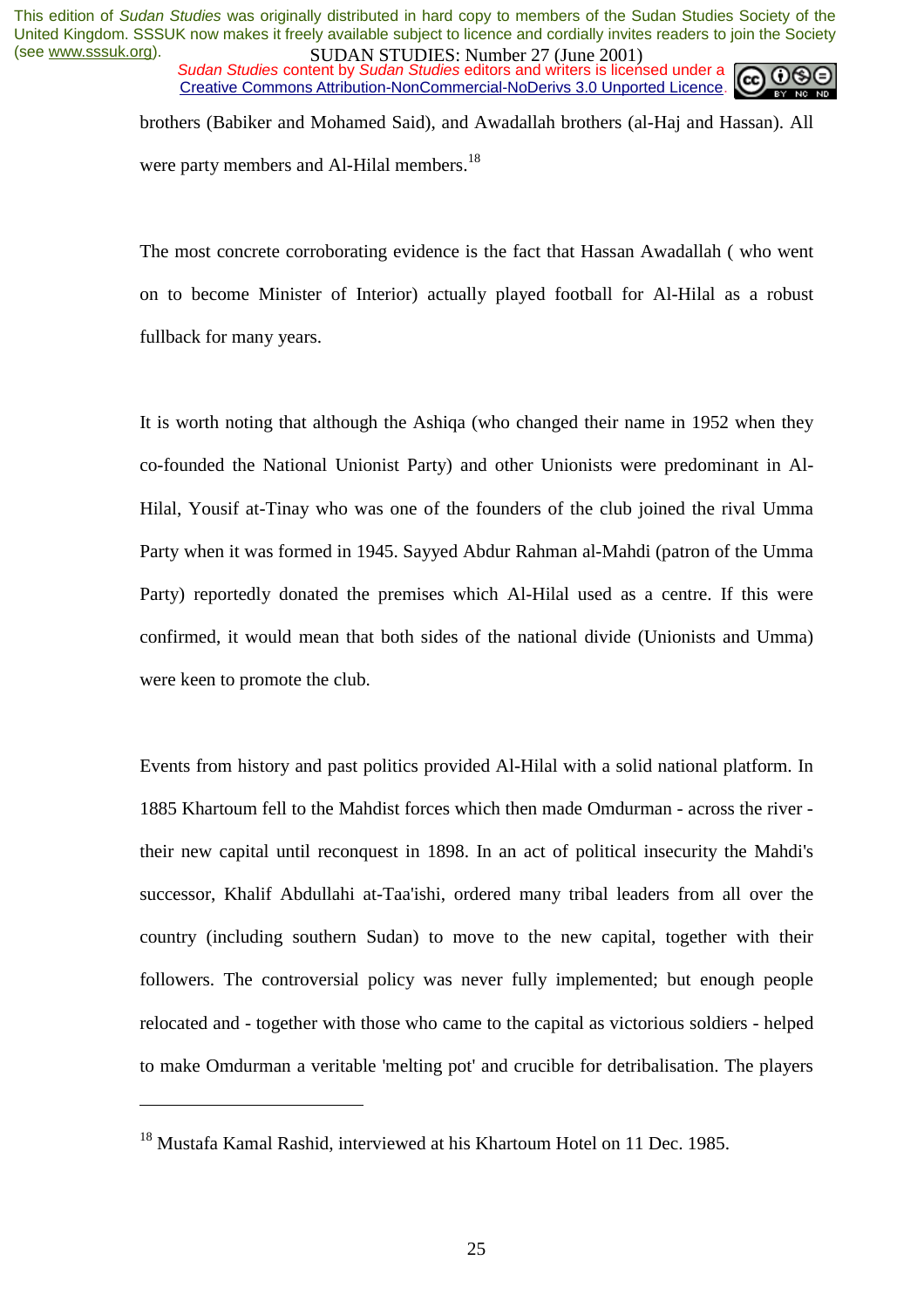*Sudan Studies content by Sudan Studies editors and writers is licensed under a* Creative Commons Attribution-NonCommercial-NoDerivs 3.0 Unported Licence.



of Al-Hilal reflected the detribalised melting-pot nature of the national capital. They included Sudanese of Egyptian origin, of Indian origin, southern Sudanese, northern descendants of emancipated slaves as well as players from all geographical regions of the vast country. All enjoyed immense prestige and considerable financial rewards.

Al-Hilal (and other clubs, like the rival Al-Marriekh) were indicators and catalysts of national integration. R. Vayrynen provides a comparative example from far-away Finland. In skiing, the national sport in Finland, there are three separate organisations: one for the Swedish-speaking minority, one for the workers, and a third more national body.

Nation-building is intimately connected with social mobility, which implies people's moving physically; but even more, mentally. Social mobilisation normally starts from the centre of a society and spreads outward to the periphery. There is some evidence that the dissemination of sporting activities follows a similar pattern.<sup>19</sup>

In AlHilal's case, several Hilal clubs were formed in the main urban centres in Sudan, such as Port Sudan, Kosti, ElObeid, repeating the Omdurman pattern.

#### **Off- and On-field nationalism**

 $\overline{a}$ 

Far from suppressing Al-Hilal and other clubs, the colonial administration wisely tried to use sport as a point of peaceful contact with the Sudanese. To this end the British garrison's team played regularly with Al-Hilal. Whenever Al-Hilal won, the victory

<sup>19</sup> R. Vayrynen, 'Nationalism and integration in sport', in Maaret Ilmarinen (ed*.) Sport and International Understanding* (Berlin, Springer Verlag, 1984, pp. 64-71.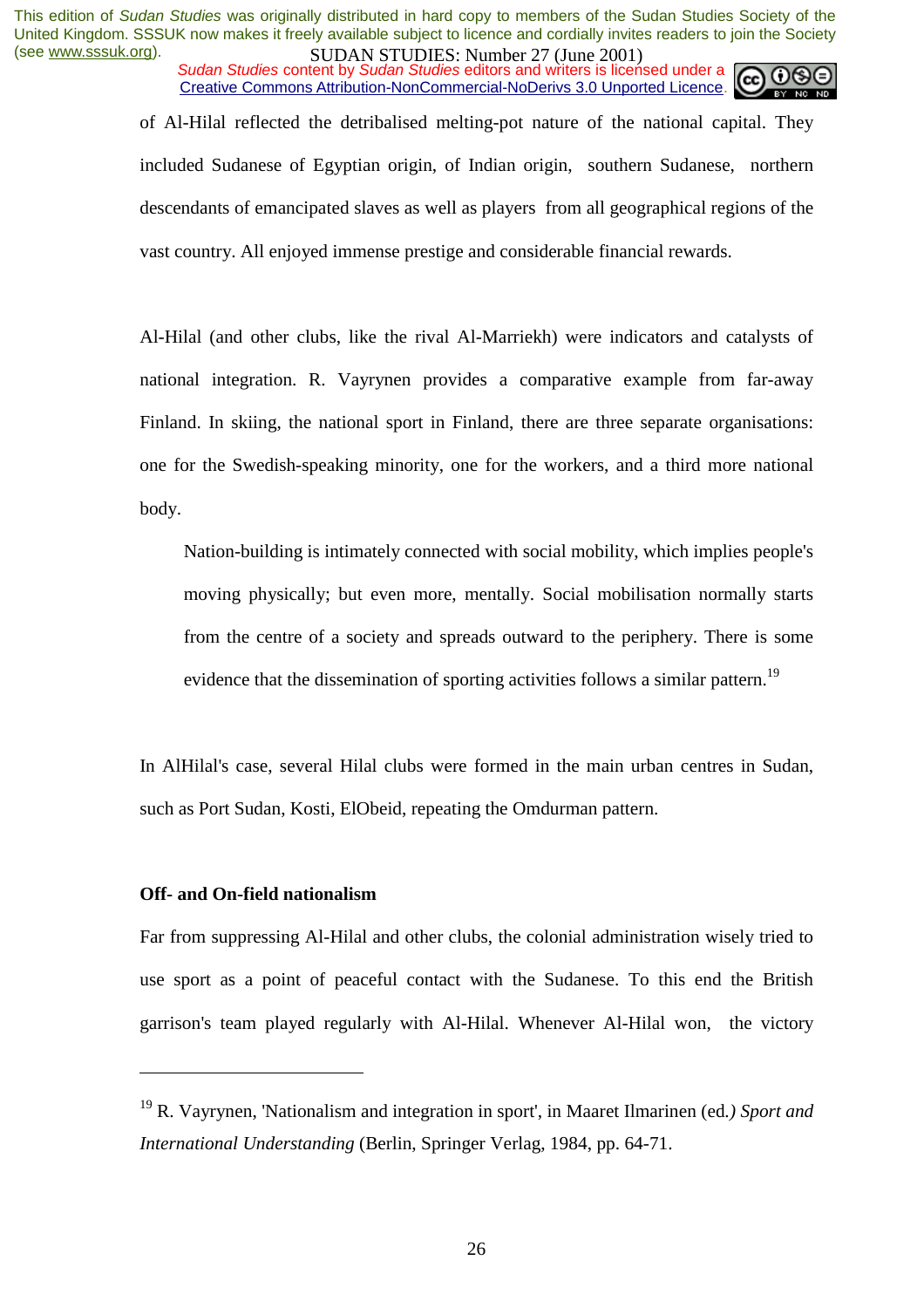*Sudan Studies content by Sudan Studies editors and writers is licensed under a* Creative Commons Attribution-NonCommercial-NoDerivs 3.0 Unported Licence.



acquired a symbolic meaning with street vendors plying their trade in sandwiches with

the rhyming call:

Bread and Taamiya [falafel]

Al-Hilal has beaten the [British]  $\text{Army}$ !<sup>20</sup>

Moreover, Al-Hilal had a musical company which accompanied the team and fans. Khidir Hamad writes in his memoirs,

There was an unforgettable occasion when Al-Hilal held its customary Friday procession, with its musical company and well-disciplined military steps. When the procession reached the house of Obeid Haj al-Amin, who had died recently, all stopped in silence to honour his memory, in a gesture which must have angered the  $[colomial]$  rulers.<sup>21</sup>

Obeid Haj al-Amin died in 'exile' in southern Sudan in 1932. He was the leader of the Sudanese Union Society and secretary of the White Flag Society.

According to Babiker al-Qabbani, leaders of Al-Hilal played a significant role during the mediation to end the Gordon Memorial students' strike in 1931. The strike resulted from the 1929 world economic crisis, which affected the price of cotton (Sudan's main cash crop). The colonial administration decided to cut the salaries of the Sudanese; but left the

<sup>20</sup> Mustafa Kamal Rashid (Keisho) interview.

<sup>21</sup> Khidir Hamad, *Muthakkirat*, p. 62.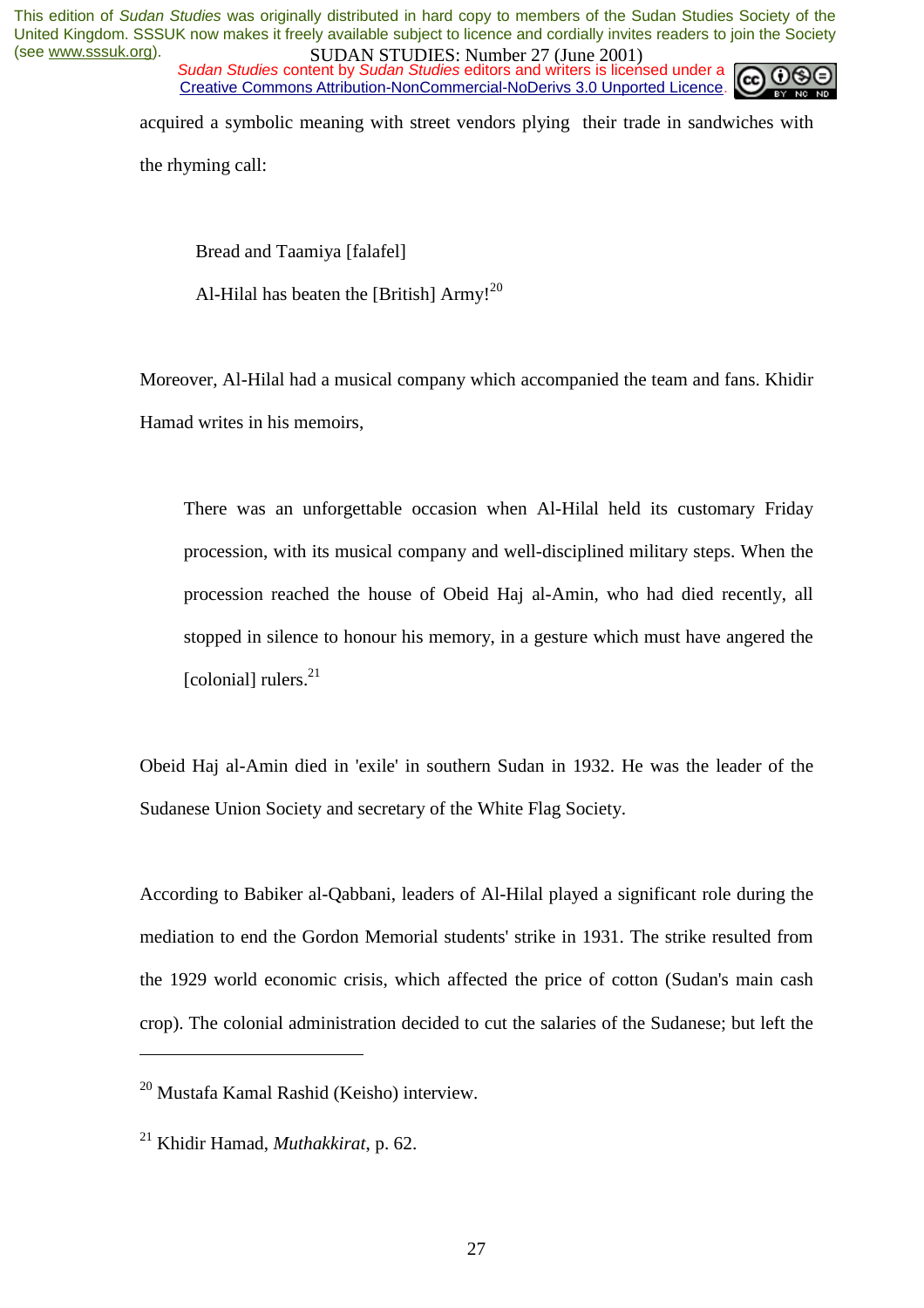*Sudan Studies content by Sudan Studies editors and writers is licensed under a* Creative Commons Attribution-NonCommercial-NoDerivs 3.0 Unported Licence.



salaries of British civil servants intact. The graduates met in their club. They were naturally sympathetic to the striking students. The 'committee of ten' which they chose for mediation included two members from Al-Hilal club. There was a great deal of 'shuttle diplomacy' between the two clubs until a compromise formula was reached. Sayyed Abdur Rahman al-Mahdi also played a role in the high profile mediation efforts.<sup>22</sup>

M. O. Beshir provides evidence that Al-Hilal was not an isolated case. The national movement put sport on top of its agenda in dealing with the colonial administration. The election of Ismail al-Azhari as head of the Graduates' Congress in 1943 meant that the radical faction had the upper hand. It outlined certain activities, calling for their development and promotion. These included sport and the cinema.<sup>23</sup> However, the most successful activity by the Graduates' Congress was arguably 'Education Day' which was first organised in 1941 and included a cultural/sport festival in which football had pride of place. The proceeds were part of the collection of donations to establish nongovernmental schools, tens of which were established in this way.<sup>24</sup> When students (including the present writer) were dismissed for disruptive students' union strikes in Government schools, they found refuge in the Congress secondary school, or other nongovernmental schools.

 $22$  Babiker alOabbani interview.

<sup>23</sup> M. O. Beshir, *Revolution and Nationalism in Sudan* (London, Rex Collins, 1977), p. 164.

<sup>24</sup> Beshir, *Revolution and Nationalism*, p. 158.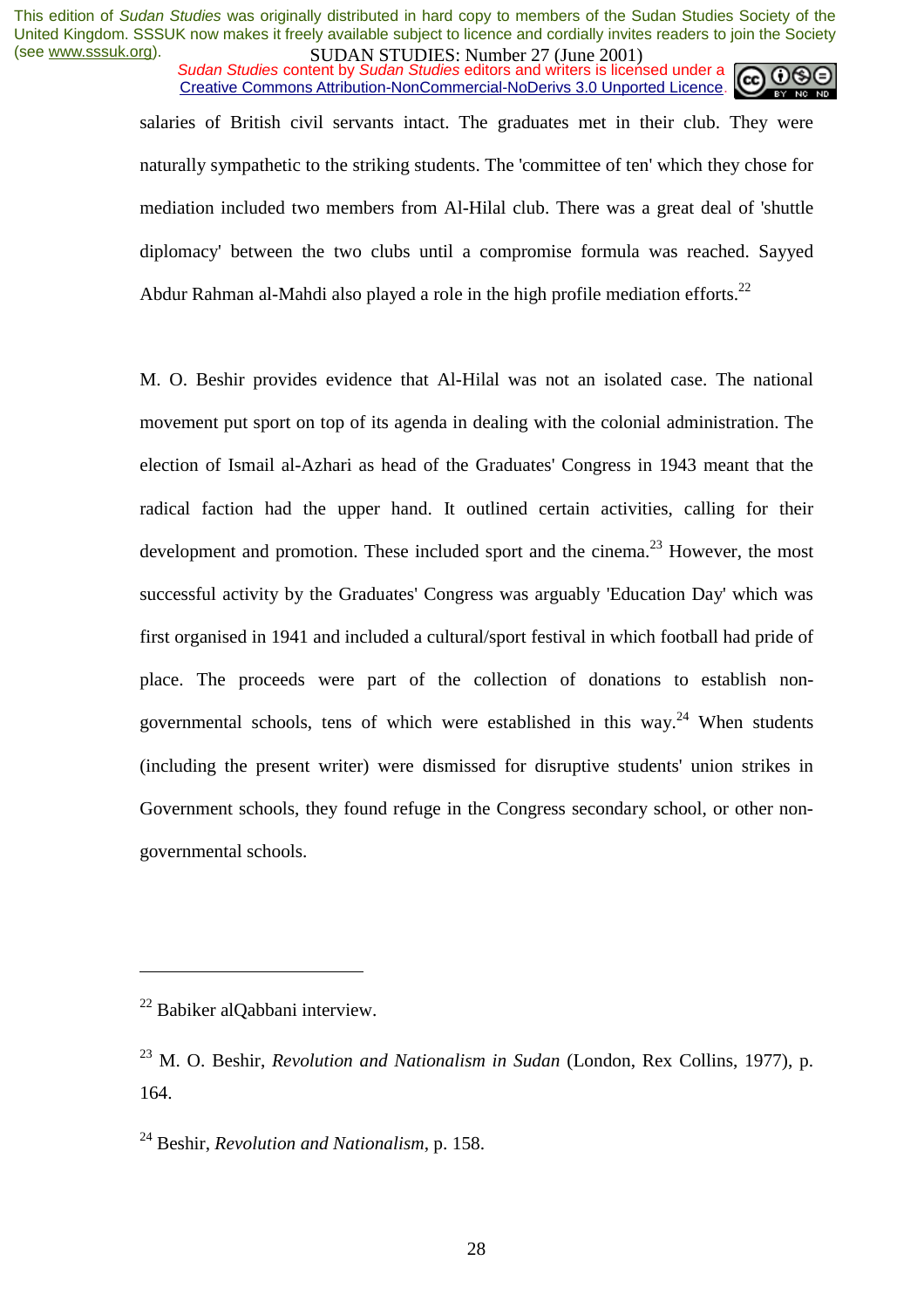*Sudan Studies content by Sudan Studies editors and writers is licensed under a* Creative Commons Attribution-NonCommercial-NoDerivs 3.0 Unported Licence.



#### **Comparative viewfinder**

 $\overline{a}$ 

What happened in Sudan was not unique. In the nineteenth century, the French promoted sport as part of a plan of national revival. The Club Alpin was formed in 1874 as a result of patriotic grief, in the wake of reversals in the confrontation with Germany.<sup>25</sup> The Tour De France bicycle race 'was designed . . . as an ideological tool, an expression of the unity of France. By passing through the whole of France, the Tour could teach the French public about the riches of their own nation.<sup> $26$ </sup> A more strikingly similar example is closer. geographically, to Sudan. In colonial Zimbabwe, sport provided cohesion and unity. Leaders of the national movement were simultaneously leaders of sport. There existed

no boundary between political action and sport. Some of the principal actors in the demonstrations and strikes in Bulawayo . . . were also significant figures in soccer . . . Benjamin Burombo, the founder of the British African National Voice Association in Bulawayo maintained his interest in soccer. Sipambaniso Manyoba, one of the most significant political figures of the time (he was organising secretary of both the Federation of African Trade Unions and the Matabalele Home Society)

 $25$  Eugen Weber, 'Gymnastics and Sport in Fin-de-Siecle France: Opium of the Classes?', *The American Historical Review*, 76, 1 (1971), pp. 70-98.

<sup>&</sup>lt;sup>26</sup> Richard Holt, 'Contrasting nationalisms: sport, militarism and the unitary state in Britain and France, in Mangan, *Tribal Identities*, pp. 39-54.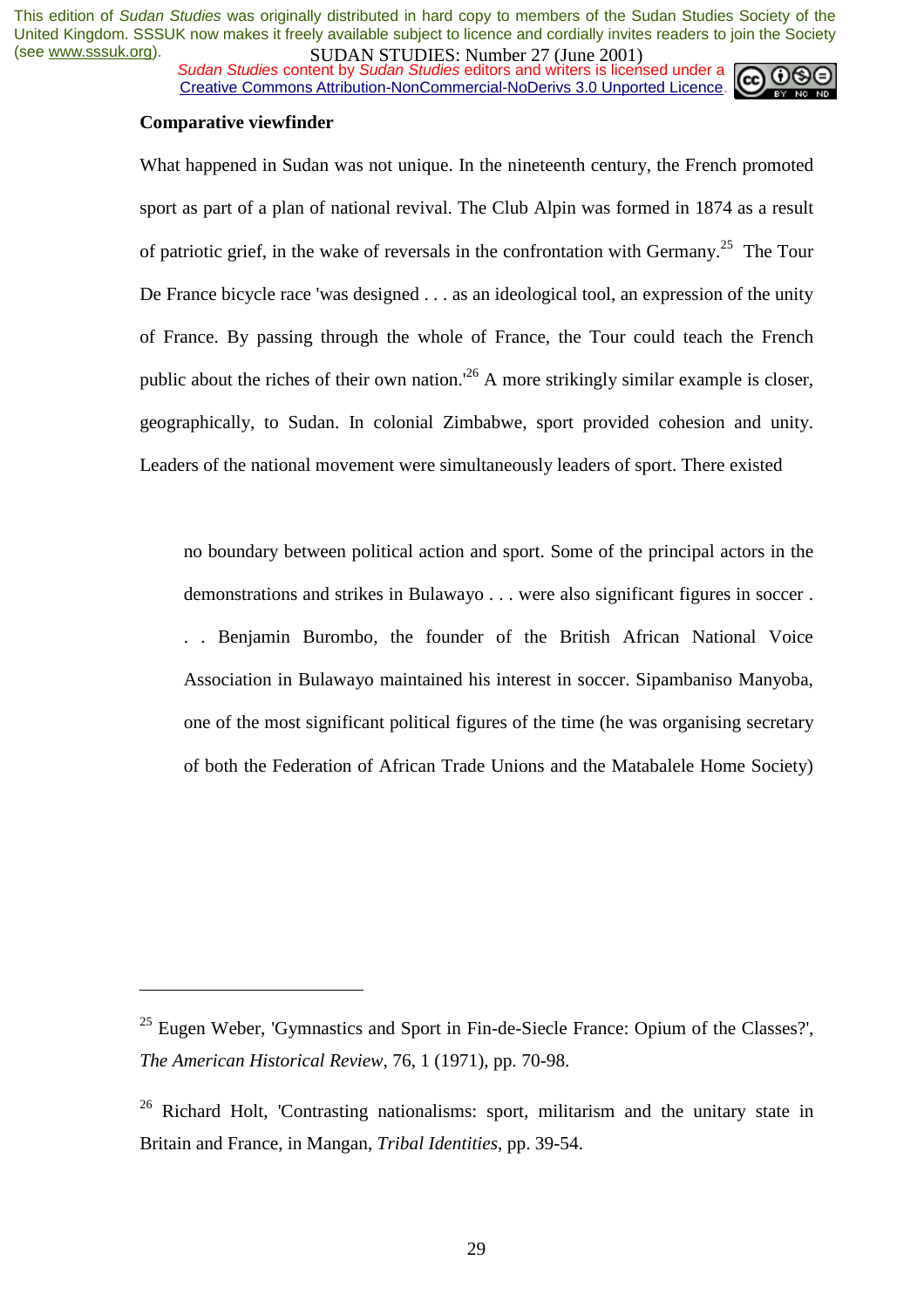*Sudan Studies content by Sudan Studies editors and writers is licensed under a* Creative Commons Attribution-NonCommercial-NoDerivs 3.0 Unported Licence.



was also team captain of both the Matabele Highlanders' Soccer Club and the Red Army Welfare Society's Sports Committee in 1942.27

## **Conclusion**

 $\overline{a}$ 

Sport played a very important role in the national movement in Sudan. The foundation of Al-Hilal Club in 1930 was a significant aspect of the multifaceted national liberation endeavour and a pioneering chapter in non-governmental and civil society achievements which helped Sudan to gain independence through peaceful means. The tragedy of Sudan lies in the fact that after independence in 1956 a sea-change in attitudes distorted the positive trend which prevailed during the pre-independence struggle. The political parties which were associated with sport and the arts before independence became more and more preoccupied with 'pure politics' and neglected all other avenues of organisational activism. When the leadership in both major parties passed on from the intellectuals to religious (Muslim) leaders, a reversal of the national dimensions began to take shape because the non-Muslims who are the majority in the south were, to all intents and purposes, excluded. In a logical progression, these parties meekly gave way to a theocracy which has been openly inimical to all sport and the arts. The case of Al-Hilal shows that football is much more than a game. It can be an indicator of complex social or political events.

<sup>27</sup> Ossie Stuart, 'Players, workers, protesters: social change and soccer in colonial Zimbabwe', in Jeremy Maclancy (ed.), *Sport, Identity and Ethnicity* (Oxford, Berg, 1996), pp. 167-80.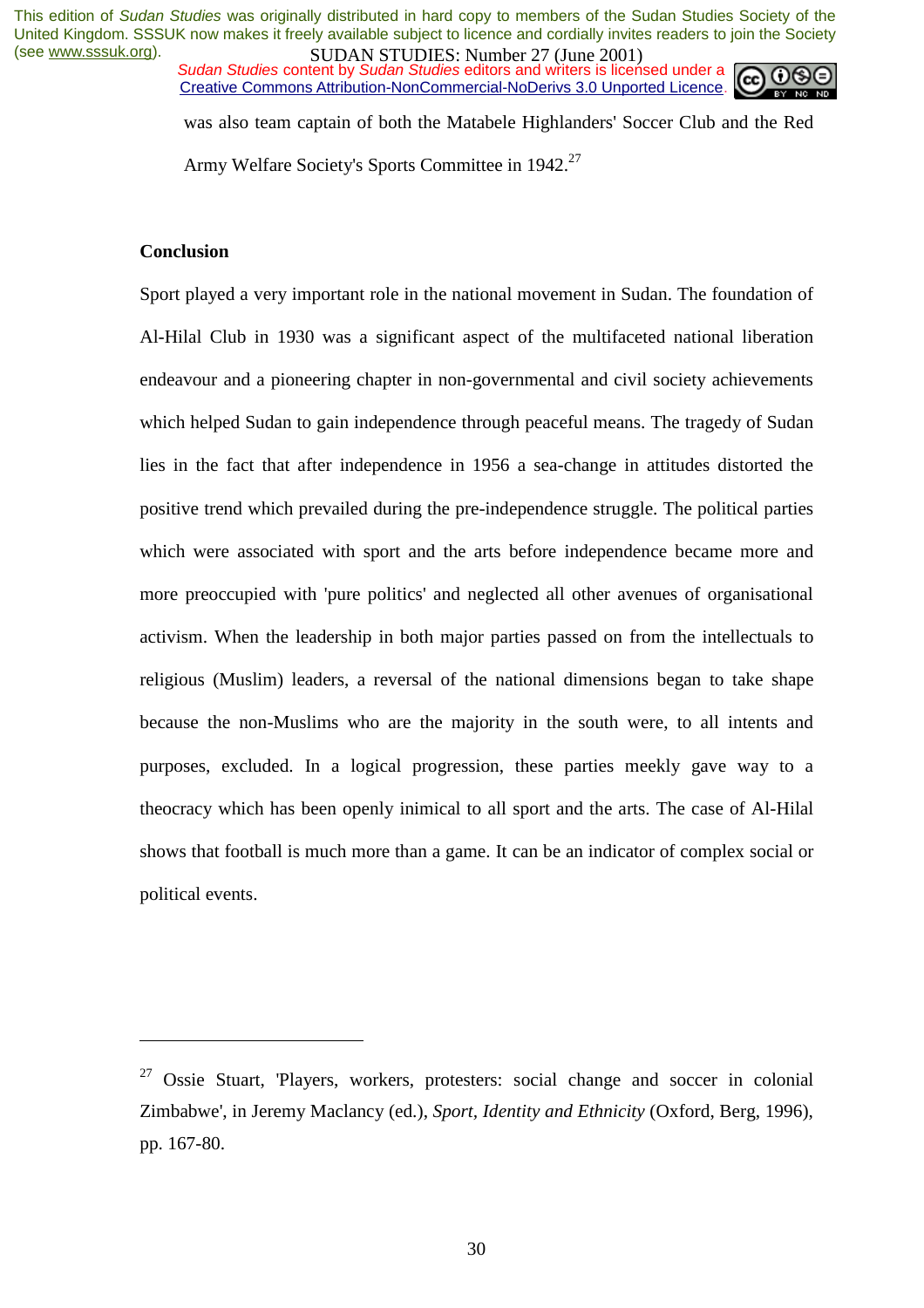*Sudan Studies content by Sudan Studies editors and writers is licensed under a* Creative Commons Attribution-NonCommercial-NoDerivs 3.0 Unported Licence.



## **POPULATION CHANGE IN THE SUDANDURING THE TWENTIETH CENTURY28** by H. R. J. Davies

Making allowance for the differences in its boundaries, the population of the Sudan in 1898 based upon Count Gleichen's estimates (Gleichen, 1905), would have been about 2 million. Though the accuracy of this estimate is questionable (McLoughlin, 1963), there can be no doubt that the first half of the twentieth century saw a steady increase in the country's population. In 1936 it was estimated at 5.7 million (Sudan Almanac, 1937), and had reached 10.26 million in 1955, a 5-fold increase on the 1898 figure. Since then the process has continued so that by 1993 the population had reached 25.6 million with an estimate for 2000 of 31 million, a further 3-fold increase over the second half of the century. The current rate of population increase is about 2.5% a year. Within these global figures for the Sudan there are very considerable regional variations, particularly between north and south (Figure 1 and Table 1). By 1993 the north contained 83% of the population against only 73% in 1955. By contrast, the population of the south has fluctuated greatly due to the chaos created by civil disturbance and the poorer health and other facilities available there. The very small population increase in the south between 1955 and 1973 is accounted for by Bahr el Ghazal alone, with both Equatoria and Upper

 $28$  Much of the comment in this paper is based upon the various Sudan censuses of 1955/56, 1973, 1983, 1993 and the Greater Khartoum census of 1990. In a country periodically involved in civil war the reliability of some figures, especially those relating to South Sudan, must be considered with caution. Nevertheless, the published figures have been taken at face value.

Changes have been made since 1955 in the Sudan's administrative arrangements. These are shown in Figures 1 and 2. Reference to `Province' means areas shown on figure 1 and `State' refers to those on figure 2.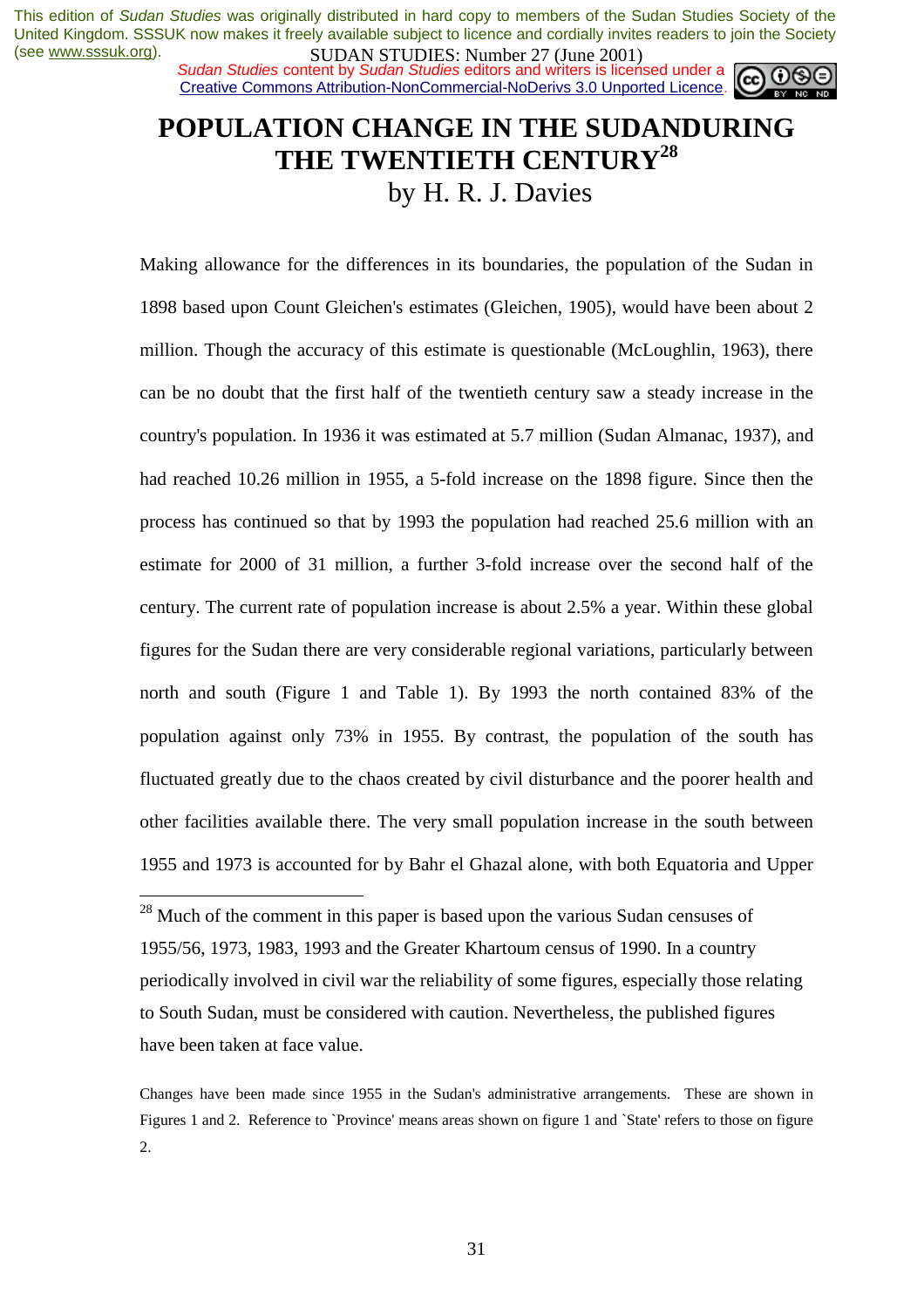*Sudan Studies content by Sudan Studies editors and writers is licensed under a* Creative Commons Attribution-NonCommercial-NoDerivs 3.0 Unported Licence.



Nile recording population losses. The dramatic change recorded in 1983 was due to the improved conditions after the Addis Ababa Accord. Subsequent chaos is shown by the 1993 figures. Since Independence, it would appear that the population of the South has increased by only 53%.

Figures 2 and 3 depict the distribution of population in 1955 and 1983 respectively. During this period the population of Sudan as a whole doubled from 10.3 million to 20.5 and the increased density of population over almost the whole of the country can be readily identified. Figure 4 brings the position more up-to-date as it shows percentage increases in population growth between 1955 and 1993. The area of greatest population increase is Khartoum State with growth of over 1000% (Table 2) compared with a Sudan average of 235%. Figure 7 shows that the proportion of Sudan's population living in this State has increased from 5% in 1955 to 17% in 1993. The other main growth areas are in eastern Sudan and South Darfur. Wadi Halfa is the only *Mohafaza*<sup>29</sup> in the Sudan with fewer people in 1993 than in 1955. Similar rapid rates of population increase to the Sudan's have been experienced throughout Tropical Africa. Such circumstances create severe problems from high levels of youth dependency: of providing health care for mothers and young children; followed by education costs from primary to tertiary education; and the need to provide employment after education is completed. In 1993 Sudan had 45% of its population under 15 years of age (15% under 5). In 1955 the position was less acute with less than 25% under 15 (10% under 4 years of age).

<sup>&</sup>lt;sup>29</sup> *Mohafaza* is equivalent to a Province within the States of 1993; and is akin to District within the Provinces of 1955.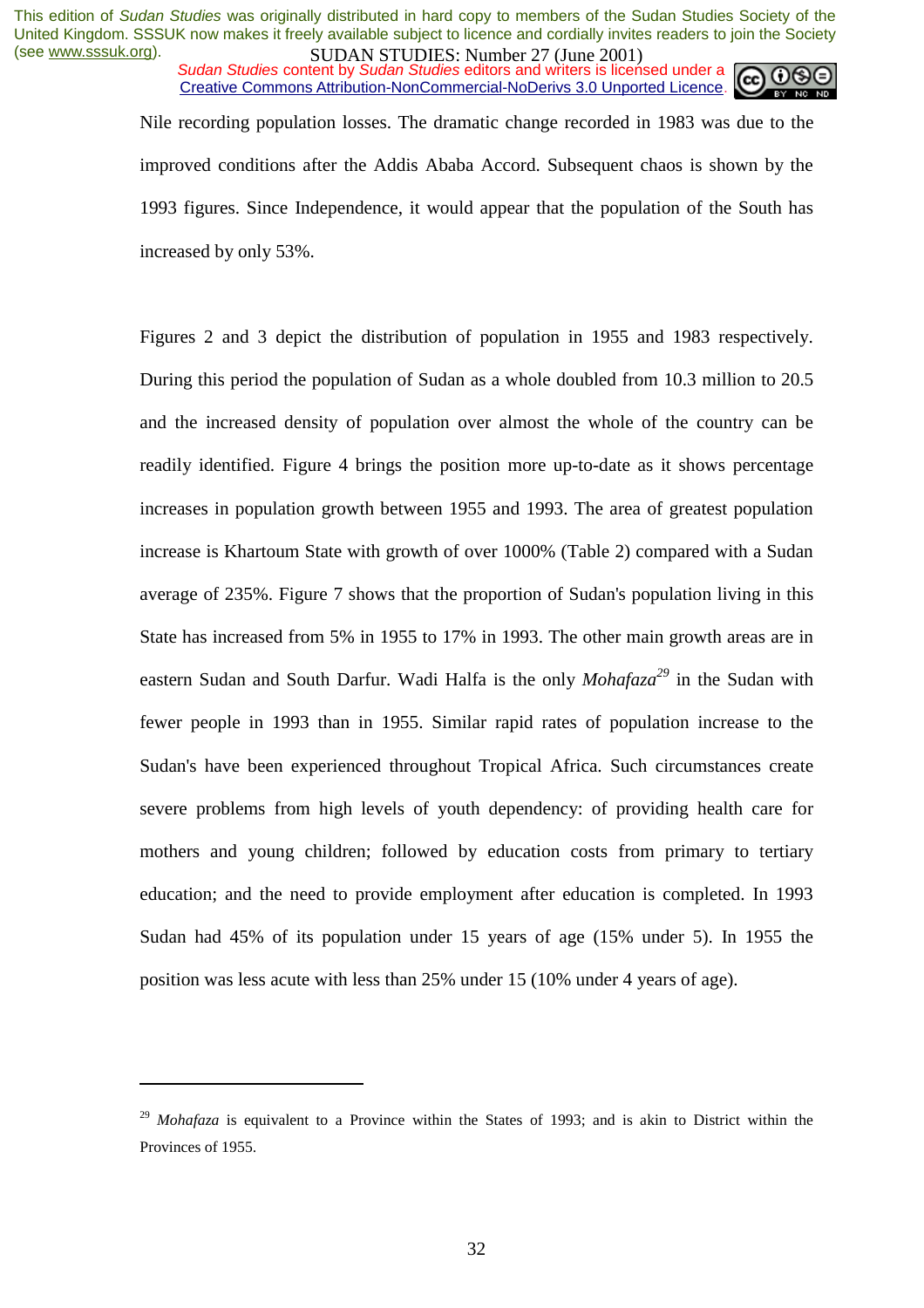*Sudan Studies content by Sudan Studies editors and writers is licensed under a* Creative Commons Attribution-NonCommercial-NoDerivs 3.0 Unported Licence.



#### **The Nineteenth Century**

During the nineteenth century certain distinct embryonic population processes can be discerned in the Sudan which have seen their fuller development during the twentieth century. According to Ohrwalder, Omdurman had a population of 150,000 in the 1890s (Ohrwalder, 1892). Besides its strategic position at the confluence of White and Blue Niles, one of the main causes of its rapid growth from a small hamlet in 1885 was the Khalifa Abdullahi's desire to keep political control over various potentially troublesome tribes, so he encouraged westerners, especially the Baggara, upon whose loyalty he could rely, to join him in Omdurman and its environs. Furthermore, it was reported by both Ohrwalder (1892) and Slatin (1897) that in an attempt to control activity within the country it became part of the Khalifa's policy to restrict nomadic pastoralism, especially among the Baggara. So Omdurman became not only the primate city in the Sudan, being many times the size of any other town at that time, but also ethnically diverse. Besides representatives of a wide range of tribes from northern Sudan, Ohrwalder reports Fellata, Takruri, Wadai and Borgu from areas to the west of the modern Sudan, as well as large numbers from Darfur.

The immediate effect of the establishment of the Condominium was a reversal of all these trends. The population of Omdurman was reduced to only 46,000 by 1904 (Gleichen, 1905). Many of those who left went westwards to resume their traditional nomadic way of life and the process of ethnic mixing was reversed. However, these reversals were to be shortlived.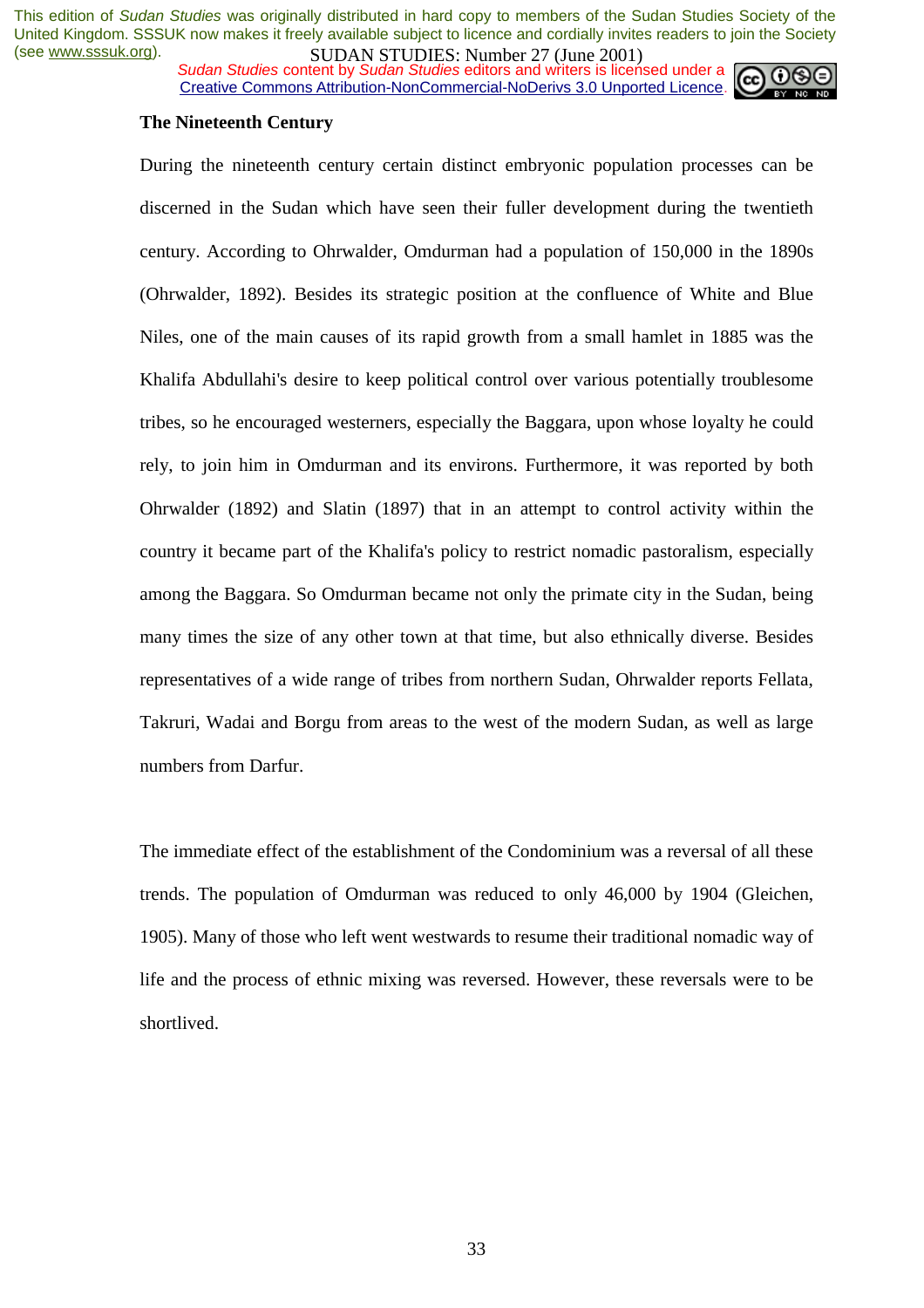*Sudan Studies content by Sudan Studies editors and writers is licensed under a* Creative Commons Attribution-NonCommercial-NoDerivs 3.0 Unported Licence.



#### **Urban Growth**

By 1910 there was evidence for a re-emergence of the movement of people into towns and the re-creation of urban primacy, processes to be noticed in most other countries of the less developed world during the twentieth century. By 1910 there were 20,000 labourers working in Khartoum and Khartoum North (McLean, 1910). Though many of these may have been temporary migrants, nevertheless the new pattern had been set. By 1948 Khartoum Province's population was estimated at 330,000 (Sudan Almanac, 1949) compared with Gleichen's 1904 estimate of 81,000 (Gleichen, 1905, 47-9), and there were 10 other towns - besides the `Three Towns' of Khartoum, Khartoum North and Omdurman - with populations exceeding 15,000. By the 1955 census Khartoum Province's population had passed half a million with 95,000 in Khartoum (the administrative and commercial centre), 40,000 in Khartoum North (the industrial centre) and 115,000 in Omdurman (the main residential centre). 8% of the country's population was recorded as `urban'. There were 13 towns with more than 15,000 inhabitants and a further 7 with more than 10,000. However, in the south less than 50,000 people (less than 2% of the population) lived in `urban' areas compared with more than three-quarters of a million (more than 11%) in the north. The only southern town with more than 10,000 inhabitants was Juba (Figure 2).

Since Independence the urbanisation process has continued apace so that the 8% living in towns of 1955 had increased to 20% in 1983 and 30% by 1993. By 1993 the proportion of the population in southern Sudan living in urban areas had increased 8-fold to 16%. The urban population in the northern states had increased 3-fold now to 32% distributed over 120 urban centres.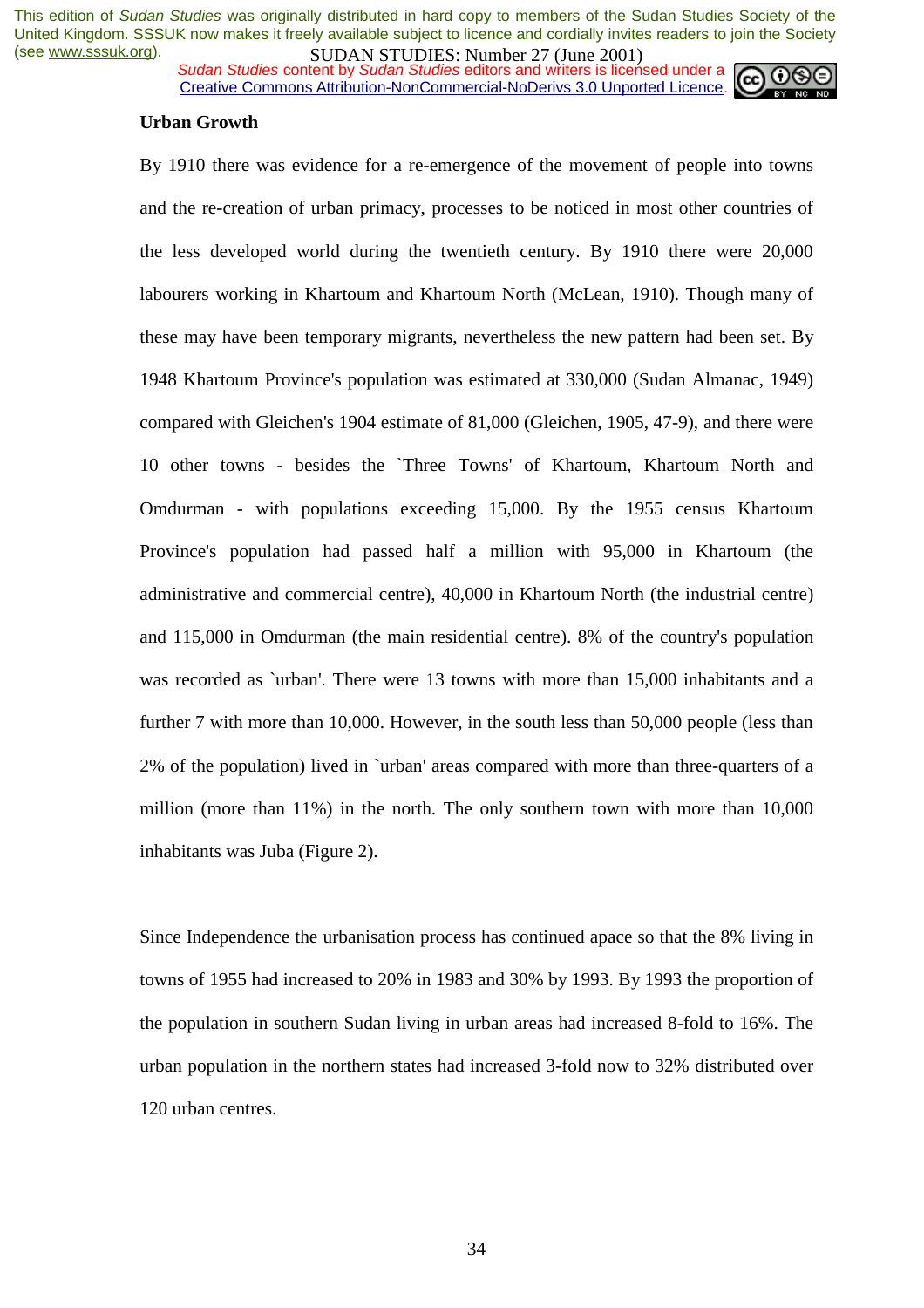*Sudan Studies content by Sudan Studies editors and writers is licensed under a* Creative Commons Attribution-NonCommercial-NoDerivs 3.0 Unported Licence.



However, urban growth in the northern states has not been even (Table 2). In 1955 the quarter million urban population of Khartoum Province accounted for 30% of Sudan's urban population and 32% of the figure for the Northern Provinces. By 1993 Khartoum State's share had increased to 39% and 43% respectively. The twentieth century has also seen an ever increasing degree of urban primacy with evidence for a changing distribution. Sudan Government estimates for 1948 give the urban population of the `Three Towns' (Khartoum, Khartoum North and Omdurman) as some 3.2 times that of the second largest urban centre, El Obeid. By 1955 it was 4.7 times. By 1983 the figure was 6.5 times, with El Obeid replaced by Port Sudan, and by 1993 it had reached 8.9 times. To-day, El Obeid is only in fourth place (Table 2). Kordofan's share of northern urban population (excluding Khartoum State) is now only 17%, compared with the old Kassala Province's 27% of the northern urban population (excluding Khartoum State). This reflects the rapid growth of Port Sudan from 48,000 in 1955 to 273,000 in 1993, a 5.7 fold increase, as well as growth in Kassala town and Gedaref. However, Port Sudan's rate of population increase has been far exceeded by the `Three Towns' whose population increased from 247,000 in 1955 to 2,920,000 in 1993, a 12-fold increase. The fastest growing large towns in the Sudan over the period 1955 to 1993 were: Nyala from 12,000 to 227,000, showing a 19-fold increase, due in large measure to the extension westwards of the railway from El Obeid; and Roseires which has grown from 4,000 to 108,000 due to developments associated with the dam at Damazin. Table 2 provides details of the eleven largest Sudan towns, all with over 100,000 inhabitants in 1993, compared with their sizes in 1955. The only town in southern Sudan to reach this threshold was Juba.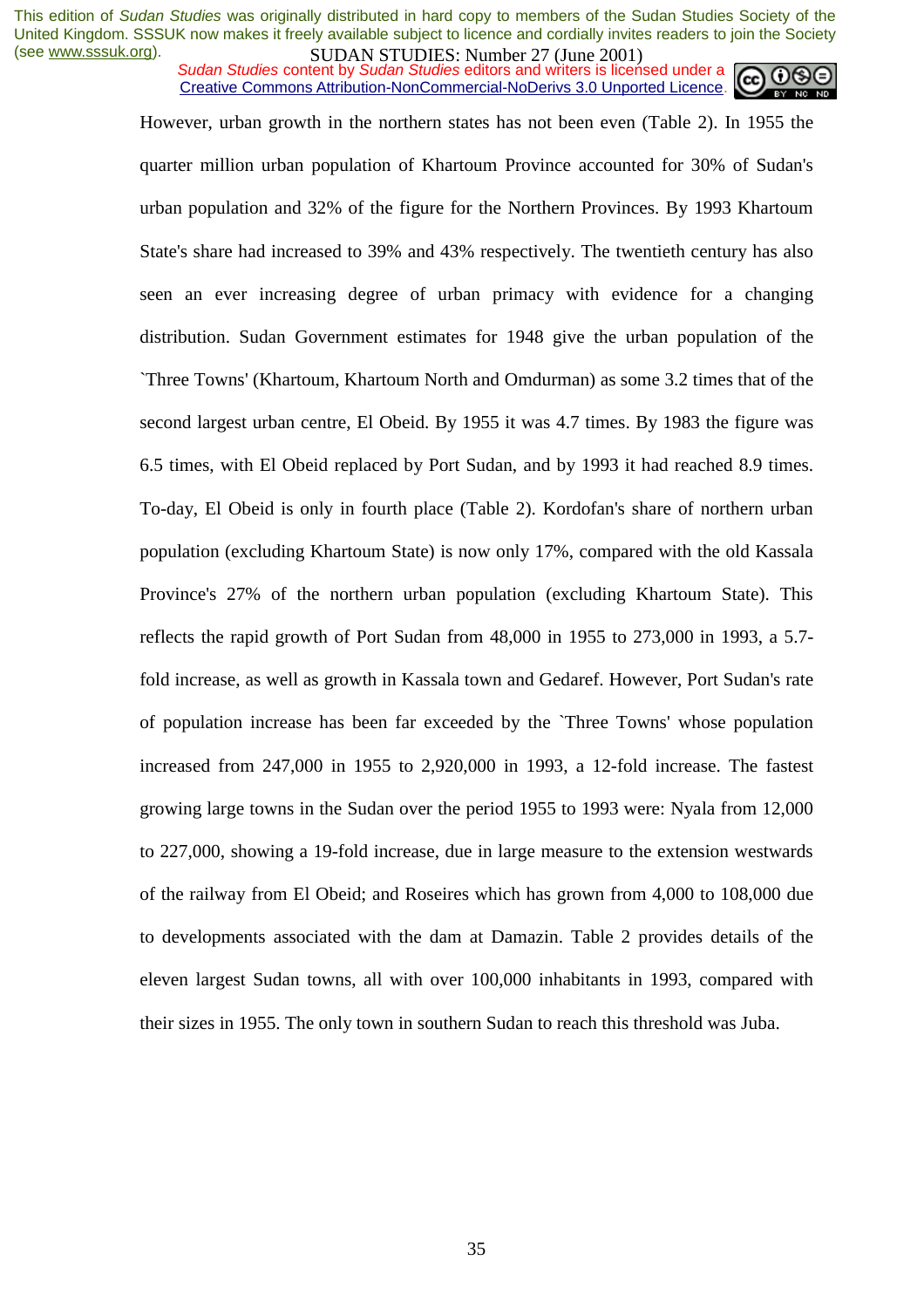*Sudan Studies content by Sudan Studies editors and writers is licensed under a* Creative Commons Attribution-NonCommercial-NoDerivs 3.0 Unported Licence.



#### **Migration**

Such rapid urban population growth is composed of natural increase plus migration. The significance of the latter can be gathered, as far as the large towns of Sudan are concerned, from Table 2 where the population increases since 1955 are far in excess of the national figure of 235%. In the northern states in 1993 3.9 million (18% of the population) were born in a different state from that of present residence (Figure 5). But this number excludes population movements within states and so is a underestimate of migration in an apparently increasingly mobile society (Davies, 1999).

#### **Easterly Migration**

Port Sudan replacing El Obeid as the second largest urban centre hints at a resurgence of the nineteenth century population movement from west to east encouraged in the late nineteenth century by the Khalifa Abdullahi. In 1955 there were 60,000 migrants from Kordofan and Darfur living in Blue Nile Province (3% of the population). They were mainly living on the Gezira Scheme where they provided 18% of the workforce in 1959 (Department of Statistics 1959). A further 20,000 of them were to be found in Kassala Province working as labourers on the Gedaref mechanised agriculture schemes.

Since 1955 the same easterly movement of population has continued. Besides Khartoum State, the areas of the Sudan where their share of the national population increased most from 1955 to 1993 were Kassala, Blue Nile and Darfur Provinces. The old Kassala Province, made up of what in 1993 had become Kassala, Gedaref and Red Sea States, contains Port Sudan, Kassala and Gedaref, three of the fastest growing urban centres (Table 2). For Kassala State most migrants came from Darfur Province, Blue Nile State and North State. In Gedaref State they came from West Darfur, South Kordofan and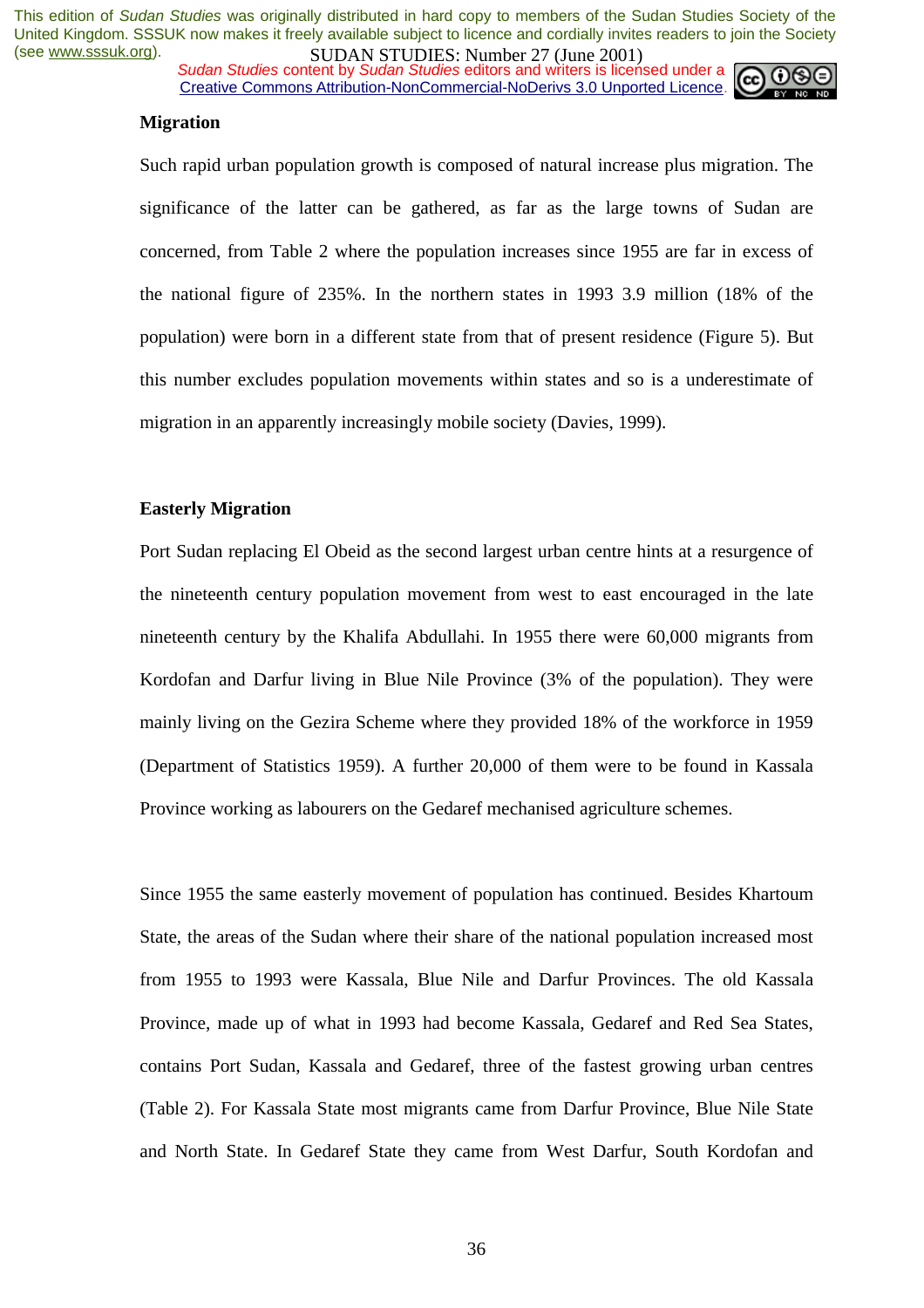*Sudan Studies content by Sudan Studies editors and writers is licensed under a* Creative Commons Attribution-NonCommercial-NoDerivs 3.0 Unported Licence.



Gezira States, whilst for Red Sea State the main sources were the Blue Nile, South Kordofan and North States. The migrants from the west in Kassala and Gedaref States came to work in rural development projects such the New Halfa irrigation scheme and the mechanised agriculture schemes. The western migrants in Red Sea State took up menial jobs in Port Sudan. The Blue Nile Province of 1955, made up of what had become White Nile, Gezira, Sennar and Blue Nile States in 1993, drew most of its migrants from Kordofan and Darfur. Gezira State had more than 75,000 from the old Darfur Province, and over 50,000 each from the old Kordofan Province and White Nile State. Most of these migrants worked in the Gezira and on various other irrigation schemes.

## **West Africans**

A further element in this easterly migration are the West Africans, some of whom were no doubt economic migrants but most were originally *Hajj* pilgrims who were either intending to go to Mecca or had stopped off in the Sudan after completing the pilgrimage (Davies, 1964a; 1999). In 1955 there were approximately 530,000 persons of West African origin living in the Sudan (i.e. 6% of the national population), distributed across the savanna `grassland' Provinces in central Sudan from Darfur Province to Kassala Province, but with some significant concentrations. At this time El Obeid was the western terminus of the Sudan Railways and the natural congregating point for migrants from further west. In 1955 the town had 12,000 West Africans making up 23% of its population. They fulfilled many menial tasks here providing almost the entire gum cleaning work force in El Obeid. The first major West African settlements founded in the 20th Century were along the Blue Nile south of Sennar, such as Maiurno established in 1903 by migrants from the Sokoto region of northern Nigeria. Many West Africans from this area found work in the Gezira Scheme. Here, in 1959 they made up 28% of the hired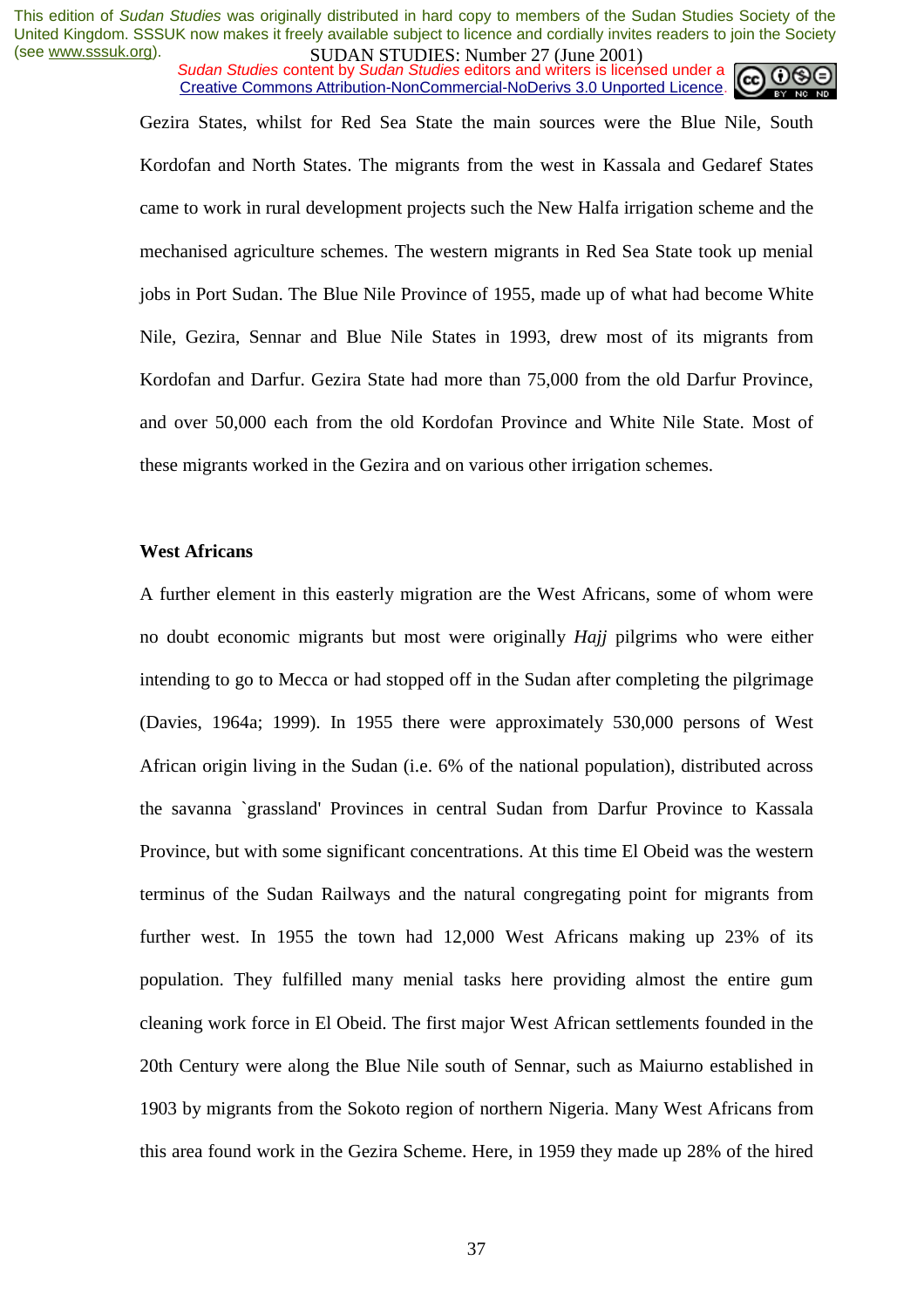*Sudan Studies content by Sudan Studies editors and writers is licensed under a* Creative Commons Attribution-NonCommercial-NoDerivs 3.0 Unported Licence.

> field labour force, 90% of the ginning factory workers and 70% of the canal maintenance work force (Department of Statistics, 1959). In all 200,000 West Africans lived in Blue Nile Province in 1955 and in parts formed nearly 40% of the population. Further east in Kassala Province they accounted for 17% of the population, and some Census Areas, associated with the Gedaref mechanised agriculture schemes, recorded almost half of their populations as of West African origin. By 1993 there were 1.4 million Sudan inhabitants recorded as of West African origin and distributed across the country in similar fashion to 1955. The in-migration figures for Darfur in 1993 suggest that migrants from Nigeria and Chad, as well as refugees, are still entering the Sudan. 25,000 of Darfur's inhabitants were recorded as born outside the Sudan, of which 12,000 were from Chad. There were also 3,000 officially registered refugees.

## **Migration from the North**

There has also been migration from what is now North State throughout the twentieth century. In general, in mid-century the migrants from the old Northern Province went to urban areas, particularly in Khartoum Province, to take up white collar jobs in Government and commercial enterprises resulting from the longer tradition of modern education in this area, and the very limited rural employment possibilities on irrigation enterprises along the Nile in this desert region. By 1993 the successor states to the old Northern Province, North and Nile, accounted for a considerably lesser share of Sudan's total population than in 1955 (Figure 4). Besides Khartoum State the main destinations for these migrants were Red Sea and Kassala States again to take up urban occupations, but in Kassala State it also represented the resettlement on the New Halfa Scheme of Nubiyin displaced by the filling of Egypt's High Dam reservoir. Wadi Halfa was the only *Mohafaza* in the Sudan to record fewer people in 1993 (64,000) than in 1955 (76,000).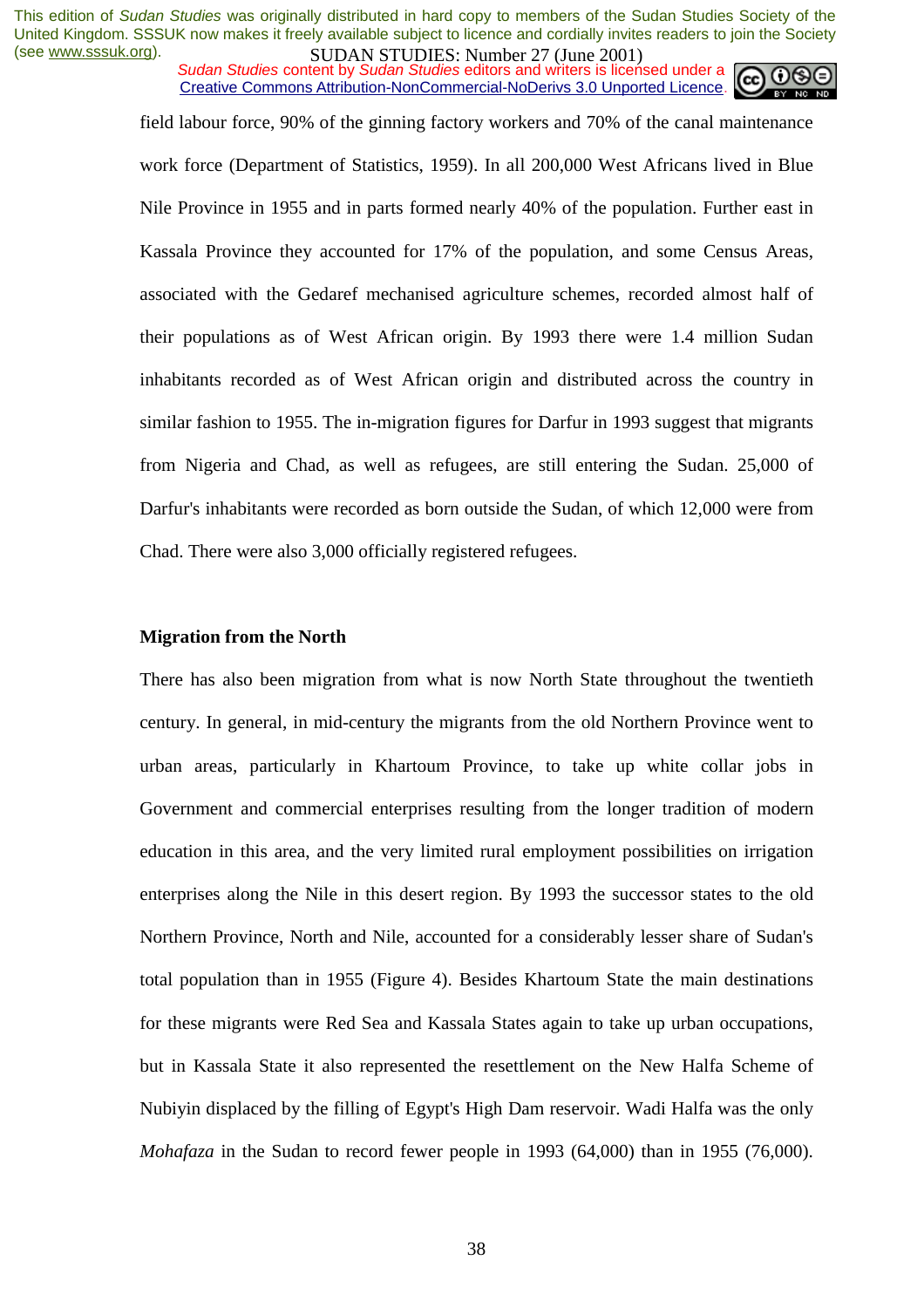*Sudan Studies content by Sudan Studies editors and writers is licensed under a* Creative Commons Attribution-NonCommercial-NoDerivs 3.0 Unported Licence.



The traditional links discernible earlier in the twentieth century between the old Northern and Kordofan Provinces seem to have lost their significance.

## **Southern Sudan**

South Darfur State seems to be an anomaly as its share of Sudan's total population has increased (Figure 4) and yet it is at the western extremity of the country. In 1993 70,000 of its inhabitants were reported as born in Bahr El Ghazal, a clear result of southerners fleeing from the civil war. Similarly, in Kordofan there were 50,000 migrants from southern Sudan, mainly from Bahr El Ghazal. In-migration from the west and drought in North and West Darfur have also contributed to population increase in South Darfur.

The decline in population in southern Sudan between 1983 and 1993 was partly due to war, disease and famine and to migration out of the country into Uganda and Kenya in particular. But one alternative was to flee to the north as described in Darfur and Kordofan. In all, in 1993 there were 450,000 persons born in the south and living in the north. Of these 227,000 were to be found in Khartoum State. In 1993 there were said to be 38,250 internally displaced households in northern Sudan. Over 17,000 were reported for Khartoum State and a further 13,000 in Kordofan and Darfur. The Khartoum State census of 1990 lists over 400,000 persons, mainly from the south, as living in displaced person camps (Davies, 1991).

## **Khartoum State**

Khartoum State (Figures 6 and 7) had the fastest growing population during the twentieth century, from 81,000 in 1904 (Gleichen, 1905, 47-49) to 505,000 in 1955 (with 24% born outside the Province) and to 3.5 million in 1993. 1.9 million in 1993 (46%) were born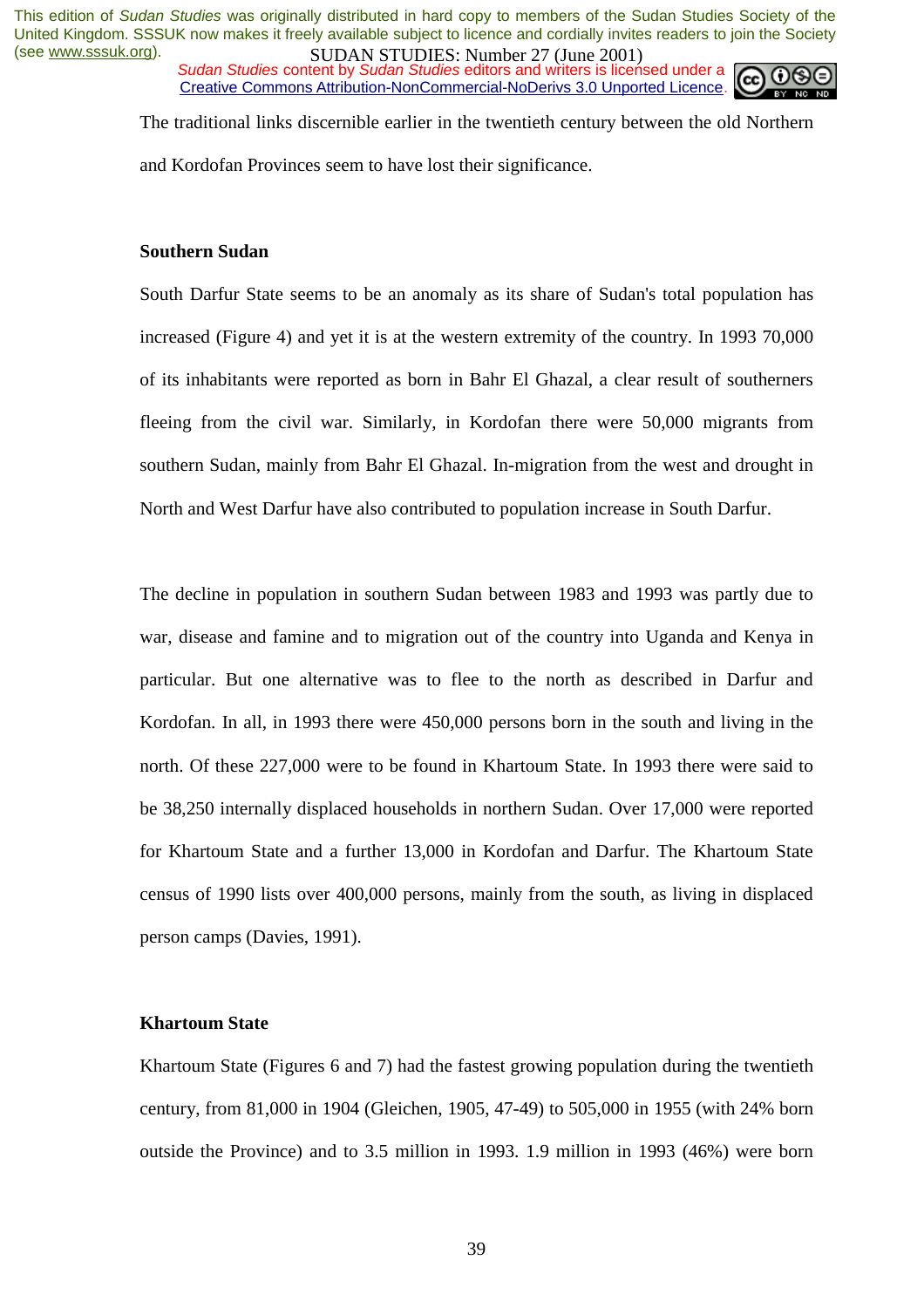*Sudan Studies content by Sudan Studies editors and writers is licensed under a* Creative Commons Attribution-NonCommercial-NoDerivs 3.0 Unported Licence.



outside the State. Besides the 227,000 from southern Sudan large numbers came from the old Northern, Blue Nile, Darfur and Kordofan Provinces (Table 3 and Figure 6). Much of this movement is due merely to the general attractiveness for employment and the enhanced facilities of the capital city. However, another factor appears to be deteriorating conditions in many rural areas of western Sudan from the 1970s onwards emanating from drought and poor agricultural incomes. Norris (1985) has noted this with respect to increasing numbers of folk from the Nuba Mountains migrating to the Umm Badda district of Omdurman. In 1993 there were 194,000 born in South Kordofan living in Khartoum State. In 1991 there were 96 squatter localities and displaced persons camps accounting for 60% of the State's urban population (Hamid, 2000). In 1996 it was estimated by the Sudan National Population Council that 70% of Khartoum State's population were living below the poverty line (Hamid, 2000). The rapid increase in the population of Khartoum State has simply overwhelmed the infrastructure and services in both urban and rural areas. Since 1991 the State has been regularising to some extent the squatter localities and displaced person camps but services are still completely lacking in many urban and rural areas.

Often men migrate first with the women and children following after. Khartoum State illustrates this trend. In 1955 for every 100 men there were only 85 women. This figure has remained constant. In 1993 it was 86 women for every 100 men.

#### **Other Migratory Movements**

The effect of drought years on the southern fringes of the Sahara can be seen in both Kordofan and Darfur. In Darfur many migrants within the region have moved south. In 1993 South Darfur State reported 150,000 persons living there but born in West and North Darfur States. Similarly, Kordofan recorded 40,000 born further north who had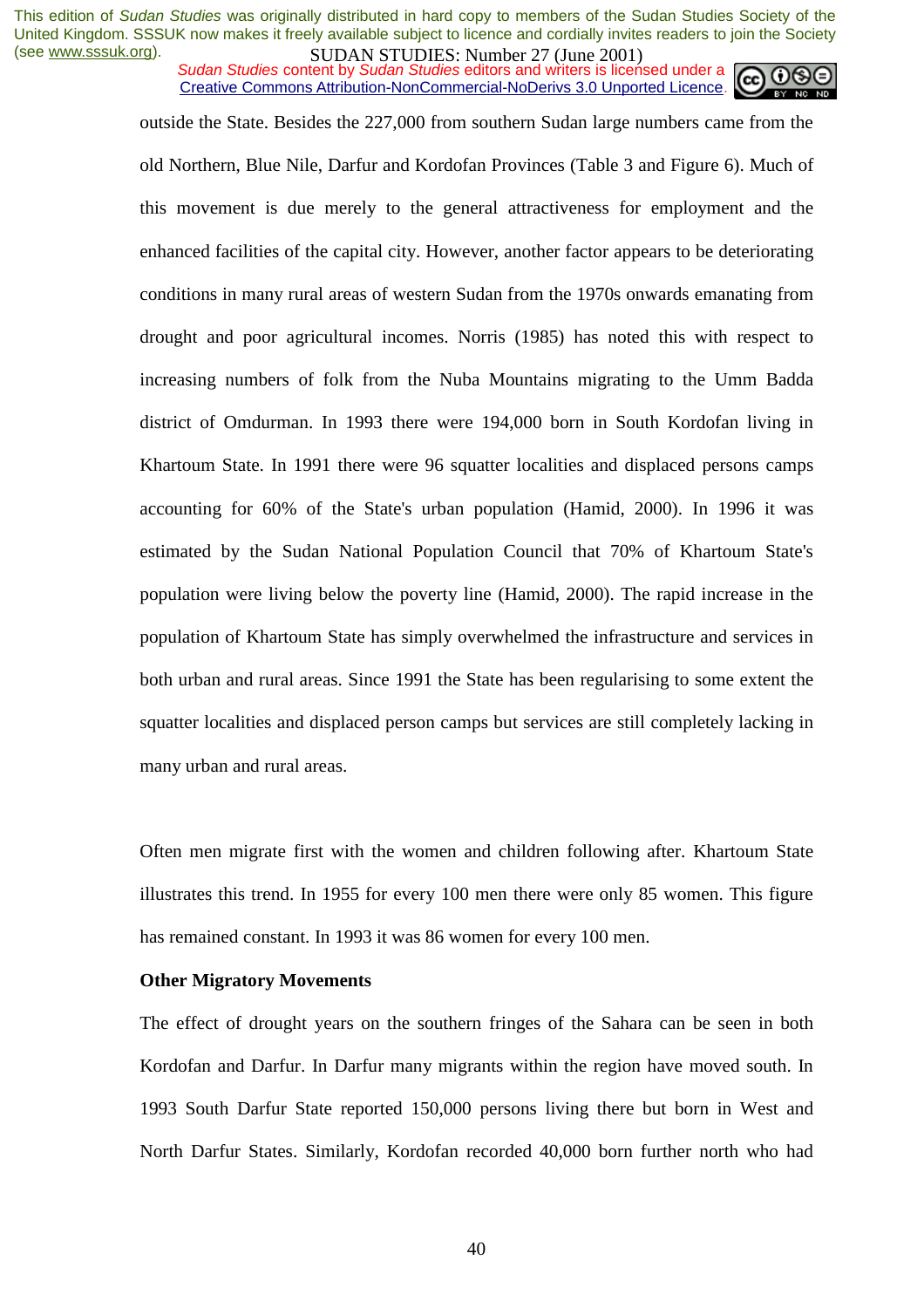*Sudan Studies* content by *Sudan Studies* editors and writers is licensed under a Creative Commons Attribution-NonCommercial-NoDerivs 3.0 Unported Licence.



migrated to South Kordofan. In all over 400,000 persons from Kordofan had migrated to Khartoum State.

Other shifts of population have also occurred during the twentieth century such as downhill movement in such areas as the Ingessana Hills (Davies, 1964b; 1995), and the movement south of northerners into some of the northerly fringes of southern Sudan. This slow advance southwards up the White Nile has been noted since the early years of the 19th century (English, 1823). In 1993 25,000 migrants from White Nile State were reported in the old Upper Nile Province compared with a total of 5,000 non-southern Sudanese in 1955.

Political instability in neighbouring countries in north-east Africa, particularly in the 1980s led to the in-migration of refugees. In 1993 there were 21,100 officially recognised refugee households in the Sudan of whom 18,800 were in the old Kassala Province. These had come from Eritrea and Ethiopia and were particularly concentrated in Kassala State. A further 620 households were recorded in West Darfur composed of people from Chad. Smaller numbers were to be found in Khartoum State.

#### **Nomadism**

A more specialised form of migration is nomadism. This long standing way of life on the desert margins flourished during the first part of the twentieth century. Whilst definitions vary, it has nevertheless been claimed that over 40% of the population were nomadic up to the 1950s (Climenhaga, 1958). Taking the 1955 census at face value the figure was 1.4 million (14% of the population). On this basis about 20% of the population of northern Sudan in 1955 was classed as `nomadic'. In the definition used in that census, and since,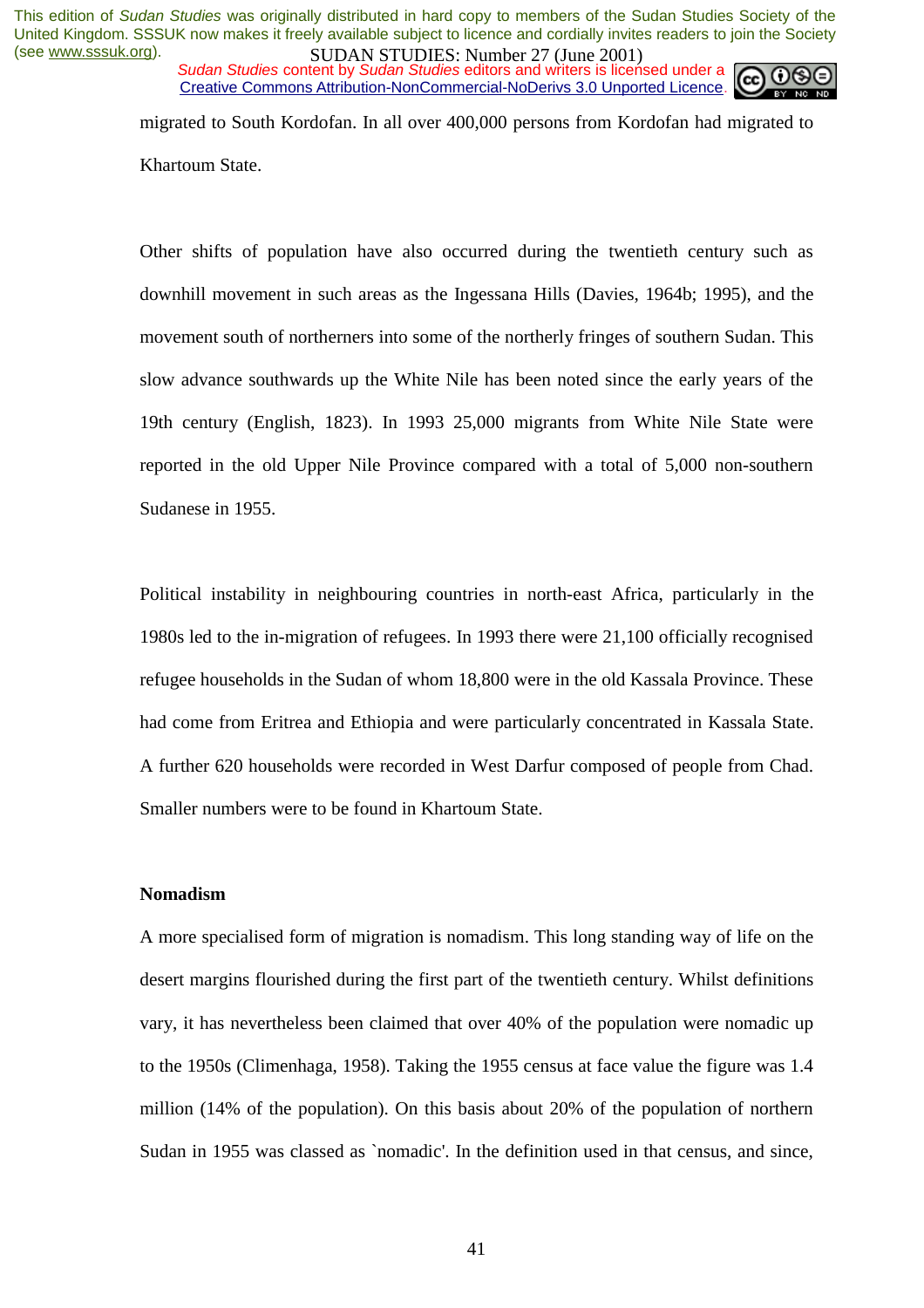*Sudan Studies content by Sudan Studies editors and writers is licensed under a* Creative Commons Attribution-NonCommercial-NoDerivs 3.0 Unported Licence.



seasonal movements in the southern Sudan were not considered as nomadism. Discouragement of nomadism has been part of government policy in the Sudan since independence. At first sight they appear to have been successful as by 1983 nomads comprised 11% of the population of northern Sudan. However, there were more nomads in 1983 (2.2 million) than in 1955. The drought of the late 1960s and early 1970s seems to have had little impact, though there is some evidence for a southerly movement in their migration patterns since 1955 (Davies, 1988). By 1993 there were less than 700,000 nomads in northern Sudan (or less than 4% of the population). Clearly the 1984-85 drought has taken its toll. Nomadism is still important in the Red Sea Hills where, in spite of the drought, a quarter of the rural population is still classed as nomadic. Yet even here the drought has taken its toll because in 1983 much of the area had figures exceeding 90%. North Kordofan also recorded nearly 80% nomadic in 1983 whereas to-day the figure is less than 25% (Davies, 1988) (Figures 8 and 9).

#### **Conclusion**

The population of the Sudan increased very rapidly during the twentieth century to top 30 million by 2000 with all the problems created by rapid population growth. The major trends in population change reported during the last years of the nineteenth century have been reinforced in the twentieth. There has been considerable movement of people to the main towns so that by 2000 more than one-third of the population lived in urban areas and urban primacy has become increasingly obvious with the `Three Towns' becoming nearly 9 times the size of the second largest urban centre, Port Sudan. The drift of population eastwards has continued with peoples of West African ethnic origins continuing to be an important element in the population of northern Sudan. Nomadism has become a considerably less noticeable way of life especially since the droughts of the 1980s.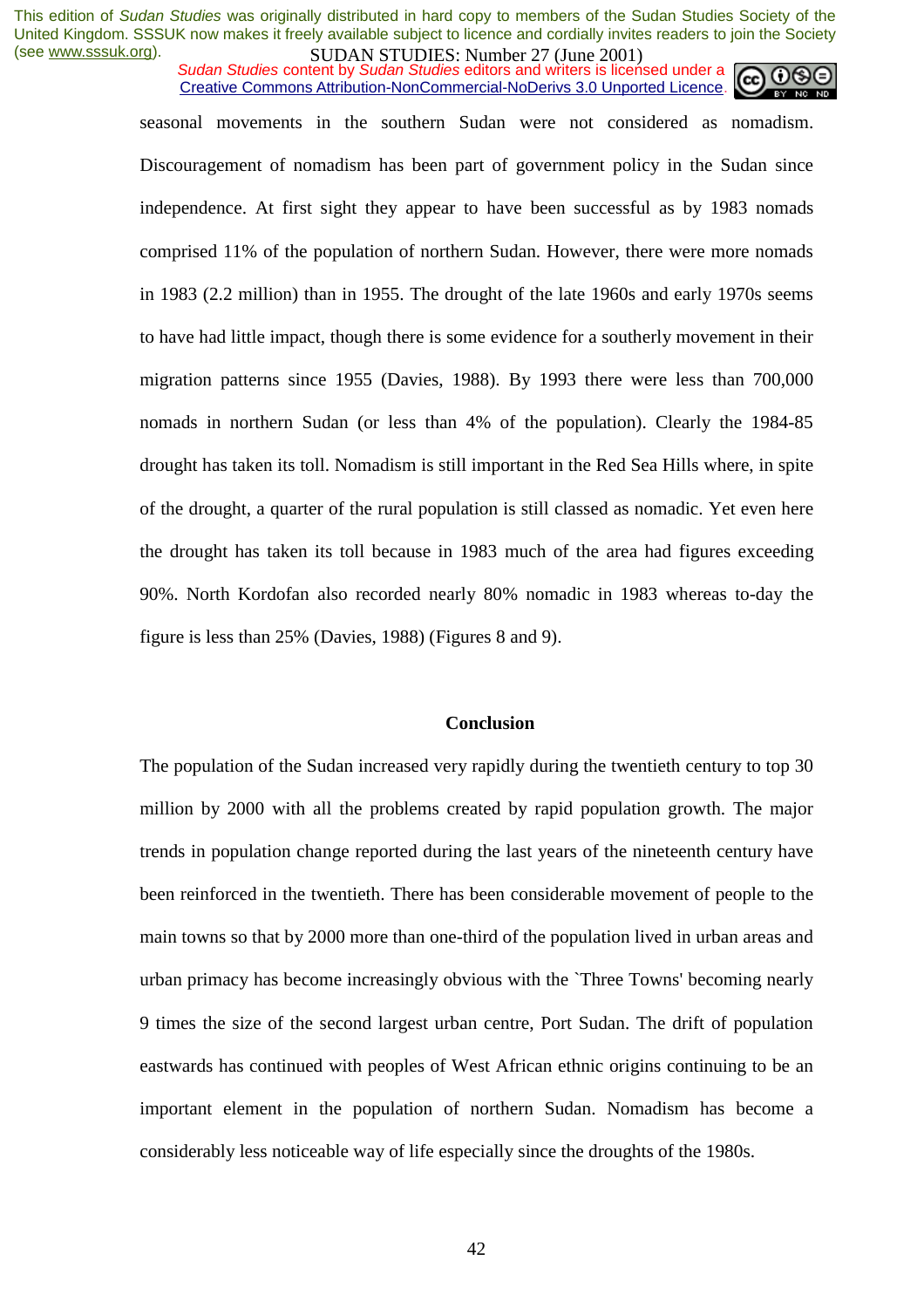*Sudan Studies content by Sudan Studies editors and writers is licensed under a* Creative Commons Attribution-NonCommercial-NoDerivs 3.0 Unported Licence.



All these migratory movements suggest that ethnic mixing is taking place within Sudan, but in practice it is more apparent than real. Each group tends to live in its own area. This can be seen in the urban areas of Khartoum State and is exemplified by the ethnically segregated villages in the Gezira and New Halfa Schemes, defended there by myths about the spread of disease from the incomers.

A number of other notable changes have taken place. Drought and deteriorating economic conditions in rural areas have led to massive movements of population southwards in northern Sudan and to Khartoum State. In spite of the unsettled conditions in the Sudan refugees from Eritrea, Ethiopia and Chad have found refuge here. Civil war has led to a declining percentage of Sudan's population living in southern Sudan and to large movements of southern Sudanese to parts of the North, but especially to Khartoum and South Darfur States, and to neighbouring countries. Southern Sudan was peripheral to the rest of the country at the beginning of the twentieth century and little is known in detail about its population. Regretfully, the same situation is being repeated at the start of the twenty-first century.

#### **REFERENCES:**

ABU SIN, M E & DAVIES, H R J. (eds.) 1991. *The Future of Sudan's Capital Region: a study in development and change*. Khartoum: Khartoum University Press.

CLIMENHAGA, D B. 1958. `Seasonal Migration and Nomadic Movements in the Sudan'. *Philosophical Society of the Sudan: Proceedings of the Annual Conference*, Khartoum.

DAVIES, H R J. 1964a. `The West African in the Economic Geography of the Sudan'. *Geography* 49 222-235.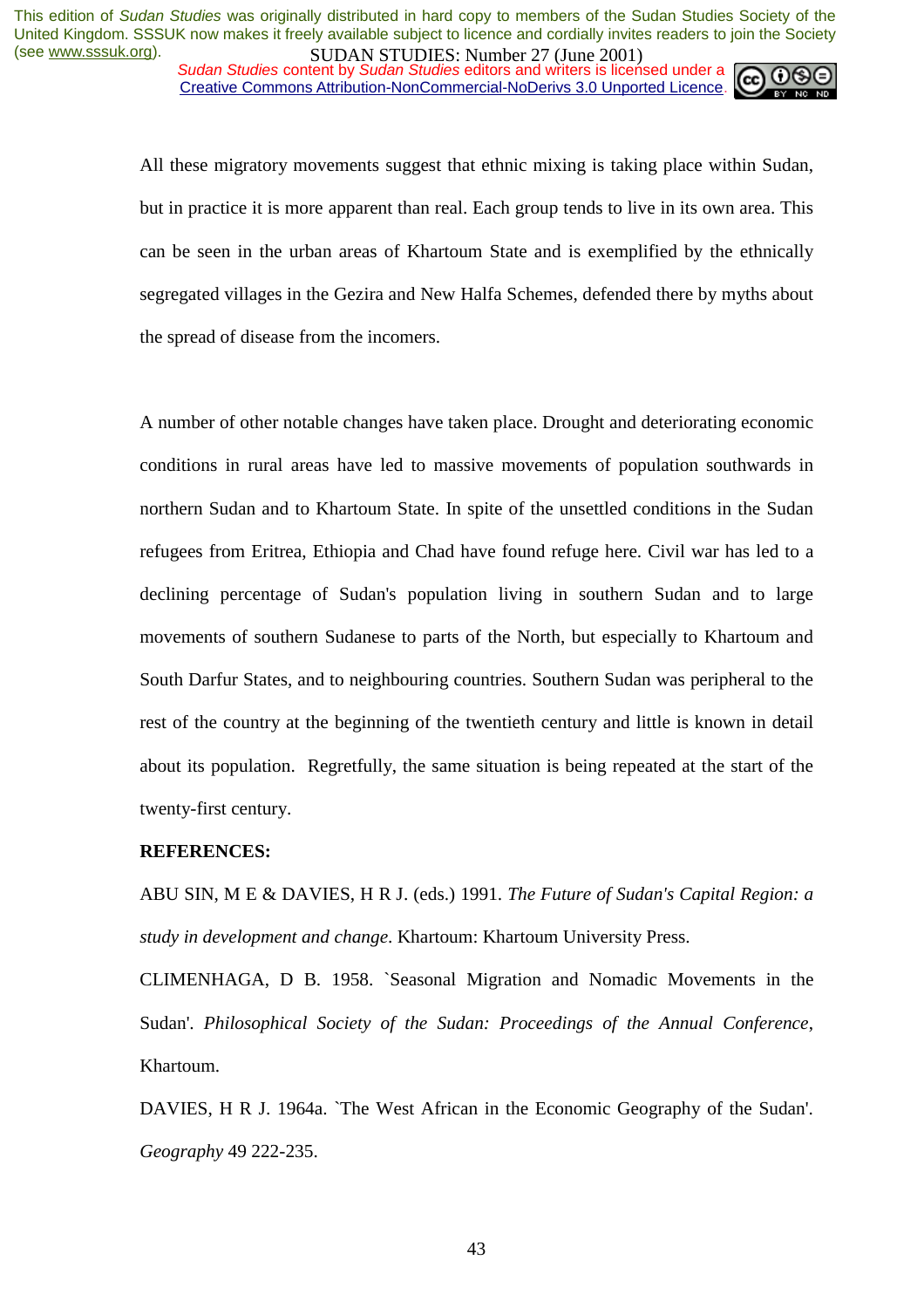*Sudan Studies content by Sudan Studies editors and writers is licensed under a* Creative Commons Attribution-NonCommercial-NoDerivs 3.0 Unported Licence.



DAVIES, H R J. 1964b. `A Study of Tribal Re-adjustment in the Nile Valley: the case of

the Ingessana', *Geographical Journal* 130 380-389.

DAVIES, H R J. 1988 `Population Change in the Sudan since Independence', *Geography* 73 249-255.

DAVIES, H R J. 1991. `Population Change in the Capital Region' *in* Abu Sin and Davies,

1991, 132-141.

DAVIES, H R J. 1995. `Cultures under Pressure in the Sudan: the Ingessana and the Uduk', *GeoJournal* 36 65-70.

DAVIES, H R J. 1999. `Migration in the Sudan during the Anglo-Egyptian Condominium (1898-1955)', *The Arab World Geographer* 2(1) 41-55.

DEPARTMENT OF STATISTICS, 1959. *Survey of Labour Conditions in the Gezira*. Khartoum: Dept. of Statistics.

ENGLISH, G B. 1823. *A General of Artillery in the U S Sevice: a narrative of the expedition to Dongola and Sennaar.....* Boston, U S A.

GLEICHEN, Count. 1905. *The Anglo-Egyptian Sudan*. 2 vols: London: HMSO.

HAMID, G L. 2000 `Local Level Authorities and local action in Greater Khartoum, Sudan', *The Arab World Geographer* 3(4) 230-248.

McLEAN, W H. 1910. `The Planning of Khartoum and Omdurman' *Trans. of the Town Planning Conference*, London, 575-603.

McLOUGHLIN, P F M. 1963. `A Note on the Reliability of the Earliest Sudan Republic Population Estimates', *Population Review* 7(2) 53-64.

NORRIS, W J. 1985. *Desertification and the Growth of the Urban Fringe: a case study from Omdurman, Sudan*. Unpub. Ph.D. thesis University of Wales Swansea, U K.

OHRWALDER, J. 1892. *Ten Years Captivity in the Mahdi's Camp*. 8th Edn. London: Sampson Low.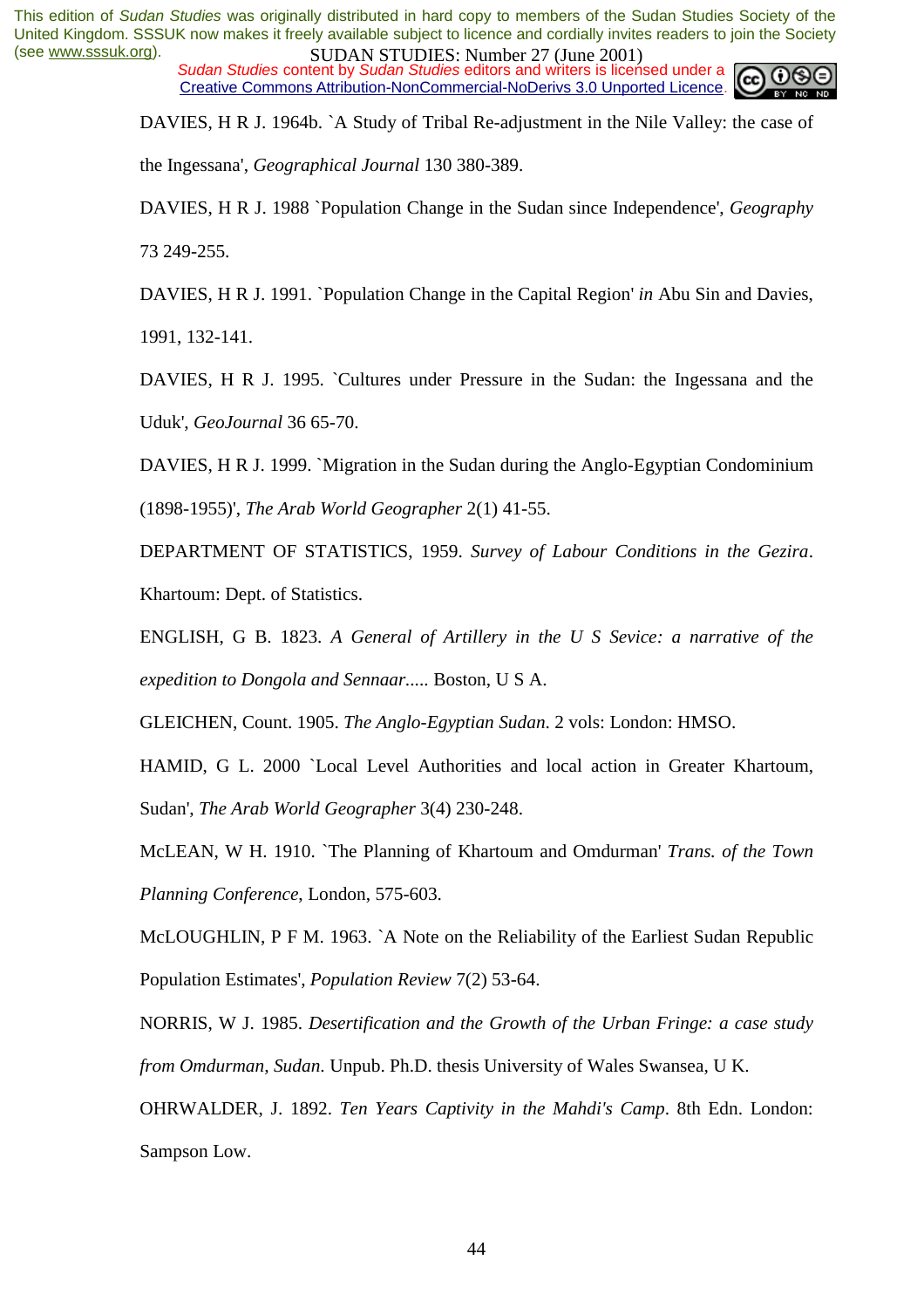*Sudan Studies content by Sudan Studies editors and writers is licensed under a* Creative Commons Attribution-NonCommercial-NoDerivs 3.0 Unported Licence.



*Population Census of Greater Khartoum*, 1990. Khartoum Governorate.

*Population Census of the Sudan, 1955/56*. 3 vols. Khartoum: Sudan Government.

*Population Census of the Sudan*, 1973. Khartoum: Sudan Government.

*Population Census of the Sudan, 1983*. 2 main vols. Khartoum: Sudan Government.

*Population Census of the Sudan, 1993*. 3 main vols. Khartoum: Sudan Government.

SLATIN, R C. 1897. *Fire and Sword in the Sudan*. London: Arnold.

*Sudan Almanac*, 1937. Khartoum: Sudan Government Public Relations Office.

*Sudan Almanac*, 1949. Khartoum: Sudan Government Public Relations Office.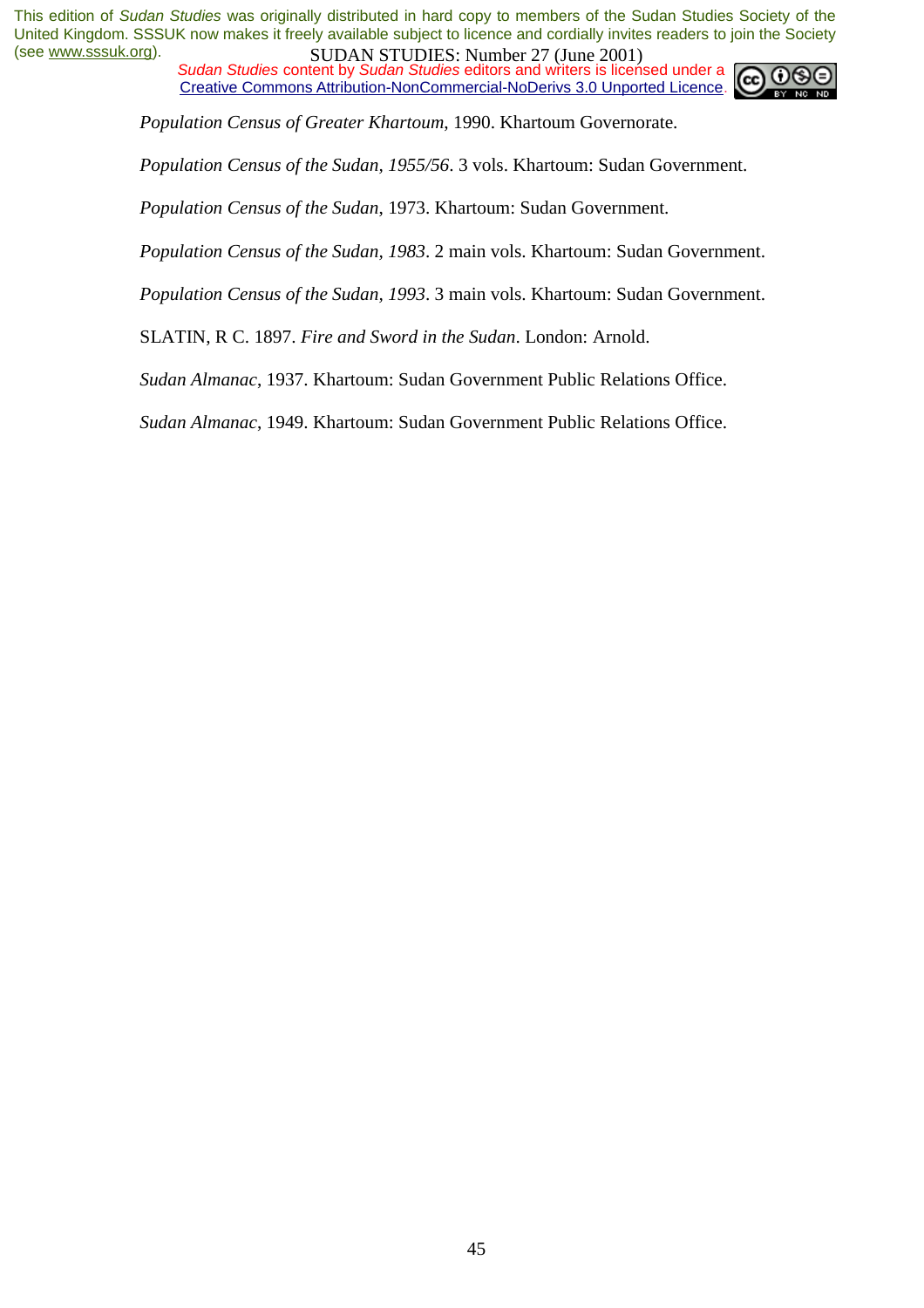*Sudan Studies content by Sudan Studies editors and writers is licensed under a* Creative Commons Attribution-NonCommercial-NoDerivs 3.0 Unported Licence.



(in millions)

 $\ddot{\phantom{0}}$ 

 $(in 000s)$ 

|                | 1955 (%)  | 1973 (%)   | 1983 (%)   | 1993 (%)  |
|----------------|-----------|------------|------------|-----------|
| North          | 7.5(73)   | 11.9(80)   | 15.3(75)   | 21.3(83)  |
| South          | 2.8(27)   | 2.9(20)    | 5.2(25)    | 4.3(17)   |
| Sudan<br>Total | 10.3(100) | 14.8 (100) | 20.5 (100) | 25.6(100) |

## Table 2: Towns in the Sudan over 100,000 in 1993

|               | 1955    | 1993 | Increase | (%) .  |
|---------------|---------|------|----------|--------|
| 'Three Towns' | 246     | 2920 | 2674     | (1087) |
| Port Sudan    | 48      | 247  | 199      | (415)  |
| Kassala       | 36      | 235  | 235      | (553)  |
| El Obeid      | 52      | 229  | 177      | (340)  |
| <b>Nyala</b>  | 12      | 227  | 215      | (1792) |
| Wad Medani    | 48<br>٠ | 212  | 164      | (342)  |
| Gedaref       | 18      | 191  | 173      | (961)  |
| Kosti<br>۰    | 23      | 173  | 150      | (652)  |
| El Fasher     | 26      | 142  | 116      | (446)  |
| Juba          | 11      | 125  | 114      | (1036) |
| Roseires      | 4       | 108  | 104      | (2600) |

sssuk.2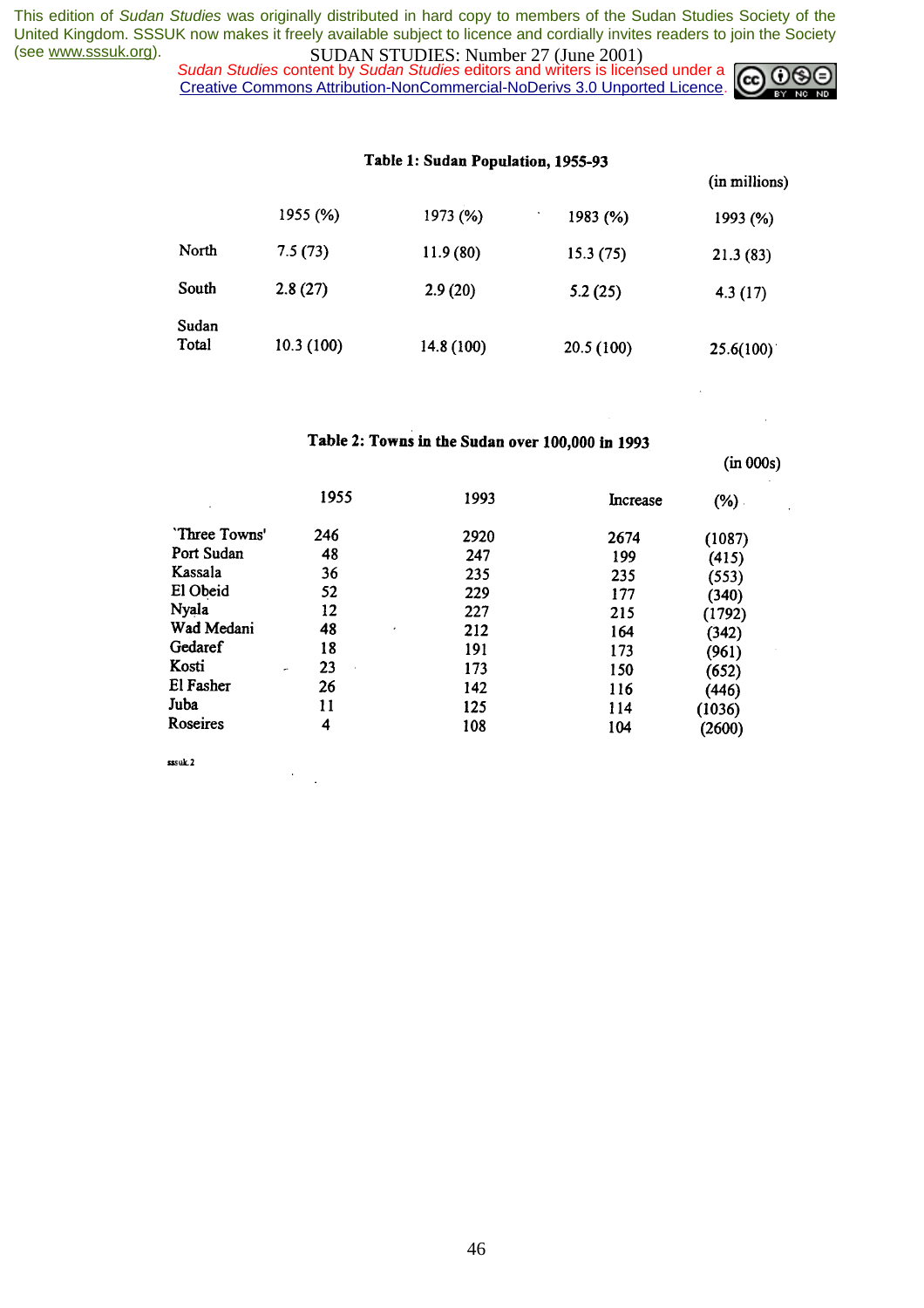*Sudan Studies content by Sudan Studies editors and writers is licensed under a* Creative Commons Attribution-NonCommercial-NoDerivs 3.0 Unported Licence.



 $\mathcal{A}$ 

#### Table 3: State of Birth of Khartoum State Inhabitants

1993

|                          | (in 000s)    |
|--------------------------|--------------|
| Khartoum                 | 1,890 (54%)  |
| North                    | 140<br>(4%)  |
| Nile                     | 121<br>(3%)  |
| Red Sea                  | 13(1%)       |
| Kassala                  | 23 $(1\%)$   |
| Gedaref                  | 33 $(1\%)$   |
| Gezira                   | 165 (5%)     |
| Sennar                   | 48<br>(1%)   |
| White Nile               | 115 (3%)     |
| <b>Blue Nile</b>         | $10(1\%)$    |
| North Kordofan           | 198<br>(6%)  |
| West Kordofan            | 79<br>(2%)   |
| South Kordofan           | 194<br>(6%)  |
| North Darfur             | (1%)<br>52   |
| West Darfur              | 55<br>(2%)   |
| South Darfur             | 61<br>(2%)   |
| <b>Upper Nile Region</b> | (2%)<br>62   |
| Bahr El Ghazal Region    | (3%)<br>115  |
| Equatoria Region         | 60<br>(2%)   |
| Outside Sudan            | 69 (2%)      |
| Not known<br>٠           | $9(1\%)$     |
| Total                    | 3,512 (100%) |

sssuk.3

 $\bar{z}$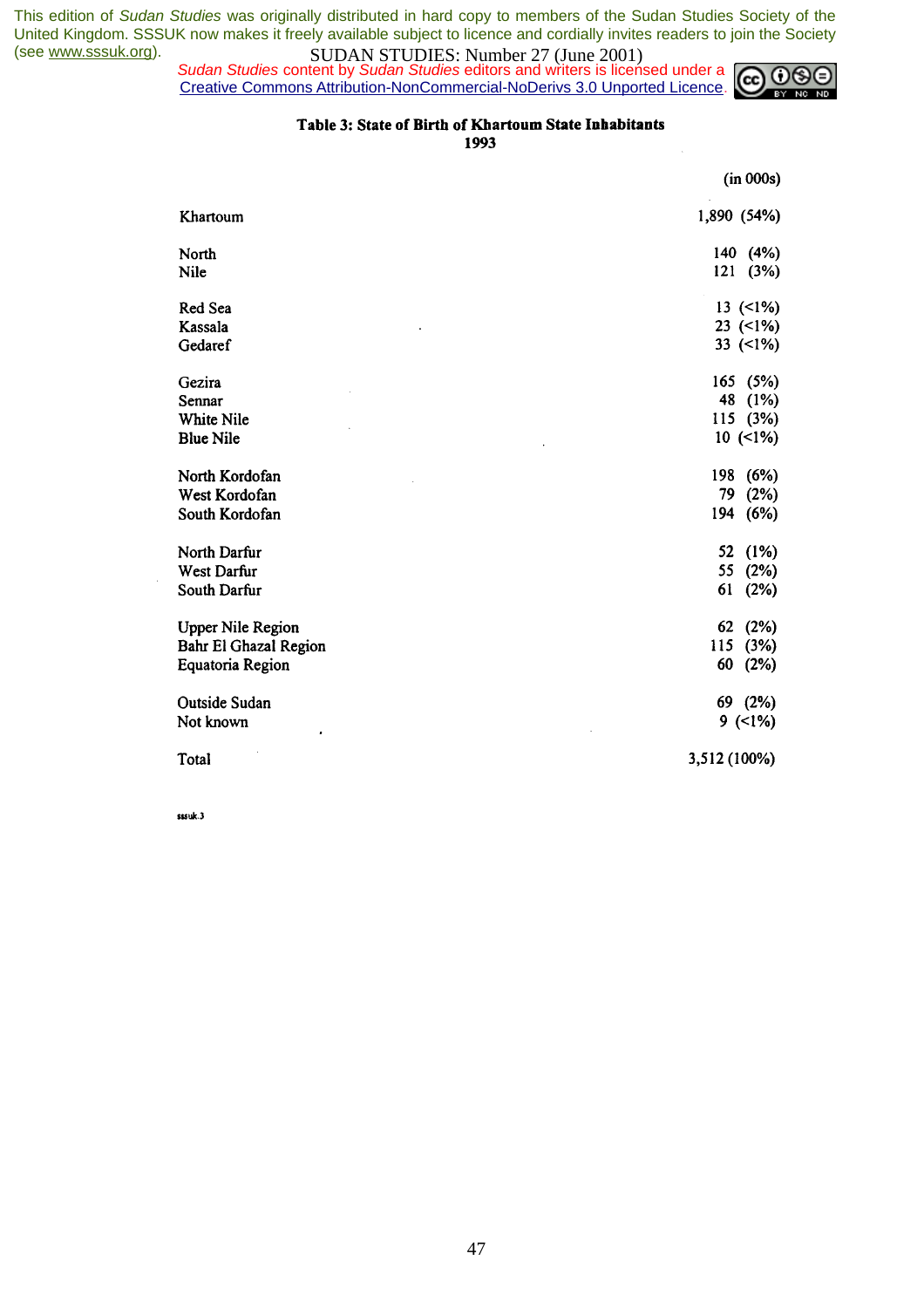*Sudan Studies content by Sudan Studies editors and writers is licensed under a* Creative Commons Attribution-NonCommercial-NoDerivs 3.0 Unported Licence.





**Figure 1**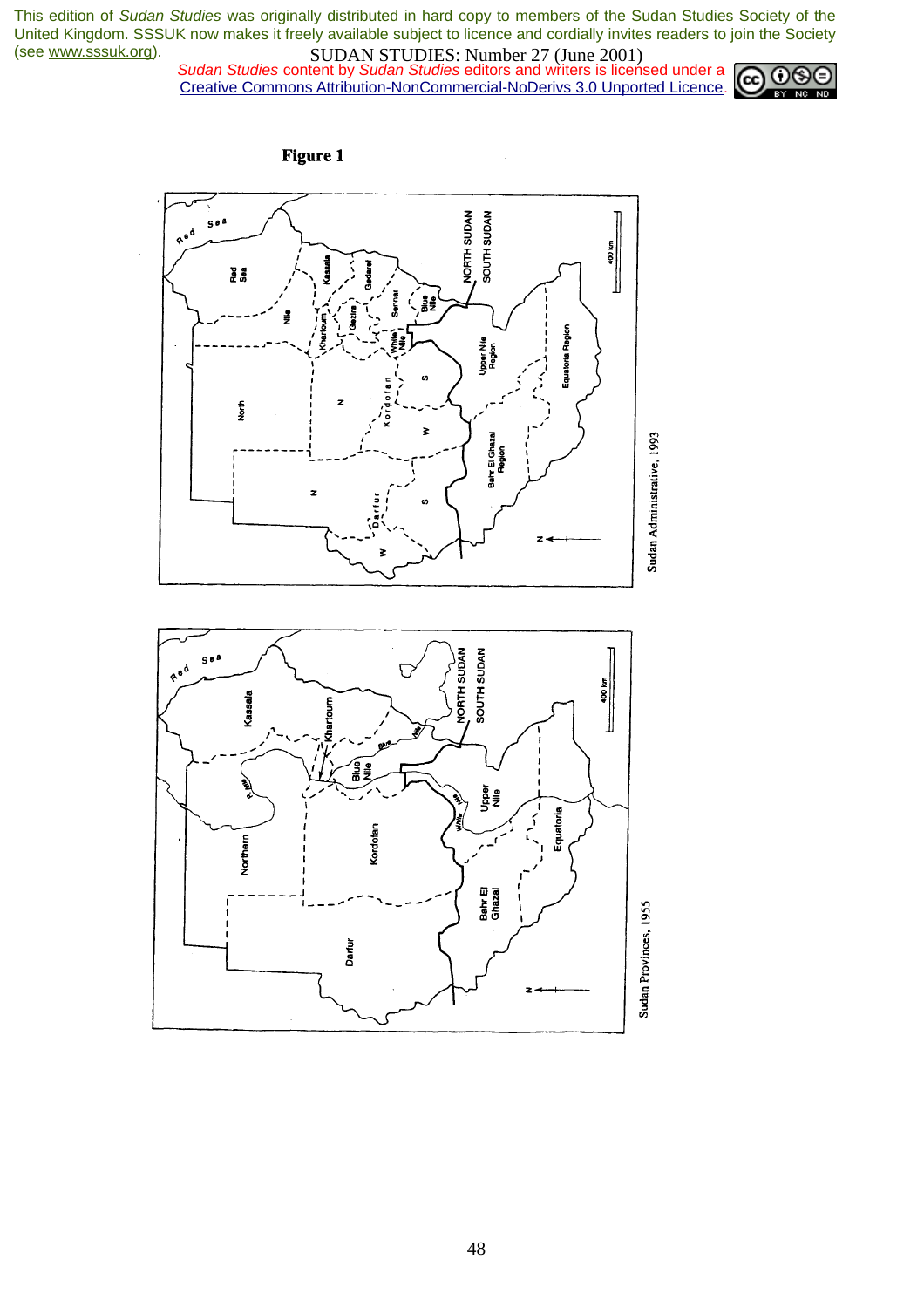*Sudan Studies content by Sudan Studies editors and writers is licensed under a* Creative Commons Attribution-NonCommercial-NoDerivs 3.0 Unported Licence.







Sudan Population, 1955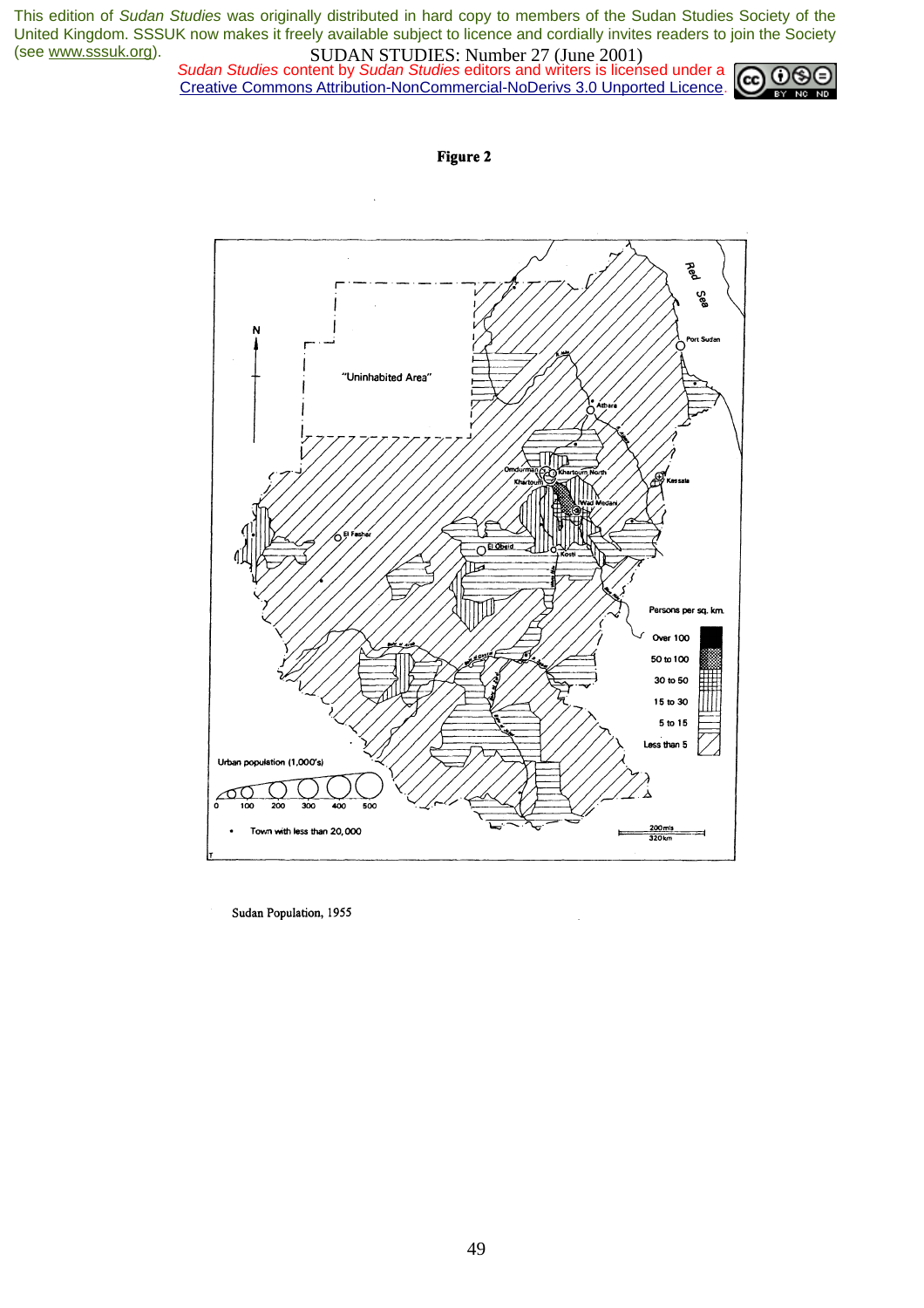*Sudan Studies content by Sudan Studies editors and writers is licensed under a* Creative Commons Attribution-NonCommercial-NoDerivs 3.0 Unported Licence.





Sudan Population, 1983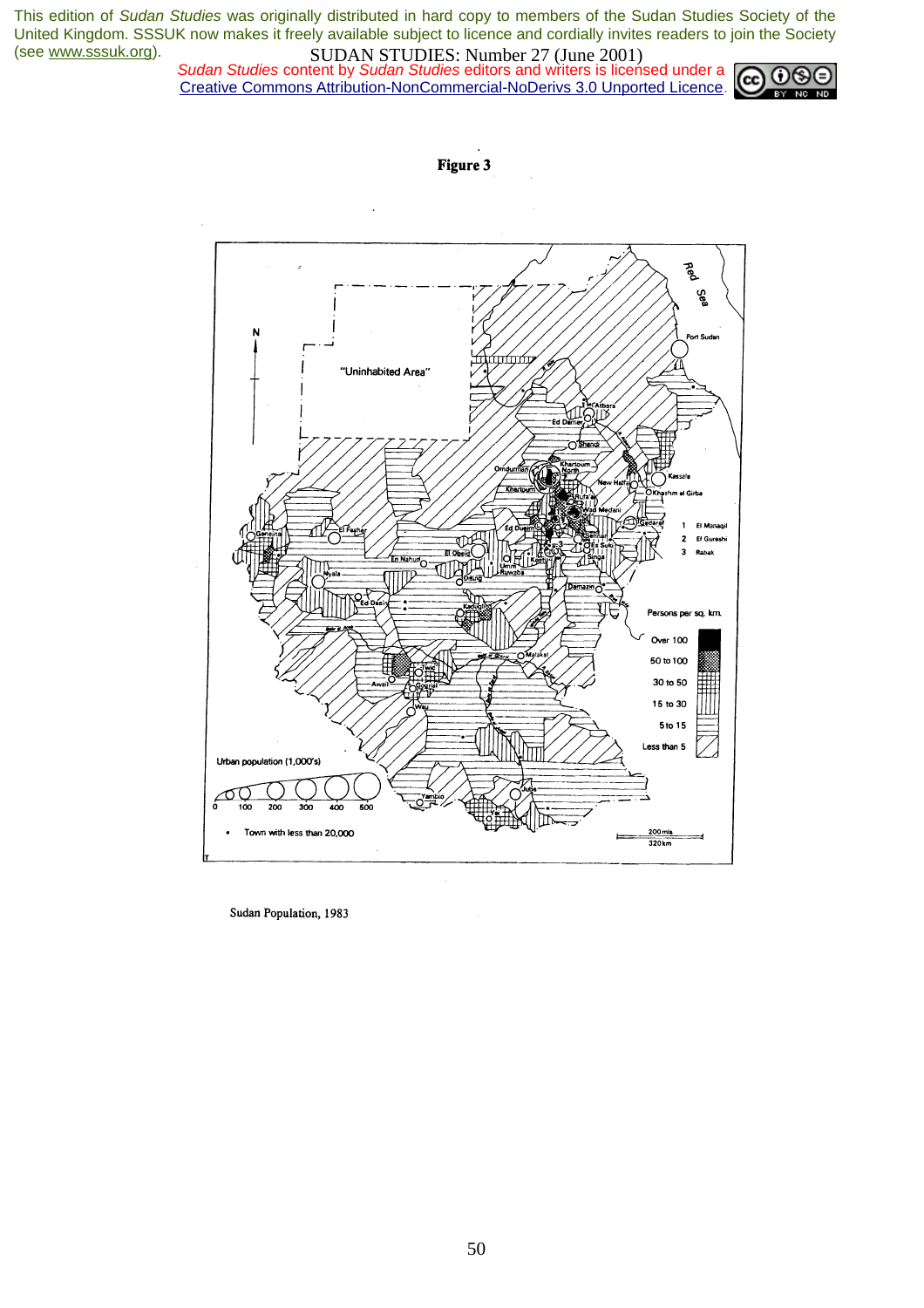*Sudan Studies content by Sudan Studies editors and writers is licensed under a* Creative Commons Attribution-NonCommercial-NoDerivs 3.0 Unported Licence.





Population Change 1955-93

**Figure 4**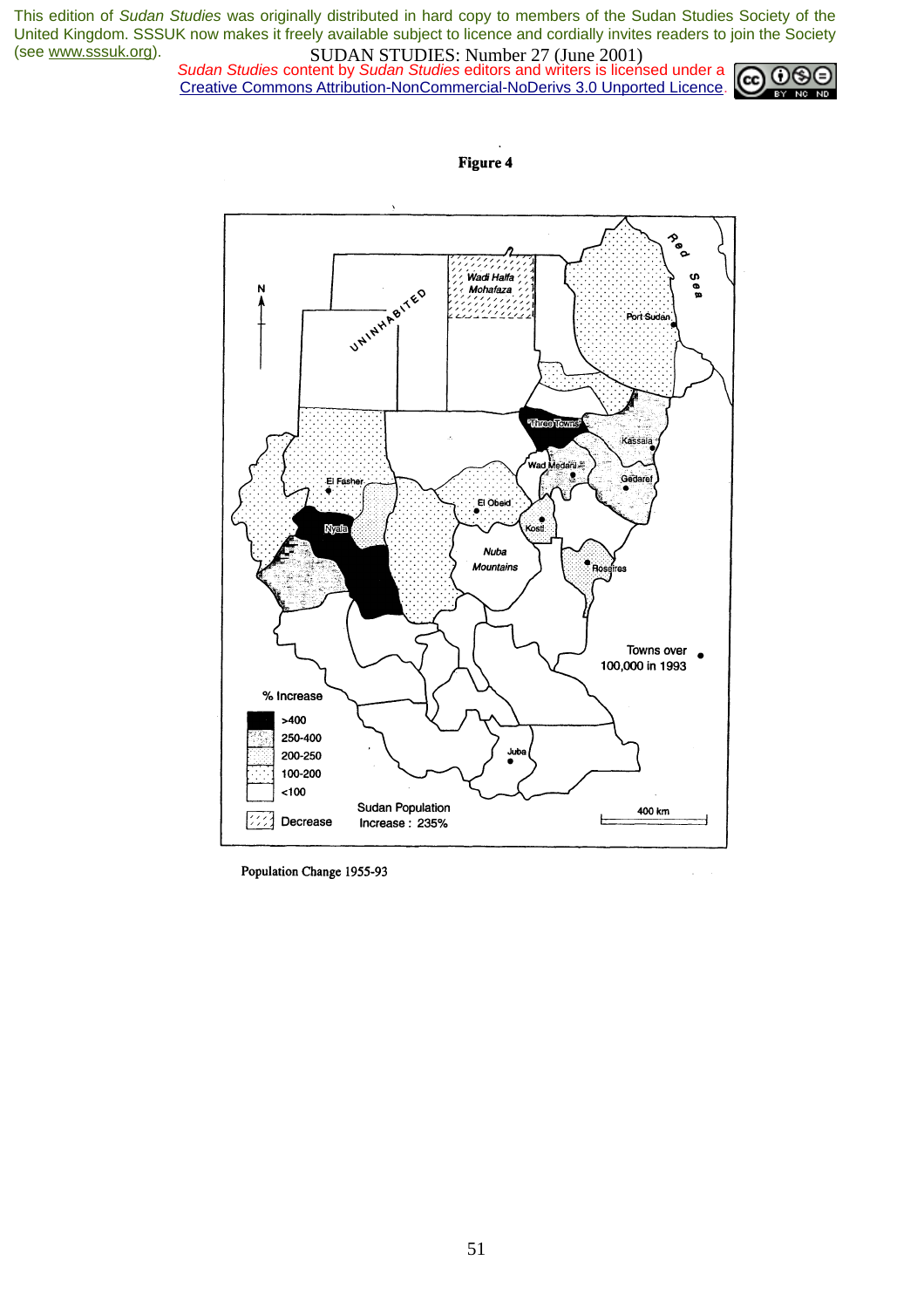#### *Sudan Studies content by Sudan Studies editors and writers is licensed under a* Creative Commons Attribution-NonCommercial-NoDerivs 3.0 Unported Licence.





Population born outside State of residence, 1993

Figure 5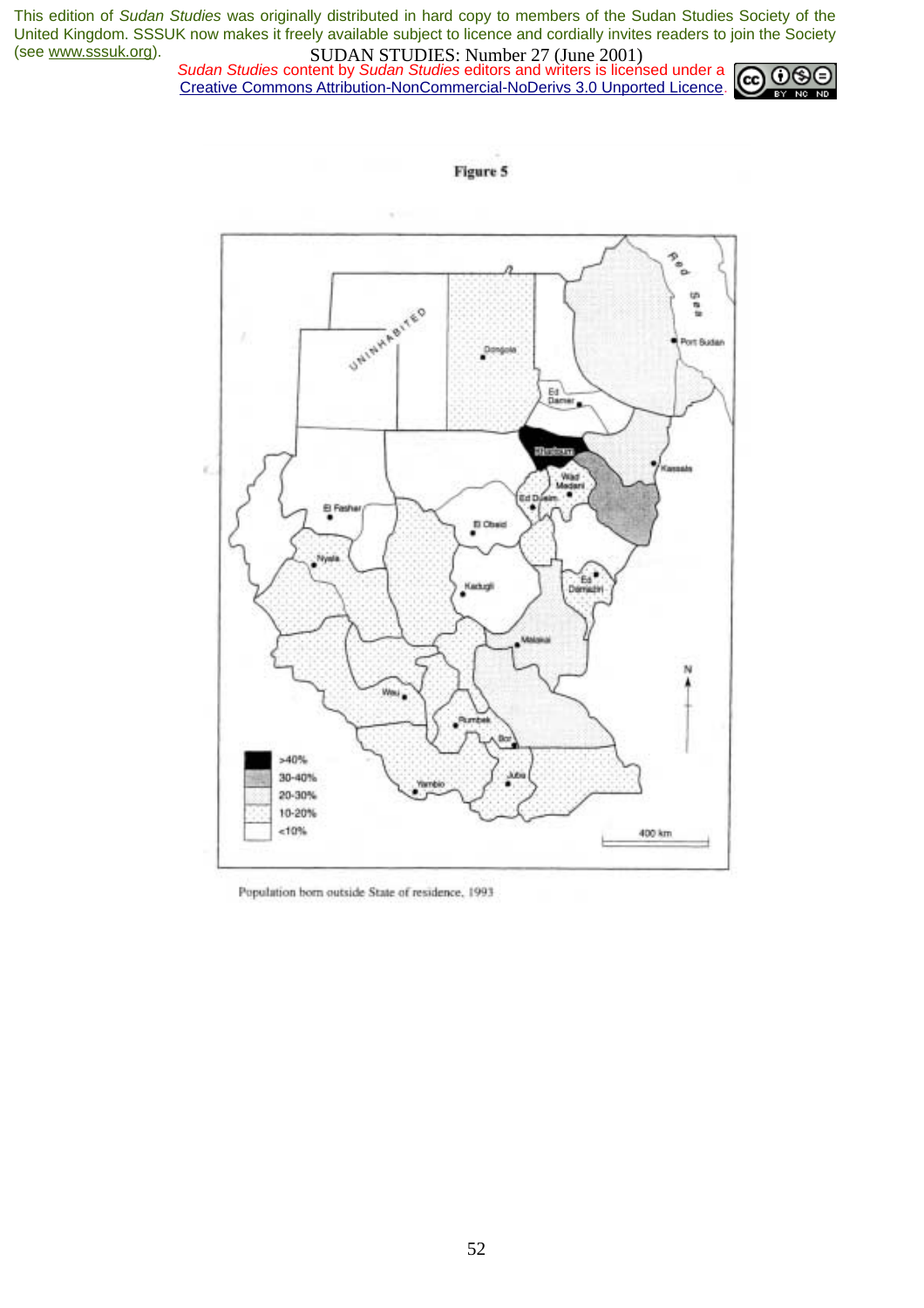*Sudan Studies content by Sudan Studies editors and writers is licensed under a* Creative Commons Attribution-NonCommercial-NoDerivs 3.0 Unported Licence.



#### Figures 6 and 7

Khartoum State Population, 1993

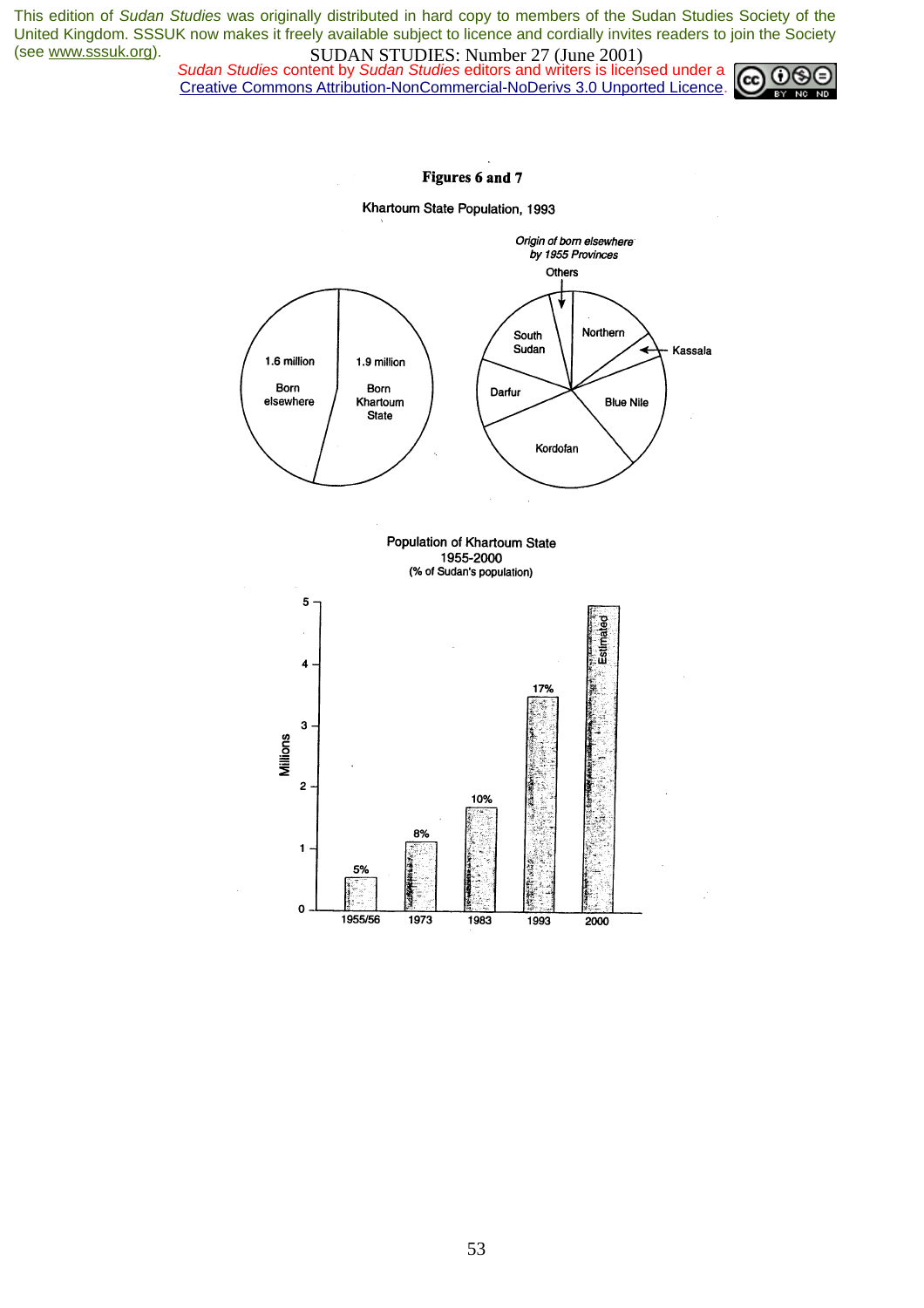*Sudan Studies content by Sudan Studies editors and writers is licensed under a* Creative Commons Attribution-NonCommercial-NoDerivs 3.0 Unported Licence.





Sudan: Nomadism 1983 (by District)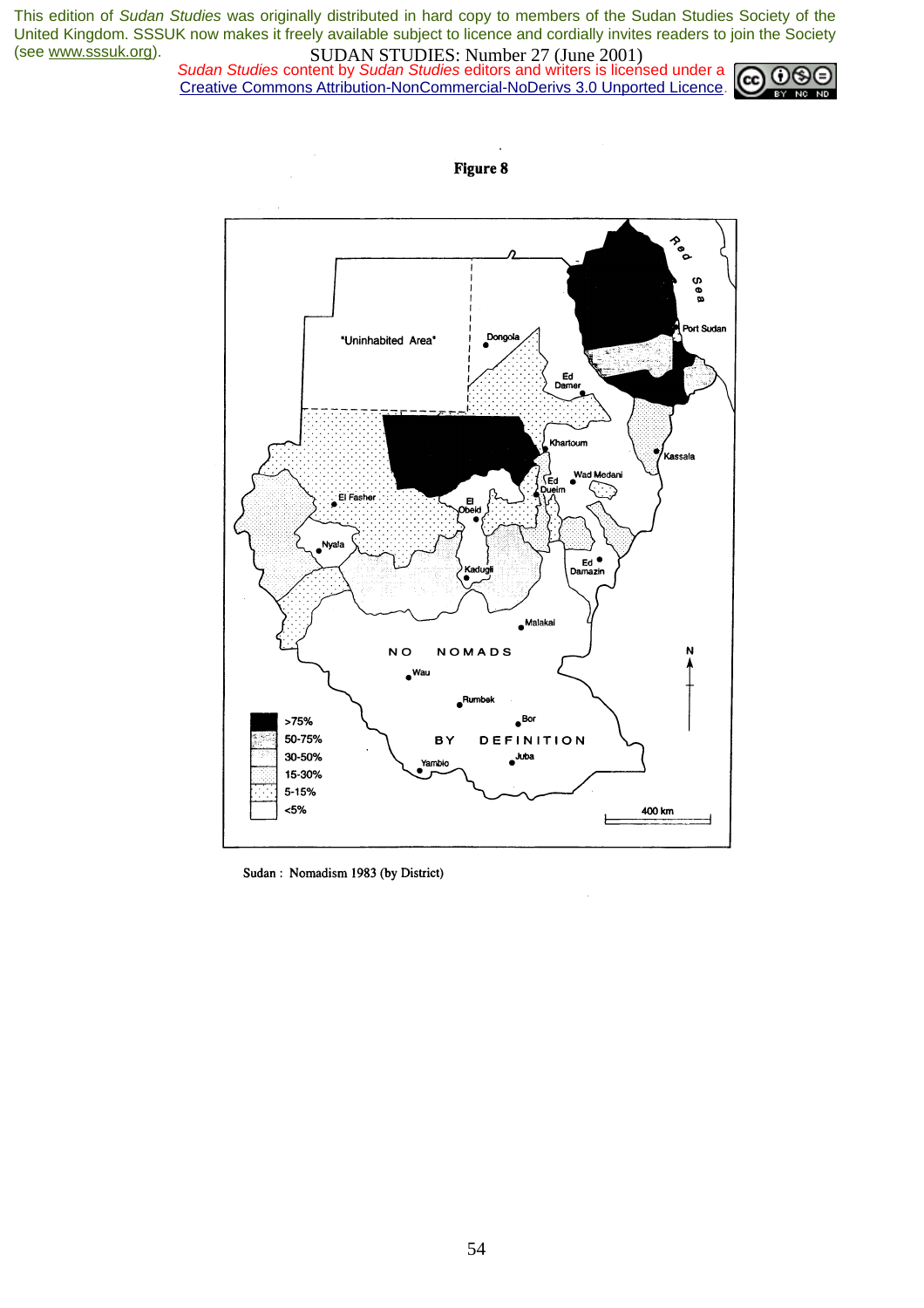*Sudan Studies content by Sudan Studies editors and writers is licensed under a* Creative Commons Attribution-NonCommercial-NoDerivs 3.0 Unported Licence.



Figure 9



Sudan: Nomadism 1993 (by Mohafaza)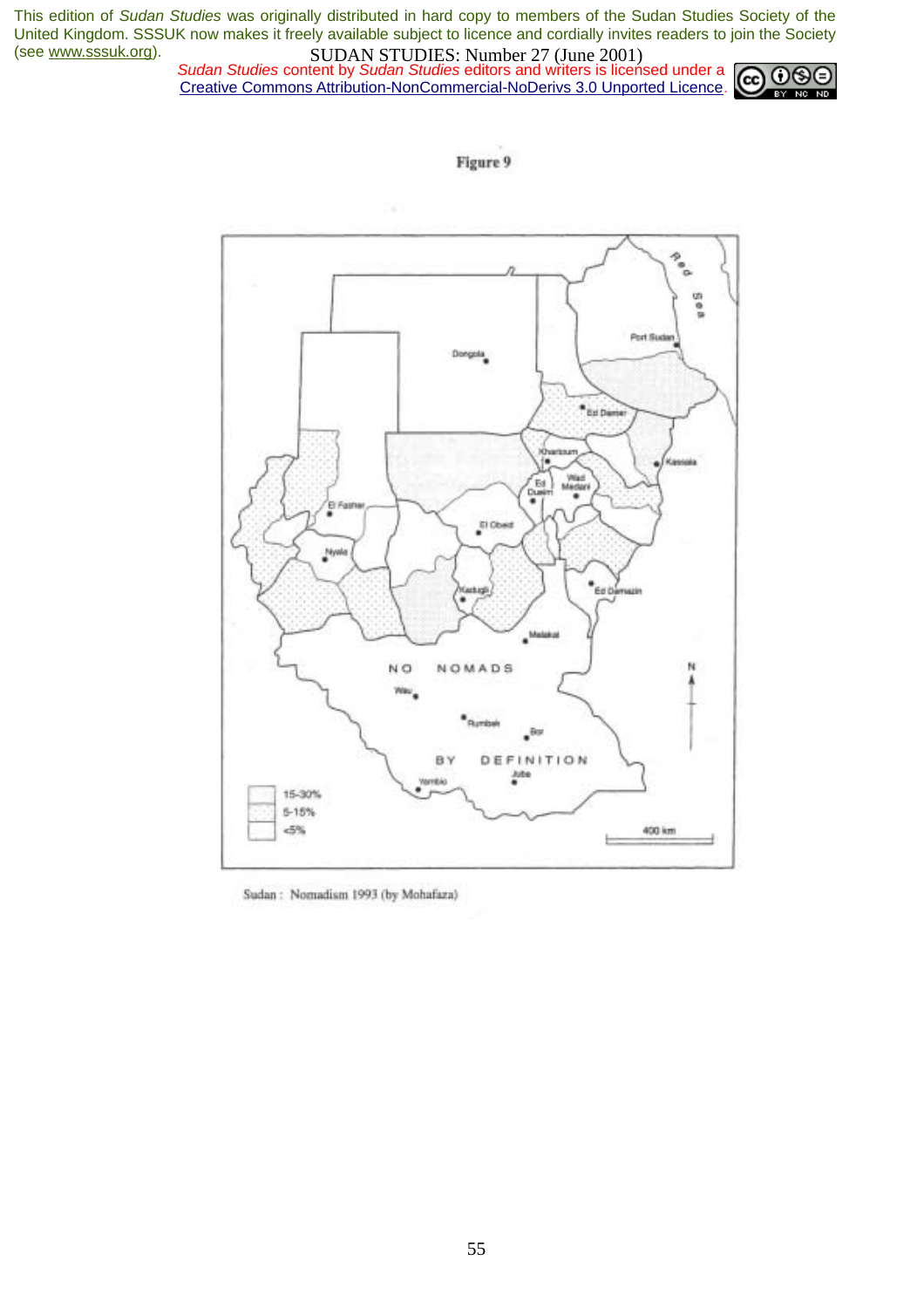*Sudan Studies content by Sudan Studies editors and writers is licensed under a* Creative Commons Attribution-NonCommercial-NoDerivs 3.0 Unported Licence.



## **THE SUDANESE SUPPLEMENTARY SCHOOL IN LONDON**  Dr. Tigani Seisi

#### **Historical Background**

The origins of supplementary and mother-tongue schools in Great Britain can be associated with the presence of immigrant and refugee children in British schools, which goes back hundreds of years. The Armenian refugees, for example, settled in Britain 700 years ago, the French Huguenots came in the 17th Century, and the Jews from Eastern Europe entered Britain between 1880 and 1914. But more recent developments in this area of supplementary education can be largely attributed to the efforts of Black and Asian communities in this country. The contributions from various communities to the history of supplementary and mother tongue schooling in Britain are both profound and complex. Suffice to say that the provision has never ceased but has always been changing in line with communities' changing needs.

Supplementary and mother-tongue schools remain minority ethnic group endeavours and the term "ethnic" does influence the attitude towards these schools; but it is essential that the term should be reclaimed from negative connotations such as "underdeveloped" or "foreign and exotic" interests to what it should really imply: a historical continuity of cultural identity and language shared by a group of people. Additionally culture is not static and change is inevitable.

In general, supplementary schools are non-profitmaking organisations, frequently registered as charities that often rely on enthusiastic and able members of the community as well as on the generosity of funders to operate and progress.

Their main aims are generally: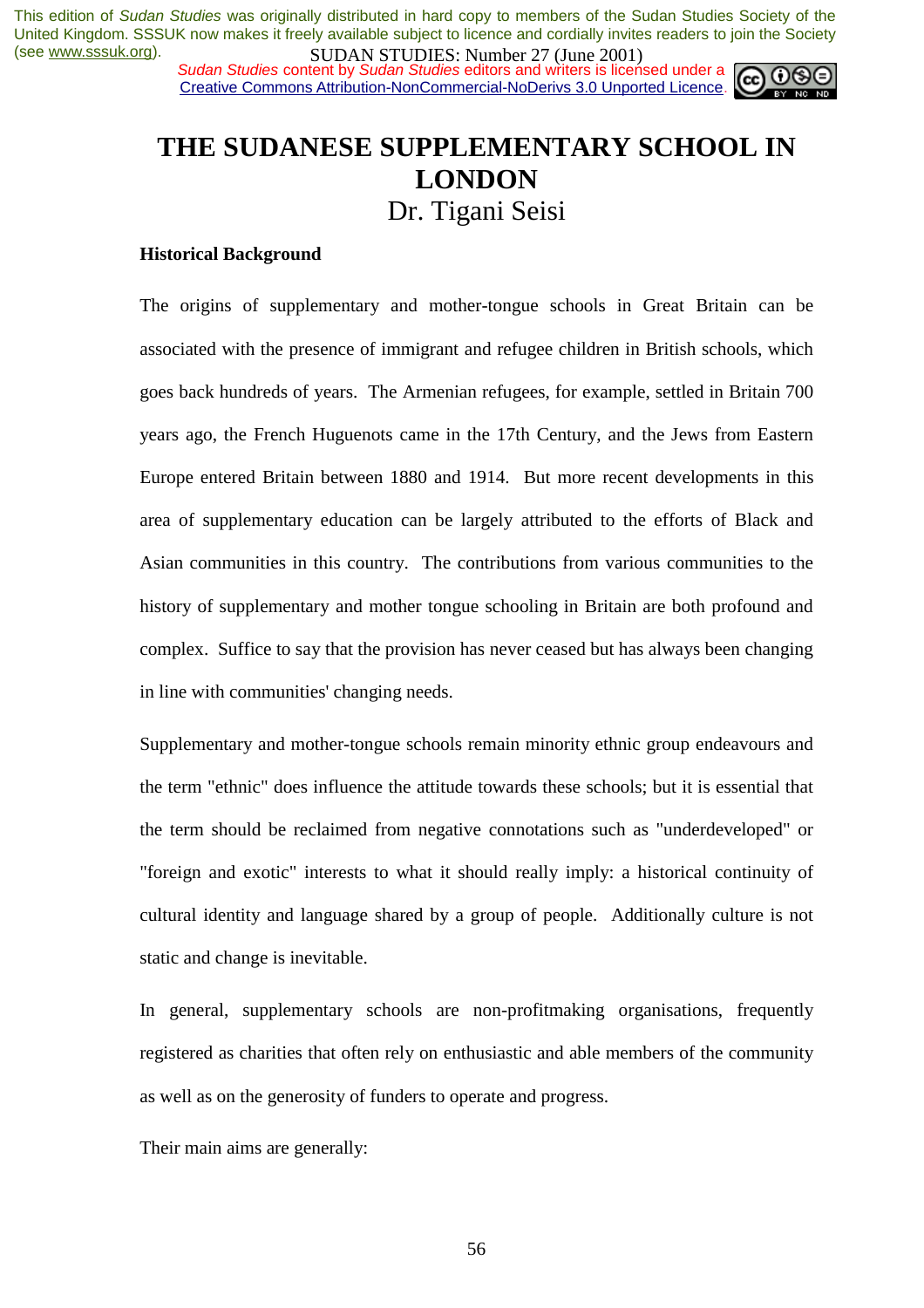*Sudan Studies content by Sudan Studies editors and writers is licensed under a* Creative Commons Attribution-NonCommercial-NoDerivs 3.0 Unported Licence.



A- developing their children's cultural identity, self-esteem and confidence

B- promoting the achievement of their children in state-maintained schools.

Most supplementary and mother-tongue schools are run for three to four hours a week in youth clubs, community centres, places of worship, state-maintained schools or colleges. Yet they operate almost in isolation from their Local Education Authorities or mainstream schools themselves.

It was under-achievement amongst minority ethnic children in state-maintained schools that necessitated contemporary supplementary education. Nonetheless, the service was questioned by many, both inside and outside the educational arena: just as the need for supplementary schools was questioned, so was the need for developing the mother tongue, and its cognitive importance was long overlooked. But fortunately educationalists are now more aware of the fact that children whose first language is disregarded ad discouraged tend to develop low self-esteem, which in turn can lead to under-achievement. Moreover, bilingual and multilingual children may develop better social skills than monolingual children may.

The value of mother tongue and supplementary education should not be underestimated. The strong cultural input, including lessons in history and culture, give children a real sense of their position in society. As such supplementary education has much to offer to the state-maintained schools and to the advancement of their efforts.

Article 30 of the Rights of the Child adopted by the U.N. General Assembly in 1989 states: "In those States in which ethnic, religious or linguistic minorities or persons of indigenous origin exist, a child belonging to such a minority or who is indigenous shall not be denied the right, in community with other members of his or her group, to enjoy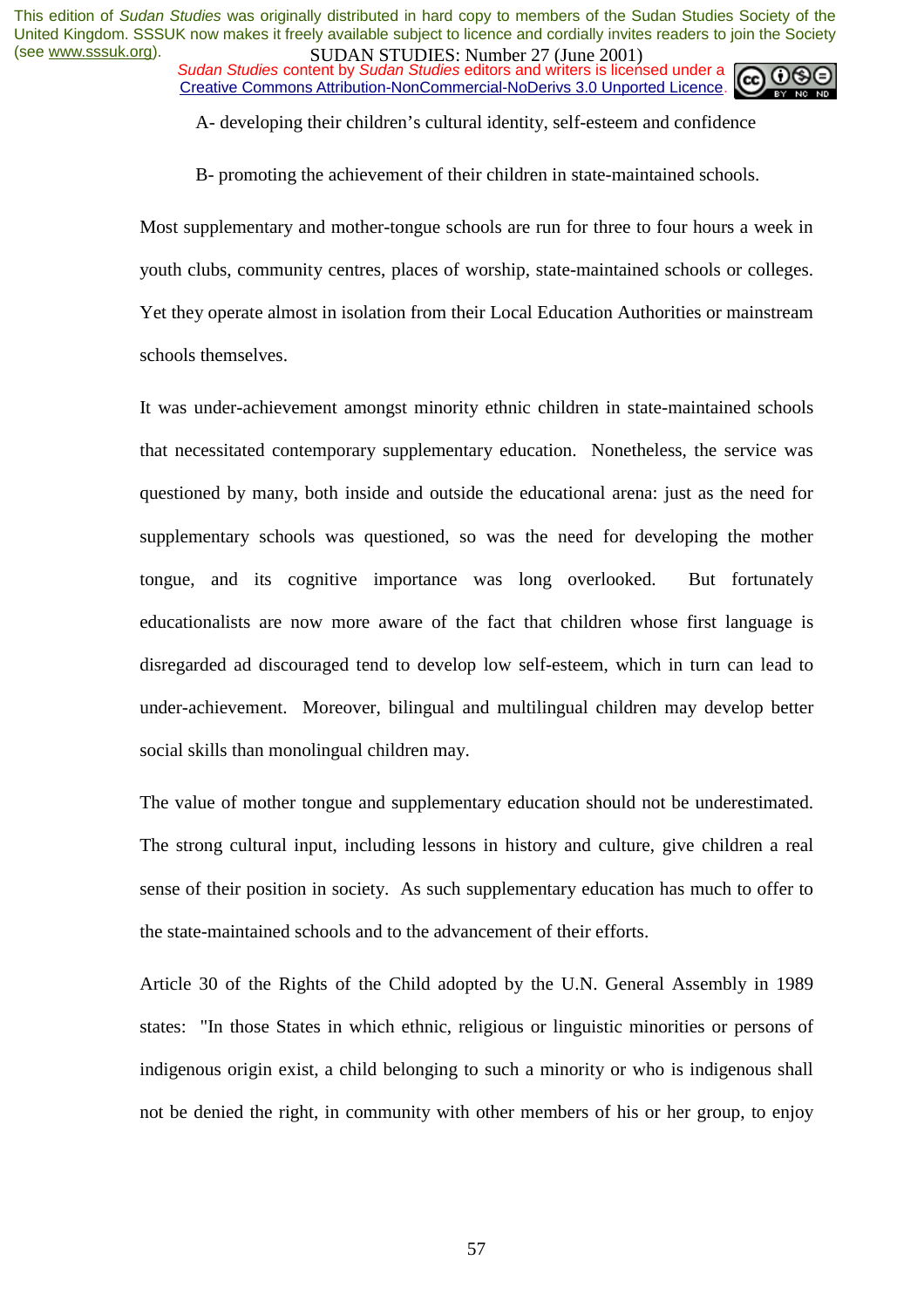*Sudan Studies* content by *Sudan Studies* editors and writers is licensed under a Creative Commons Attribution-NonCommercial-NoDerivs 3.0 Unported Licence.



his or her own culture, to profess and practice his or her own religion or to use his or her own language".

Furthermore, the 1997 EEC directive of which the UK is a signatory obliges member states to promote the teaching of mother tongue. It would be short sighted not to benefit from the rich linguistic resources at our disposal when there are more than 275 minority languages spoken by school-age children in London alone.

## **Challenges and barriers**

"There is much to be learnt from the work that goes on in supplementary and mothertongue schools in terms of curricular and teaching. For it is these schools which are meeting the challenge of linking the values, knowledge and experience of their particular cultural groups to the demands of learning and attainment imposed through the national curriculum".

According to Charles Clarke, MP, parliamentary under-secretary of state:

The government believes that study support compliments classroom activities and helps young people to realise their full potential. That is why we are committed to extending the range and quality of out of school hours learning activities.

So supplementary schools can make a significant difference to achievement of all children. But to do so they will need understanding and support from various parties, authorities, communities, parents and funders. Their mission is not only about supporting children and young people in their academic potential. Supplementary education can help in building bridges between cultures in addition to the more direct benefits of learning a mother tongue and appreciating the child's cultural heritage.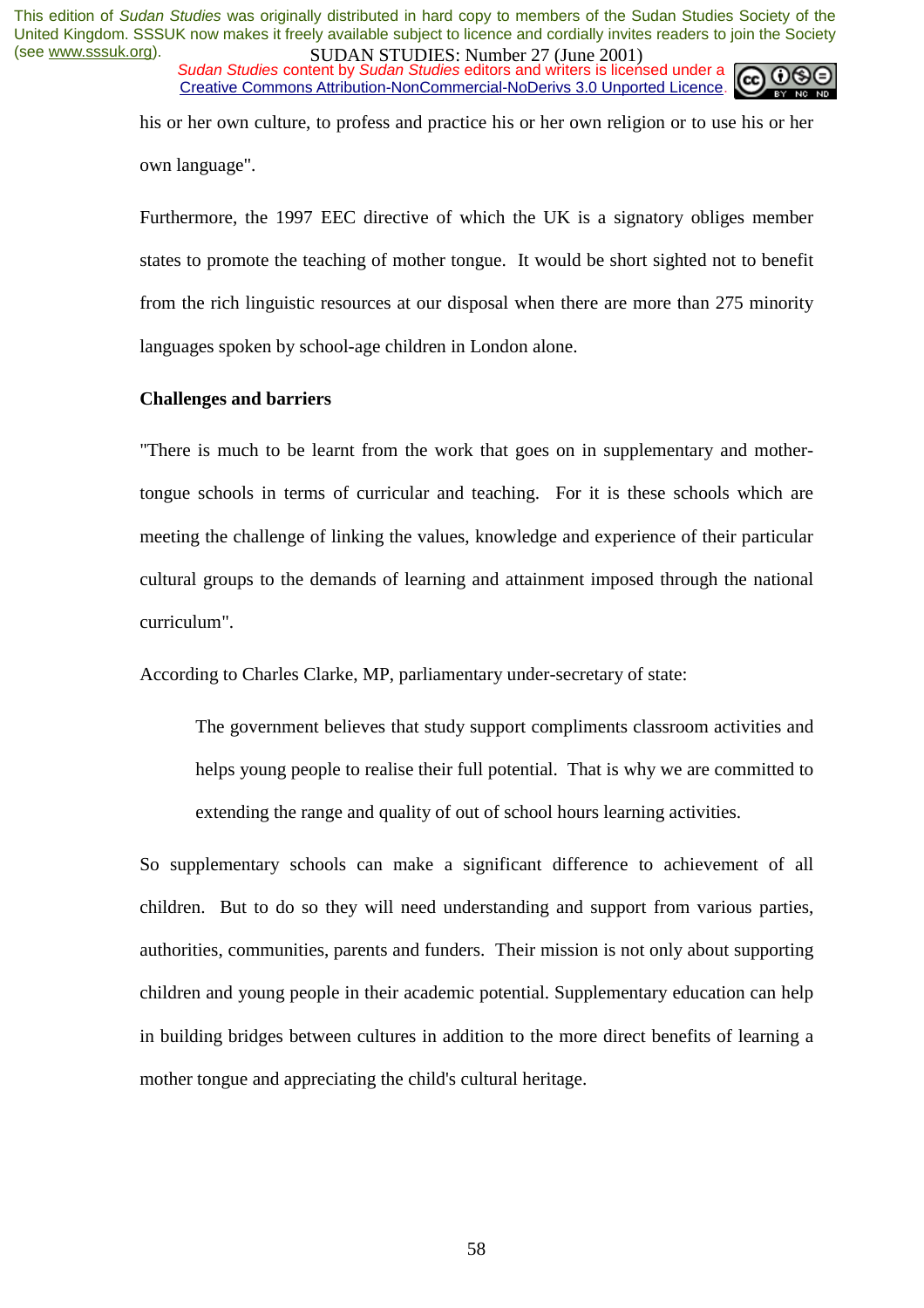**SUDAN STUDES. NUTTELLY CONTROVITY SUDAN STUDIES.**<br>Sudan Studies content by Sudan Studies editors and writers is licensed under a Creative Commons Attribution-NonCommercial-NoDerivs 3.0 Unported Licence.



#### **About the Sudanese experiment**

The reasons why parents choose to send their children to mother tongue or supplementary schools differ from one family to the other, but all seem to agree on the necessity of making the extra effort at weekends or after normal school hours. Motives vary from wanting the child to learn the language because the parents intend to take their family home in a few years time. In the case of many residing permanently in the U.K. they would like their children to communicate in their mother tongue, and appreciate their cultural history. It is eminently worthwhile for communities to consider their part in supplementary education, and the SSS represents a new phenomenon with virtually no precedent in the Sudanese context in this country.

This renders it a trial and error experiment while the educational system as a whole is short of experience and knowledge in this field. Some of the most crucial challenges are financial insecurity, trained teachers and their adaptability, finding means for recognition and co-operation with the educational bodies and local mainstream schools. The SSS, which started as a mother-tongue class in 1991 gained charitable status in 1994 and as a voluntary organisation, is under the auspices of Voluntary Action Westminster.

The SSS operates on 36 Saturdays throughout term time each academic year. There school offers a full range of lessons in Arabic, English, Maths and Cultural Studies. Over 250 children from the Sudanese and Arabic speaking communities from Greater London Boroughs attend from age 4 through to the completion of GCSE's at 16+. In addition a range of social, sporting and cultural activities are organised by the school. To that extent the school provides an important focus for the Sudanese community in London. Immigrant children have experienced insecurity in terms of schooling, settlement and adaptation to the British way of life, so SSS endeavours to enable students to achieve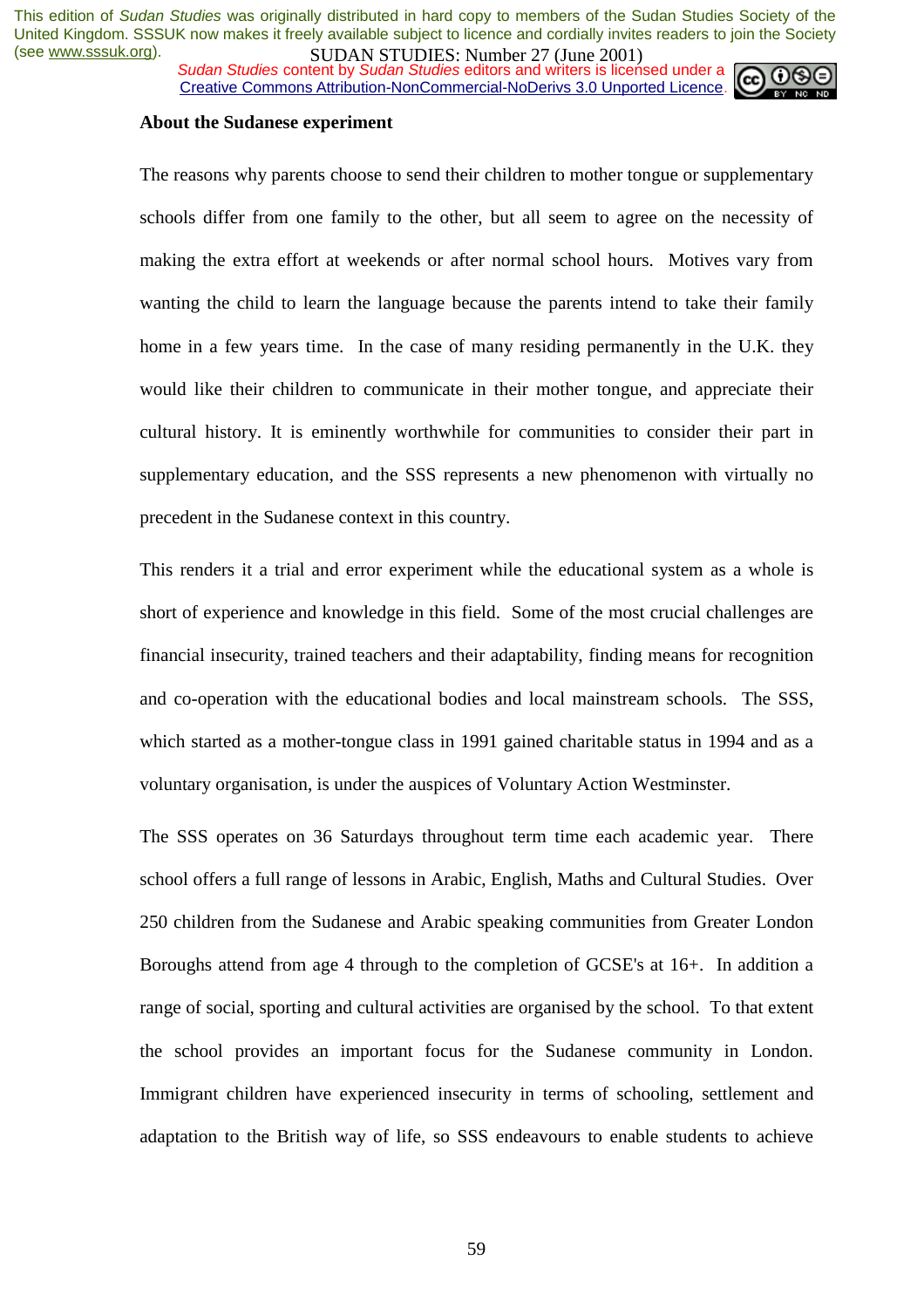*Sudan Studies content by Sudan Studies editors and writers is licensed under a* Creative Commons Attribution-NonCommercial-NoDerivs 3.0 Unported Licence.



higher levels of academic and social success within a secure cultural framework in their regular schooling.

Each year is another milestone for the Sudanese Supplementary School as it sets higher standards while a group of educated teachers and other volunteers pursue its project. The Parents' Management Committee, which is elected annually, has always welcomed advice and help from parents, professionals and funding bodies. One of the reliable supporters is The Resource Unit for Supplementary and Mother-tongue Schools in London, which originated from research undertaken by the "Trust for London" in 1996. The research revealed that many supplementary and mother-tongue schools needed financial support as well as additional skills to obtain and handle funding and run classes more effectively. The Resource Unit is a charitable organisation, which provides advice and training for such schools. The Unit co-operates with minority ethnic communities centres and groups, the Department for Education and Employment, Local Education Authorities, State-Maintained Schools, charitable organisations and higher and further education institutions. The Sudanese Supplementary School is a member of the Advisory Group to the Resource Unit, which produced the first guidelines, and Directory for Supplementary and Mother- tongue Schools in London.